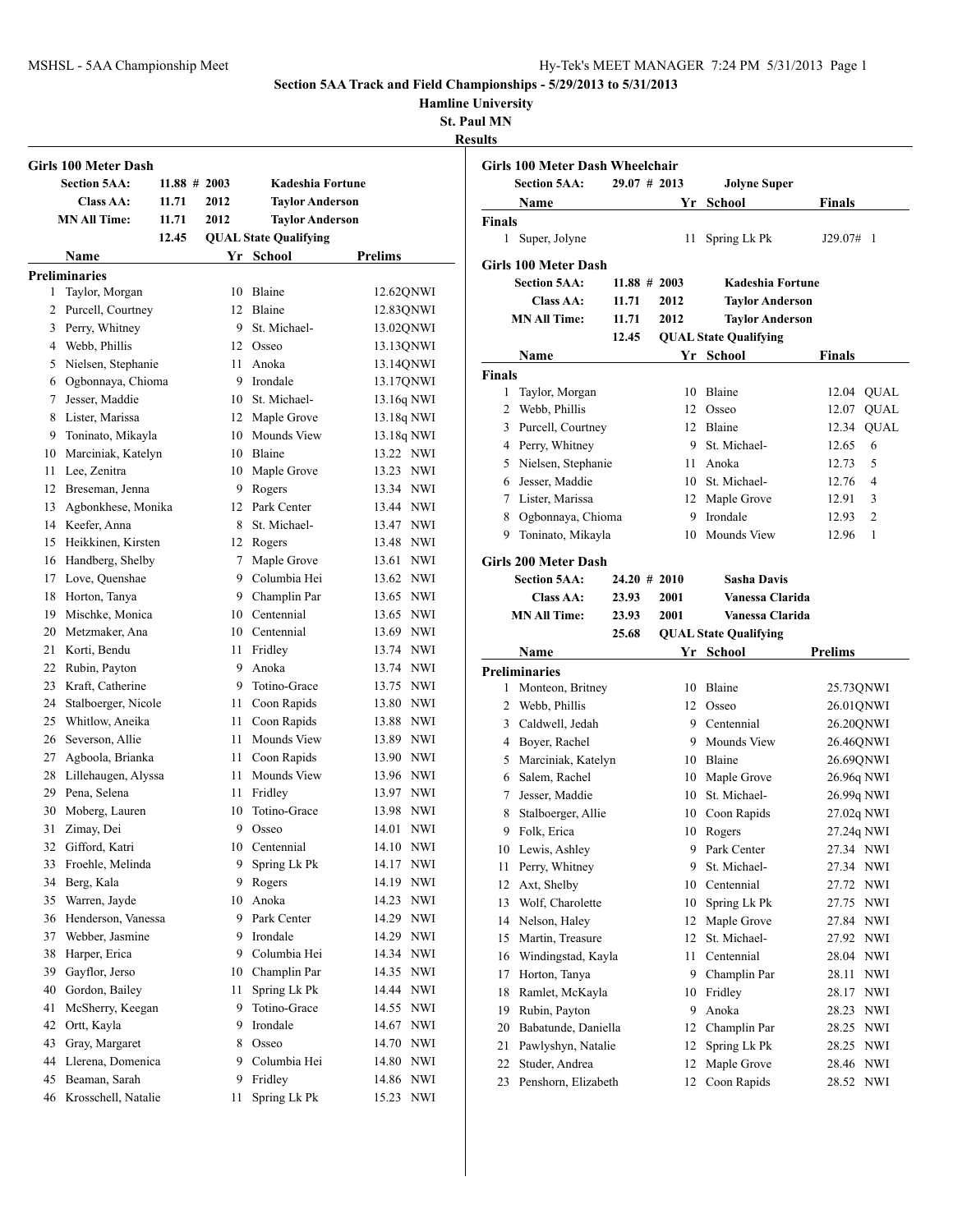**Hamline University**

|               | Preliminaries  (Girls 200 Meter Dash) |       |                 |    |                              |                         |                |
|---------------|---------------------------------------|-------|-----------------|----|------------------------------|-------------------------|----------------|
| 24            | Name                                  |       |                 | 10 | Yr School<br>Coon Rapids     | <b>Prelims</b><br>28.55 | <b>NWI</b>     |
|               | Siner, Cheyenne<br>Love, Quenshae     |       |                 | 9  | Columbia Hei                 | 28.56                   | <b>NWI</b>     |
| 25            | 26 Wedell, Laura                      |       |                 |    | 12 Mounds View               |                         |                |
|               | Davis, Ashlee                         |       |                 |    |                              | 28.63                   | <b>NWI</b>     |
| 27            |                                       |       |                 |    | 10 Anoka                     | 28.67                   | <b>NWI</b>     |
|               | 28 Lenard, Jessica                    |       |                 |    | 10 Totino-Grace              | 28.68                   | <b>NWI</b>     |
|               | 29 Hayes, Mikayla                     |       |                 |    | 8 Park Center                | 28.72 NWI               |                |
| 30            | Johnson, Dominique                    |       |                 |    | 10 Osseo                     | 28.80 NWI               |                |
|               | 31 Winslow, Darian                    |       |                 | 12 | Totino-Grace                 | 28.80                   | <b>NWI</b>     |
|               | 32 Stang, Breana                      |       |                 | 9  | Rogers                       | 28.86                   | NWI            |
| 33            | Nundahl, Greta                        |       |                 | 9  | Irondale                     | 28.95                   | <b>NWI</b>     |
|               | 34 Cook, Carliee                      |       |                 | 11 | Fridley                      | 28.99 NWI               |                |
|               | 35 Warnke, Hailee                     |       |                 | 11 | Irondale                     | 29.47 NWI               |                |
|               | 36 Nahring, Brittany                  |       |                 | 11 | Anoka                        | 29.67 NWI               |                |
| 37            | Young, Shakita                        |       |                 |    | 12 Osseo                     | 29.70                   | <b>NWI</b>     |
| 38            | Berg, Kala                            |       |                 |    | 9 Rogers                     | 29.79 NWI               |                |
| 39            | McGinty, Rose                         |       |                 |    | 9 Totino-Grace               | 29.81                   | <b>NWI</b>     |
| 40            | Richardson, Katie                     |       |                 | 9  | Columbia Hei                 | 30.59                   | <b>NWI</b>     |
| 41            | Tetter, Lissette                      |       |                 | 9  | Columbia Hei                 | 33.33 NWI               |                |
|               | Girls 200 Meter Dash                  |       |                 |    |                              |                         |                |
|               | <b>Section 5AA:</b>                   |       | $24.20 \# 2010$ |    | <b>Sasha Davis</b>           |                         |                |
|               | Class AA:                             | 23.93 | 2001            |    | Vanessa Clarida              |                         |                |
|               | <b>MN All Time:</b>                   | 23.93 | 2001            |    | Vanessa Clarida              |                         |                |
|               |                                       | 25.68 |                 |    | <b>QUAL State Qualifying</b> |                         |                |
|               | Name                                  |       |                 |    | Yr School                    | Finals                  |                |
| <b>Finals</b> |                                       |       |                 |    |                              |                         |                |
| 1             | Webb, Phillis                         |       |                 |    | 12 Osseo                     |                         | 24.84 QUAL     |
| 2             | Caldwell, Jedah                       |       |                 |    | 9 Centennial                 | 25.38                   | <b>QUAL</b>    |
|               | 3 Monteon, Britney                    |       |                 |    | 10 Blaine                    | 25.59                   | <b>QUAL</b>    |
| 4             | Marciniak, Katelyn                    |       |                 |    | 10 Blaine                    | 26.12                   | 6              |
| 5             | Salem, Rachel                         |       |                 |    | 10 Maple Grove               | 26.35                   | 5              |
|               | 6 Stalboerger, Allie                  |       |                 |    | 10 Coon Rapids               | 26.41                   | 4              |
| 7             | Jesser, Maddie                        |       |                 |    | 10 St. Michael-              | 26.49                   | 3              |
| 8             | Boyer, Rachel                         |       |                 | 9  | Mounds View                  | 26.57                   | $\overline{c}$ |
| 9             | Folk, Erica                           |       |                 | 10 | Rogers                       | 26.85                   | 1              |
|               | <b>Girls 400 Meter Dash</b>           |       |                 |    |                              |                         |                |
|               | <b>Section 5AA:</b>                   |       | 56.07 # 1998    |    | Deborh Cordner               |                         |                |
|               | <b>Class AA:</b>                      | 54.36 | 2001            |    | Vanessa Clarida              |                         |                |
|               | <b>MN All Time:</b>                   | 54.36 | 2001            |    | Vanessa Clarida              |                         |                |
|               |                                       | 57.20 |                 |    | <b>QUAL State Qualifying</b> |                         |                |
|               | Name                                  |       |                 |    | Yr School                    | <b>Prelims</b>          |                |
|               | <b>Preliminaries</b>                  |       |                 |    |                              |                         |                |
| 1             | Webb, Phillis                         |       |                 | 12 | Osseo                        | 58.76Q                  |                |
| 2             | Blake, Annalee                        |       |                 | 9  | Mounds View                  | 1:00.64Q                |                |
| 3             | Halfrich, Sara                        |       |                 | 11 | Maple Grove                  | 1:00.89Q                |                |
| 4             | McSherry, Kylie                       |       |                 | 11 | Totino-Grace                 | 1:01.51Q                |                |
| 5             | Lacy, Maddy                           |       |                 | 11 | Totino-Grace                 | 1:01.80Q                |                |
| 6             | Lindsey, Elisha                       |       |                 | 9  | Blaine                       | 1:02.16Q                |                |
| 7             | Sjelin, Maddi                         |       |                 | 12 | St. Michael-                 | 1:00.95q                |                |
| 8             | Scheidler, Lauren                     |       |                 | 9  | Maple Grove                  | 1:01.18q                |                |
| 9             | Falck, Kiersten                       |       |                 | 11 | Blaine                       | 1:01.43q                |                |
|               |                                       |       |                 |    |                              |                         |                |

|    | <b>Section 5AA:</b><br>56.07 # 1998 |    | <b>Deborh Cordner</b> |         |
|----|-------------------------------------|----|-----------------------|---------|
|    | <b>Girls 400 Meter Dash</b>         |    |                       |         |
| 45 | Yang, Susan                         | 12 | Park Center           | 1:18.57 |
| 44 | Meyer, Michelle                     | 8  | Irondale              | 1:17.07 |
| 43 | Schultz, Hannah                     | 8  | Spring Lk Pk          | 1:11.30 |
| 42 | Krosschell, Natalie                 | 11 | Spring Lk Pk          | 1:10.62 |
| 41 | Duehn, Abbey                        | 9  | Fridley               | 1:10.56 |
| 40 | Krueger, Cailin                     | 9  | Columbia Hei          | 1:09.62 |
| 39 | Truong, Melissa                     | 10 | Coon Rapids           | 1:09.20 |
| 38 | Mott-Deanes, Leah                   | 10 | Irondale              | 1:09.19 |
| 37 | Andruskiewicz, Sydni                | 12 | Rogers                | 1:08.80 |
| 36 | Barker, Sierra                      | 9  | Fridley               | 1:08.33 |
| 35 | Richardson, Katie                   |    | 9 Columbia Hei        | 1:07.94 |
| 34 | Gaypia, Toneh                       | 9  | St. Michael-          | 1:07.89 |
| 33 | Kabaka, Daisy                       | 11 | Champlin Par          | 1:07.56 |
| 32 | Miller, Abigail                     | 9  | Rogers                | 1:06.43 |
| 31 | Boehne, Nicole                      | 12 | Centennial            | 1:06.25 |
| 30 | Waters, Chanelle                    | 9  | Osseo                 | 1:06.02 |
| 29 | Jackson, Kiara                      | 9  | Champlin Par          | 1:05.52 |
| 28 | Humphries, Lala                     | 9  | Fridley               | 1:05.29 |
| 27 | Speltz, Amanda                      | 10 | Mounds View           | 1:05.14 |
| 26 | Sjerven, Hannah                     | 9  | Rogers                | 1:04.73 |
| 25 | DelCastillo, Britni                 | 11 | Coon Rapids           | 1:04.70 |
| 24 | Dame, Sarah                         | 12 | Centennial            | 1:04.70 |
| 23 | Floding, Briana                     | 9  | Anoka                 | 1:04.43 |
| 22 | Isaacs, Edyn                        | 11 | Maple Grove           | 1:04.34 |
| 21 | Neely, Tamera                       | 9  | Champlin Par          | 1:04.14 |
| 20 | Heckard, Dez                        | 10 | Osseo                 | 1:04.02 |
| 19 | Sieben, Estee                       | 10 | Anoka                 | 1:03.98 |
| 18 | Farris, Alison                      | 10 | Centennial            | 1:03.94 |
| 17 | Tracy, Sydney                       | 9  | St. Michael-          | 1:03.82 |
| 16 | Degelau, Brooke                     |    | 12 Irondale           | 1:03.80 |
| 15 | Smith, Sierra                       | 9  | Mounds View           | 1:03.75 |
| 14 | Clarke, Brianna                     |    | 9 Coon Rapids         | 1:03.38 |
| 13 | Stringer, Paige                     |    | 12 Park Center        | 1:03.22 |
| 12 | Fleischfresser, Ashley              | 10 | Spring Lk Pk          | 1:02.89 |
| 11 | McDonald, Taylor                    | 12 | Totino-Grace          | 1:02.01 |
| 10 | Mahoney, Breanna                    | 11 | Blaine                | 1:01.96 |

|               | Section 5AA:        | 56.07# | -1998 | Deborh Cordner               |               |                |
|---------------|---------------------|--------|-------|------------------------------|---------------|----------------|
|               | Class AA:           | 54.36  | 2001  | Vanessa Clarida              |               |                |
|               | <b>MN All Time:</b> | 54.36  | 2001  | Vanessa Clarida              |               |                |
|               |                     | 57.20  |       | <b>QUAL State Qualifying</b> |               |                |
|               | Name                |        | Yr.   | School                       | <b>Finals</b> |                |
| <b>Finals</b> |                     |        |       |                              |               |                |
| 1             | Webb, Phillis       |        | 12    | Osseo                        | 57.20         | <b>OUAL</b>    |
| 2             | Blake, Annalee      |        | 9     | Mounds View                  | 59.73         | 10             |
| 3             | McSherry, Kylie     |        | 11    | Totino-Grace                 | 1:00.61       | 8              |
| 4             | Halfrich, Sara      |        | 11    | Maple Grove                  | 1:00.62       | 6              |
| 5             | Scheidler, Lauren   |        | 9     | Maple Grove                  | 1:00.70       | 5              |
| 6             | Sjelin, Maddi       |        | 12    | St. Michael-                 | 1:00.94       | 4              |
|               | Falck, Kiersten     |        | 11    | Blaine                       | 1:01.33       | 3              |
| 8             | Lindsey, Elisha     |        | 9     | Blaine                       | 1:02.56       | $\overline{2}$ |
| 9             | Lacy, Maddy         |        | 11    | Totino-Grace                 | 1:03.67       | 1              |
|               |                     |        |       |                              |               |                |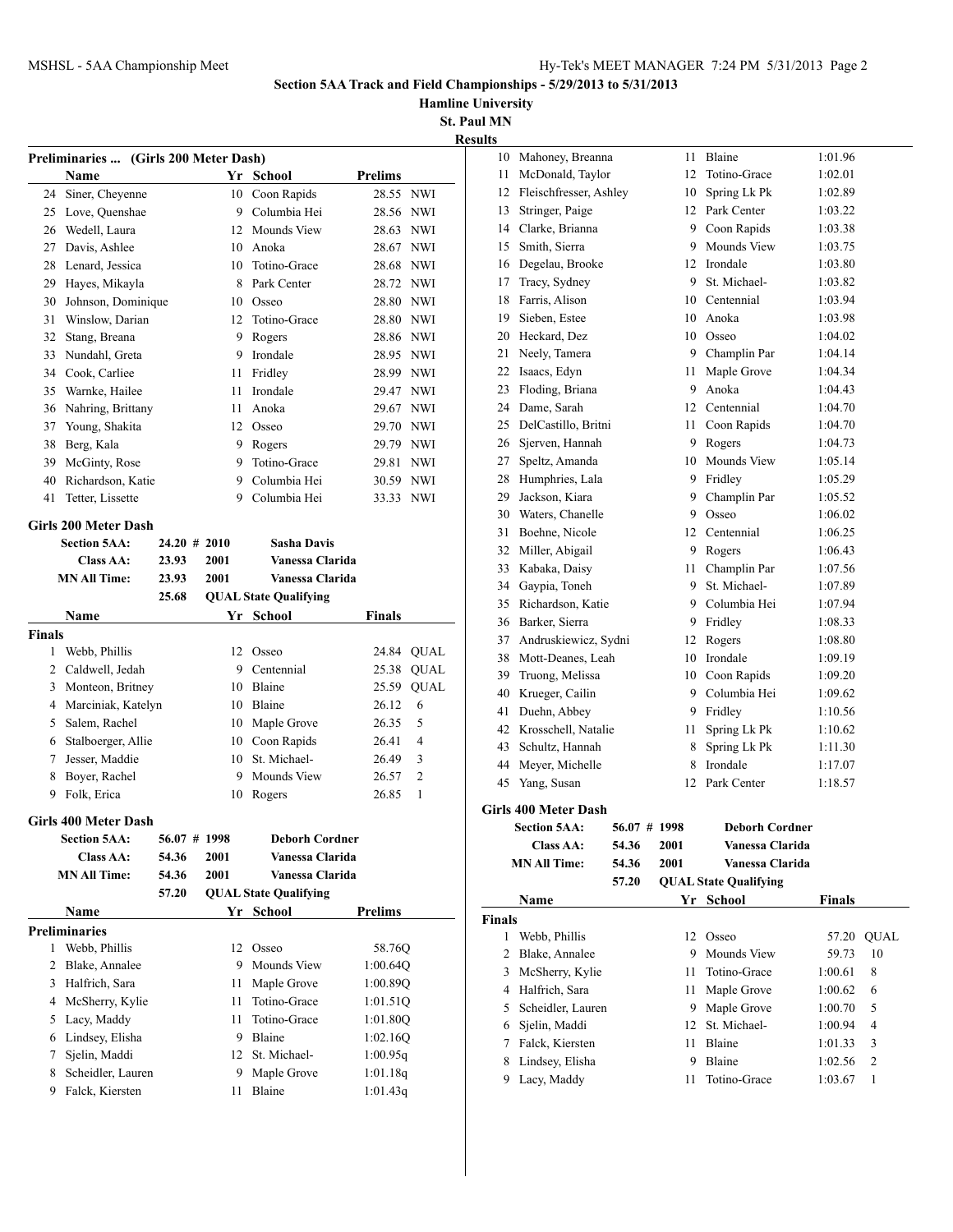## **Hamline University**

|    | Girls 800 Meter Run      |                   |      |                              |                |
|----|--------------------------|-------------------|------|------------------------------|----------------|
|    | <b>Section 5AA:</b>      | $2:14.51 \# 2012$ |      | Maddi Sjelin                 |                |
|    | <b>Class AA:</b>         | 2:10.42           | 2005 | <b>Heather Dorniden</b>      |                |
|    | <b>MN All Time:</b>      | 2:10.42           | 2005 | <b>Heather Dorniden</b>      |                |
|    |                          | 2:16.98           |      | <b>QUAL State Qualifying</b> |                |
|    | Name                     |                   |      | Yr School                    | <b>Prelims</b> |
|    | <b>Preliminaries</b>     |                   |      |                              |                |
| 1  | Sjelin, Maddi            |                   | 12   | St. Michael-                 | 2:20.59Q       |
|    | 2 Kienholz, Megan        |                   | 12   | Centennial                   | 2:24.52Q       |
| 3  | Balzer, Nicole           |                   | 12   | Mounds View                  | 2:27.80Q       |
|    | 4 DHeilly, Paige         |                   | 12   | Coon Rapids                  | 2:23.61Q       |
|    | 5 Hoekstra, Hannah       |                   | 11   | Totino-Grace                 | 2:26.98Q       |
|    | 6 Danzl, Emily           |                   | 9.   | Centennial<br>Totino-Grace   | 2:28.54Q       |
| 7  | Louiselle, Marguerite    |                   | 9    |                              | 2:25.27Q       |
| 8  | Corbin, Nicole           |                   | 11   | Anoka                        | 2:28.38Q       |
| 9. | Brandt, Emily            |                   | 9    | Irondale                     | 2:28.730       |
| 10 | Wahlin, Nicole           |                   | 10   | Mounds View                  | 2:27.76q       |
| 11 | Pafko, Ashley            |                   | 12   | Blaine                       | 2:29.04q       |
| 12 | Thompson, Jenna          |                   | 12   | Osseo                        | 2:29.84q       |
| 13 | Weimholt, Stefani        |                   | 12   | Coon Rapids                  | 2:30.42        |
| 14 | Bedore, Claire           |                   | 9    | Spring Lk Pk                 | 2:30.50        |
| 15 | Favo, Mary               |                   | 9    | Totino-Grace                 | 2:30.83        |
| 16 | Heinks, Mary             |                   | 10   | Irondale                     | 2:31.17        |
| 17 | Novak, Katherine         |                   |      | 10 Champlin Par              | 2:31.47        |
| 18 | Sharp, Cassidy           |                   | 10   | Maple Grove                  | 2:31.57        |
| 19 | Peterson, Danielle       |                   | 11   | Blaine                       | 2:31.84        |
| 20 | Shepard, Aubrey          |                   | 9    | Blaine                       | 2:31.87        |
| 21 | Thoemke, Nadine          |                   | 10   | Centennial                   | 2:32.98        |
| 22 | Ubl, Elizabeth           |                   | 12   | Anoka                        | 2:33.13        |
| 23 | Beaver, Kylee            |                   | 9.   | Park Center                  | 2:33.73        |
| 24 | Nelson, Anna             |                   | 12   | Coon Rapids                  | 2:34.57        |
| 25 | Houfek, Alliana          |                   | 8    | Osseo                        | 2:35.20        |
| 26 | Poss, Taylor             |                   | 12   | St. Michael-                 | 2:35.27        |
| 27 | Myren, Haylee            |                   | 11   | Spring Lk Pk                 | 2:35.37        |
| 28 | Anderson, Kaitlyn        |                   | 10   | Osseo                        | 2:37.02        |
| 29 | Super, Jacey             |                   | 8    | Spring Lk Pk                 | 2:37.39        |
| 30 | Billett, Kayla           |                   | 12   | Anoka                        | 2:38.16        |
|    | 31 Olzenak, Kelly        |                   |      | 12 Maple Grove               | 2:38.20        |
|    | 32 Ordonez Palmas, Anahi |                   | 7    | Columbia Hei                 | 2:41.09        |
| 33 | Corbin, Elli             |                   | 8    | Maple Grove                  | 2:42.32        |
| 34 | Hinkemeyer, Beth         |                   | 12   | St. Michael-                 | 2:42.37        |
| 35 | Mattson, Karli           |                   | 12   | Champlin Par                 | 2:44.04        |
| 36 | Koeppe, Kianna           |                   | 10   | Rogers                       | 2:45.26        |
| 37 | Nelde, Anita             |                   | 12   | Rogers                       | 2:45.58        |
| 38 | Morke, Ababa             |                   | 12   | Park Center                  | 2:49.90        |
| 39 | Perry, Caitlin           |                   | 10   | Champlin Par                 | 2:50.51        |
| 40 | Williams, Sarah          |                   | 11   | Park Center                  | 2:57.98        |

|                     | Girls 800 Meter Run Wheelchair   |                   |         |                              |                    |                |
|---------------------|----------------------------------|-------------------|---------|------------------------------|--------------------|----------------|
|                     | <b>Section 5AA:</b>              | $4:05.53 \# 2011$ |         | JoLynn Super                 |                    |                |
|                     | <b>Class AA:</b>                 | 2:10.42           |         |                              |                    |                |
|                     | <b>MN All Time:</b>              | 2:27.49           | 2011    | Rose Hollerman               |                    |                |
|                     | <b>Name</b>                      |                   |         | Yr School                    | Finals             |                |
| <b>Finals</b>       |                                  |                   |         |                              |                    |                |
|                     | 1 Super, Jolyne                  |                   | 11.     | Spring Lk Pk                 | $J4:05.29#$ 1      |                |
|                     | Girls 800 Meter Run              |                   |         |                              |                    |                |
|                     | <b>Section 5AA:</b>              | $2:14.51 \# 2012$ |         | Maddi Sjelin                 |                    |                |
|                     | <b>Class AA:</b>                 | 2:10.42           | 2005    | <b>Heather Dorniden</b>      |                    |                |
|                     | <b>MN All Time:</b>              | 2:10.42           | 2005    | <b>Heather Dorniden</b>      |                    |                |
|                     |                                  | 2:16.98           |         | <b>QUAL State Qualifying</b> |                    |                |
|                     | <b>Name</b>                      |                   |         | Yr School                    | <b>Finals</b>      |                |
| <b>Finals</b>       |                                  |                   |         |                              |                    |                |
|                     | 1 Sjelin, Maddi                  |                   |         | 12 St. Michael-              | 2:20.02            | 12             |
|                     | 2 Balzer, Nicole                 |                   |         | 12 Mounds View               | 2:22.01            | 10             |
|                     | 3 Kienholz, Megan                |                   |         | 12 Centennial                | 2:25.42            | 8              |
|                     | 4 DHeilly, Paige                 |                   |         | 12 Coon Rapids               | 2:26.75            | 6              |
|                     | 5 Hoekstra, Hannah               |                   |         | 11 Totino-Grace              | 2:27.89            | 5              |
|                     | 6 Wahlin, Nicole                 |                   |         | 10 Mounds View               | 2:28.49            | $\overline{4}$ |
|                     | 7 Louiselle, Marguerite          |                   |         | 9 Totino-Grace               | 2:29.22            | 3              |
|                     | 8 Corbin, Nicole                 |                   |         | 11 Anoka                     | 2:30.21            | $\overline{2}$ |
|                     | 9 Danzl, Emily                   |                   |         | 9 Centennial                 | 2:30.81            | 1              |
|                     | 10 Brandt, Emily                 |                   |         | 9 Irondale                   | 2:31.46            |                |
|                     | 11 Thompson, Jenna               |                   |         | 12 Osseo                     | 2:31.84            |                |
|                     | 12 Pafko, Ashley                 |                   |         | 12 Blaine                    | 2:34.52            |                |
|                     | Girls 1600 Meter Run             |                   |         |                              |                    |                |
|                     | <b>Section 5AA:</b>              | $5:05.40 \# 2004$ |         | Lisa Waananen                |                    |                |
|                     | <b>Class AA:</b>                 | 4:46.14           |         |                              |                    |                |
|                     |                                  |                   | 2004    | <b>Elizabeth Yetzer</b>      |                    |                |
|                     | <b>MN All Time:</b>              | 4:46.14           | 2004    | <b>Elizabeth Yetzer</b>      |                    |                |
|                     |                                  | 5:02.43           |         | <b>QUAL State Qualifying</b> |                    |                |
|                     | Name                             |                   |         | Yr School                    | Finals             |                |
|                     |                                  |                   |         |                              |                    |                |
|                     | 1 King, Rachel                   |                   | 10      | St. Michael-                 | 5:03.71# 12        |                |
| 2                   | Sjelin, Maddi                    |                   | 12      | St. Michael-                 | 5:06.33            | 10             |
|                     | 3 Heil, Lizzy                    |                   |         | St. Michael-<br>8.           | 5:17.13            | 8              |
| 4                   | Fritz, Alexis                    |                   | 11      | Anoka                        | 5:22.49            | 6              |
| 5                   | Soli, Cassidy                    |                   | 12      | Champlin Par                 | 5:32.42            | 5              |
| 6                   | Marsh, Melissa                   |                   | 11      | Spring Lk Pk                 | 5:33.32            | 4              |
| 7                   | Gasperlin, Amy                   |                   | 10      | Totino-Grace                 | 5:34.90            | 3              |
| 8                   | Lindfors, Jacqueline             |                   | 11      | Rogers                       | 5:35.06            | $\mathfrak{2}$ |
|                     | 9 Peterson, Danielle             |                   | 11      | Blaine                       | 5:37.48            | 1              |
| 10                  | Rafferty, Erin                   |                   | 9.      | Centennial                   | 5:38.18            |                |
| 11                  | Rosenow, Olivia                  |                   | 11      | Maple Grove                  | 5:40.92            |                |
| 12                  | Johnson, Danielle                |                   | 9       | Champlin Par                 | 5:44.31            |                |
| 13                  | Simonet, Kate                    |                   | 12      | Park Center                  | 5:44.51            |                |
| 14                  | Hvidston, Madelyn                |                   | 10      | Osseo                        | 5:45.66            |                |
| 15                  | Weimholt, Elise                  |                   | 10      | Coon Rapids                  | 5:45.98            |                |
| 16                  | Sweeney, Clara                   |                   | 12      | Centennial                   | 5:46.14            |                |
| <b>Finals</b><br>17 | Gast, Lindsey                    |                   | 11      | Anoka                        | 5:46.79            |                |
| 18<br>19            | Shepard, Aubrey<br>Porter, Susan |                   | 9<br>10 | Blaine<br>Coon Rapids        | 5:47.25<br>5:48.23 |                |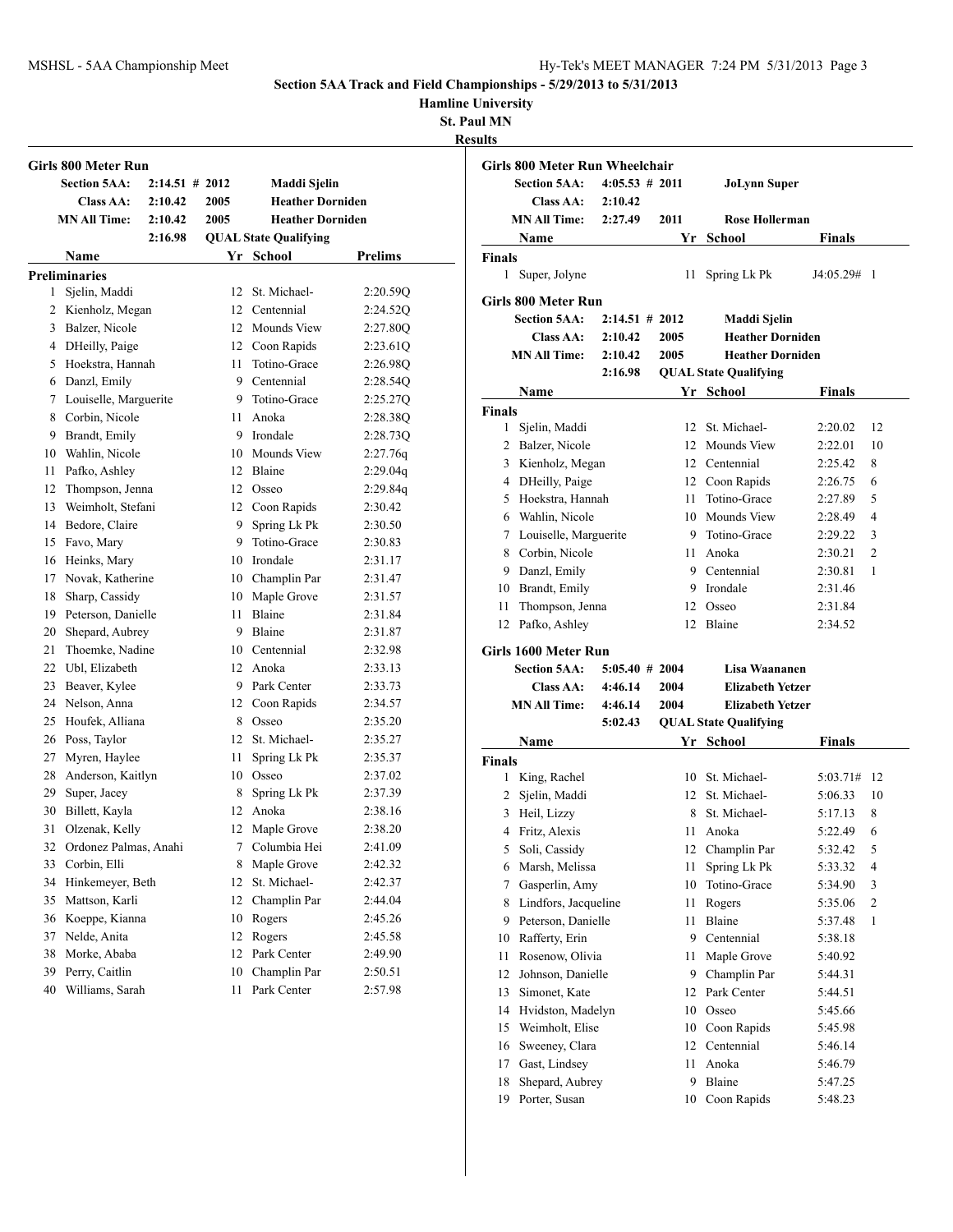**Hamline University**

|               | Finals  (Girls 1600 Meter Run) |                    |      |                              |               |              |
|---------------|--------------------------------|--------------------|------|------------------------------|---------------|--------------|
|               | Name                           |                    |      | Yr School                    | Finals        |              |
|               | 20 Smith, Mackenzie            |                    |      | 10 Centennial                | 5:50.73       |              |
|               | 21 Herbert, Mara               |                    | 12   | <b>Mounds View</b>           | 5:51.02       |              |
|               | 22 Koskela, Grace              |                    |      | 10 Osseo                     | 5:52.11       |              |
|               | 23 Forsline, Elena             |                    | 9.   | Spring Lk Pk                 | 5:52.54       |              |
|               | 24 Hauch, Jena                 |                    |      | 8 Maple Grove                | 5:52.92       |              |
|               | 25 Pawlyshyn, Madison          |                    |      | 10 Spring Lk Pk              | 5:53.00       |              |
|               | 26 Reinart, Elizabeth          |                    |      | 10 Totino-Grace              | 5:56.27       |              |
|               | 27 Kiecker, Katie              |                    |      | 11 Coon Rapids               | 5:56.81       |              |
|               | 28 Nichols, Miranda            |                    |      | 9 Totino-Grace               | 5:57.42       |              |
|               | 29 Hemming, Cassandra          |                    |      | 9 Park Center                | 5:58.55       |              |
|               | 30 Quale, Jordan               |                    |      | 9 Maple Grove                | 5:58.85       |              |
| 31            | Anderson, Sarah                |                    | 9    | Irondale                     | 6:00.93       |              |
|               | 32 Lee, Joanna                 |                    | 8    | Osseo                        | 6:00.99       |              |
|               | 33 Mullen, Emma                |                    |      | 9 Irondale                   | 6:01.29       |              |
|               | 34 Gorman, Erin                |                    | 11 - | Fridley                      | 6:01.89       |              |
|               | 35 Langlee, Dana               |                    |      | 10 Blaine                    | 6:02.98       |              |
|               | 36 Wald, Shannon               |                    |      | 11 Champlin Par              | 6:03.34       |              |
|               | 37 West, Payton                |                    |      | 10 Fridley                   | 6:04.76       |              |
| 38            | Thieschafer, Shawna            |                    |      | 12 Anoka                     | 6:06.47       |              |
|               | 39 Ordonez Palmas, Anahi       |                    |      | 7 Columbia Hei               | 6:11.34       |              |
|               | 40 Jensen, Claire              |                    |      | 9 Irondale                   | 6:12.75       |              |
| 41            | Broos, Emma                    |                    |      | 9 Fridley                    | 6:20.14       |              |
|               | 42 Lundstrom, Kenzie           |                    |      | 10 Park Center               | 6:21.33       |              |
|               | 43 Riley, Morgan               |                    |      | 9 Rogers                     | 6:25.89       |              |
| 44            | Solfest, Anna                  |                    | 10   | Mounds View                  | 6:44.29       |              |
|               | Girls 3200 Meter Run           |                    |      |                              |               |              |
|               | <b>Section 5AA:</b>            | $10:49.22 \# 2003$ |      | Lisa Waananen                |               |              |
|               | <b>Class AA:</b>               | 10:16.59           | 2005 | <b>Elizabeth Yetzer</b>      |               |              |
|               | MN All Time:                   | 10:16.59           | 2005 | <b>Elizabeth Yetzer</b>      |               |              |
|               |                                | 11:06.82           |      | <b>QUAL State Qualifying</b> |               |              |
|               | Name                           |                    |      | Yr School                    | Finals        |              |
| <b>Finals</b> |                                |                    |      |                              |               |              |
|               | 1 King, Rachel                 |                    |      | 10 St. Michael-              | 10:57.46 QUAL |              |
|               | 2 Heil, Lizzy                  |                    |      | 8 St. Michael-               | 11:24.57      | 10           |
| 3             | Nowatzke, Natalie              |                    |      | 8 Mounds View                | 11:38.98      | 8            |
|               | 4 Brands, Michaela             |                    |      | 9 Totino-Grace               | 11:45.06      | 6            |
| 5             | Soli, Cassidy                  |                    | 12   | Champlin Par                 | 11:51.62      | 5            |
| 6             | Fritz, Alexis                  |                    | 11   | Anoka                        | 11:52.21      | 4            |
| 7             | Guse, Erin                     |                    | 9    | Spring Lk Pk                 | 11:58.59      | 3            |
| 8             | Lindfors, Jacqueline           |                    | 11   | Rogers                       | 12:06.60      | $\mathbf{2}$ |
| 9             | Sweeney, Clara                 |                    | 12   | Centennial                   | 12:08.00      | 1            |
| 10            | Marsh, Melissa                 |                    | 11   | Spring Lk Pk                 | 12:08.54      |              |
| 11            | Hessini, Christine             |                    | 10   | Mounds View                  | 12:09.05      |              |
| 12            | Meyer, Anne                    |                    | 10   | Totino-Grace                 | 12:15.76      |              |
| 13            | Benson, Kaitlyn                |                    | 10   | Coon Rapids                  | 12:26.09      |              |
| 14            | Rosenow, Olivia                |                    | 11   | Maple Grove                  | 12:30.22      |              |
| 15            | Peck, Megan                    |                    | 9    | Centennial                   | 12:32.20      |              |
| 16            | Hemming, Cassandra             |                    | 9    | Park Center                  | 12:32.24      |              |
| 17            | Hvidston, Madelyn              |                    |      |                              | 12:34.89      |              |
| 18            |                                |                    | 10   | Osseo                        |               |              |
|               | Smith, Mackenzie               |                    | 10   | Centennial                   | 12:36.39      |              |
| 19            | Beaver, Kylee                  |                    | 9    | Park Center                  | 12:39.16      |              |
| 20            | Koskela, Grace                 |                    | 10   | Osseo                        | 12:39.60      |              |

| <b>Results</b> |                                         |                 |          |                              |                                    |
|----------------|-----------------------------------------|-----------------|----------|------------------------------|------------------------------------|
| 21             | Conlin, Elle                            |                 | $\tau$   | Mounds View                  | 12:42.37                           |
| 22             | Herbst, Abbie                           |                 |          | 10 St. Michael-              | 12:46.94                           |
| 23             | Fey, Gabrielle                          |                 |          | 9 Spring Lk Pk               | 12:49.00                           |
| 24             | Johnson, Lindsey                        |                 |          | 10 Coon Rapids               | 12:49.86                           |
| 25             | Rose, Emily                             |                 |          | 10 Champlin Par              | 12:54.83                           |
|                | 26 Anderson, Sarah                      |                 |          | 9 Irondale                   | 12:55.35                           |
|                | 27 Davis, Hannah                        |                 |          | 10 Coon Rapids               | 12:57.62                           |
| 28             | Johnson, Kendall                        |                 | 11 -     | Maple Grove                  | 13:00.70                           |
|                | 29 Broos, Emma                          |                 |          | 9 Fridley                    | 13:04.62                           |
| 30             | Schwieters, Nicole                      |                 | 12       | Maple Grove                  | 13:06.75                           |
| 31             | Cherney, Emma                           |                 | 11.      | <b>Blaine</b>                | 13:09.28                           |
| 32             | Mullen, Emma                            |                 |          | 9 Irondale                   | 13:10.22                           |
| 33             | Durand, Abby                            |                 |          | 9 Blaine                     | 13:10.69                           |
|                | 34 West, Payton                         |                 |          | 10 Fridley                   | 13:22.94                           |
| 35             | Wald, Shannon                           |                 | 11 -     | Champlin Par                 | 13:27.79                           |
|                | 36 Gorman, Erin                         |                 |          | 11 Fridley                   | 13:28.40                           |
| 37             | Jensen, Claire                          |                 |          | 9 Irondale                   | 13:32.78                           |
| 38             | Rozmark, Morgan                         |                 |          | 10 Blaine                    | 13:42.02                           |
| 39             | Beaver, Abby                            |                 | 8        | Park Center                  | 13:44.56                           |
|                | 40 Perri, Michelle                      |                 | 11       | Osseo                        | 13:46.08                           |
|                |                                         |                 |          |                              |                                    |
|                | <b>Girls 100 Meter Hurdles</b>          |                 |          |                              |                                    |
|                | <b>Section 5AA:</b>                     | $14.44 \# 2009$ |          | Chiamaka Okonkwo             |                                    |
|                | Class AA:                               | 14.32           | 2012     | <b>Jessica January</b>       |                                    |
|                | <b>MN All Time:</b>                     | 14.32           | 2012     | <b>Jessica January</b>       |                                    |
|                |                                         | 15.14           |          | <b>QUAL State Qualifying</b> |                                    |
|                |                                         |                 |          |                              |                                    |
|                | Name                                    |                 | Yr       | School                       | <b>Prelims</b>                     |
|                | <b>Preliminaries</b>                    |                 |          |                              |                                    |
| 1              | Williams, Alexandra                     |                 | 10       | Blaine                       | 15.40QNWI                          |
|                | 2 Guimont, Gabbi                        |                 |          | 12 Anoka                     | 15.93QNWI                          |
| 3              | Meade, Peyton                           |                 |          | 12 Blaine                    | 16.12QNWI                          |
|                | 4 Pawlick, Casie                        |                 | 12       | Totino-Grace                 | 16.12QNWI                          |
|                | 5 Fixsen, Olivia                        |                 | 11 -     | Mounds View                  | 16.17QNWI                          |
|                | 6 Harris, Amber                         |                 | 11 -     | Coon Rapids                  | 16.50q NWI                         |
|                | 7 Kilber, Heather                       |                 |          | 10 Rogers                    | 16.75q NWI                         |
| 8              | Eischens, Laura                         |                 | 11       | Totino-Grace                 | 16.88q NWI                         |
| 9              | Hudgens, Julia                          |                 | 10       | Centennial                   | 17.00q NWI                         |
|                | 10 Neisen, Cora                         |                 |          | 12 Maple Grove               | 17.19 NWI                          |
| 11             | Murray, Ellie                           |                 |          | 12 Mounds View               | 17.58 NWI                          |
| 12             | Stoebe, Hannah                          |                 |          | 10 Champlin Par              | 17.58 NWI                          |
| 13             | Shepard, Mikaela                        |                 | 10       | Blaine                       | 17.60<br><b>NWI</b>                |
| 14             | Reynolds, Alayah                        |                 | 10       | Osseo                        | 17.60<br>NWI                       |
| 15             | Newburg, Kyra                           |                 | 10       | Maple Grove                  | 17.60<br>NWI                       |
| 16             | Hayes, Juila                            |                 | 7        | Irondale                     | 17.63<br><b>NWI</b>                |
| 17             | Tryba, Michelle                         |                 | 11       | Anoka                        | NWI<br>17.67                       |
| 18             | Skubal, Sarah                           |                 | 10       | Irondale                     | 17.81<br>NWI                       |
| 19             | Bujold, Sarah                           |                 | 11       | Mounds View                  | 17.88<br>NWI                       |
| 20             | Lass, Madison                           |                 | 11       | Anoka                        | 18.20<br><b>NWI</b>                |
| 21             | Bahl, Shantel                           |                 | 10       | Osseo                        | <b>NWI</b><br>18.43                |
| 22             | Rehm, Katherine                         |                 | 12       | Coon Rapids                  | <b>NWI</b><br>18.45                |
| 23             | Kinnan, Anna                            |                 | 9        | Totino-Grace                 | 18.46 NWI                          |
| 24             | Wolf, Elizabeth                         |                 | 9        | Centennial                   | 18.51<br>$\ensuremath{\text{NWI}}$ |
| 25<br>26       | Hubert-Peterson, Lydia<br>Nocton, Paige |                 | 10<br>11 | Rogers<br>Fridley            | 18.55<br>NWI<br>18.62 NWI          |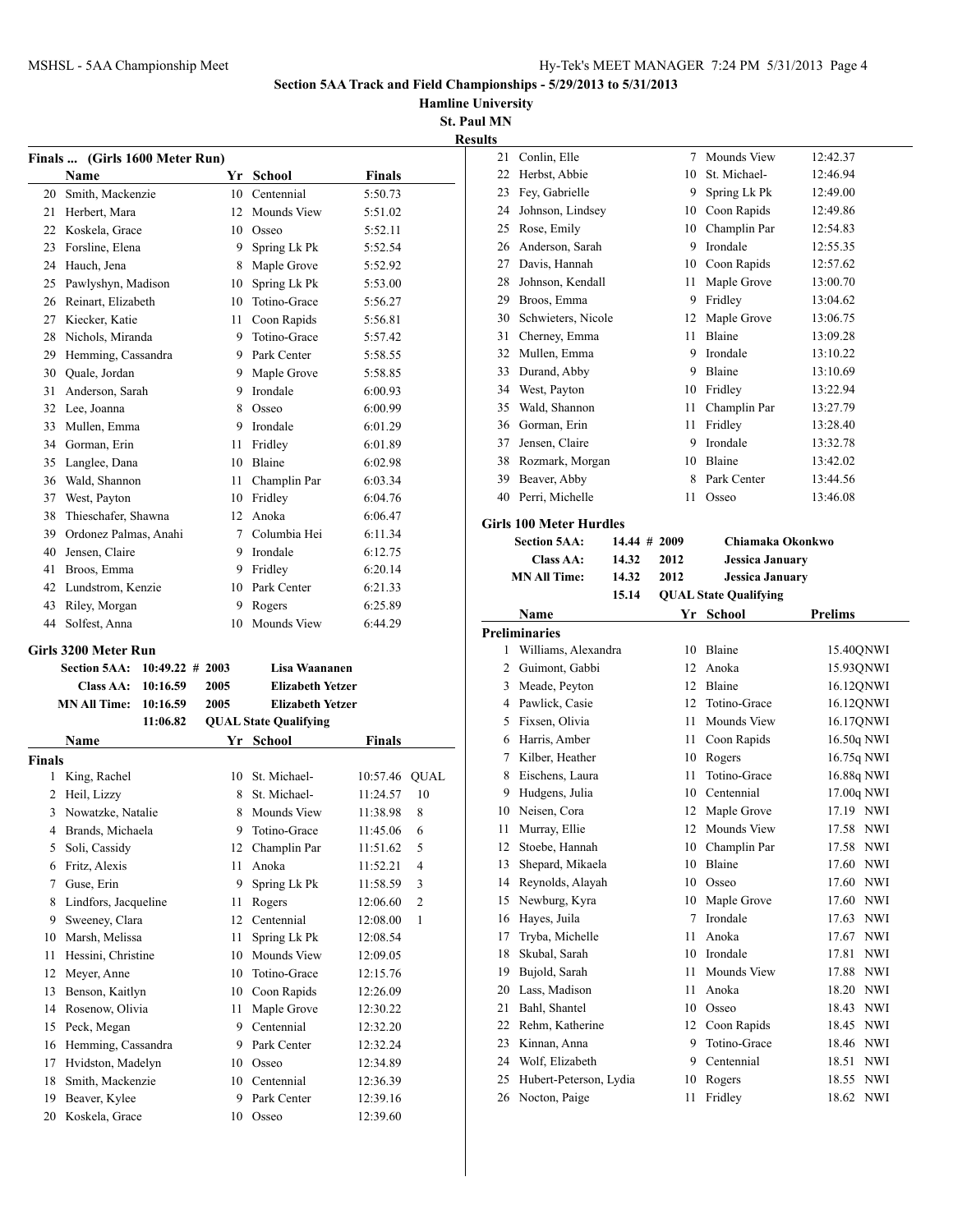**Hamline University**

| Results |
|---------|
|---------|

|               | Preliminaries  (Girls 100 Meter Hurdles) |                 |      |                              |                         |
|---------------|------------------------------------------|-----------------|------|------------------------------|-------------------------|
|               | Name                                     |                 | Yr   | School                       | <b>Prelims</b>          |
| 27            | Pewu, Kebeh                              |                 | 12   | St. Michael-                 | 18.85 NWI               |
|               | 28 Schroer, Hayley                       |                 | 11   | Fridley                      | 18.86 NWI               |
|               | 29 Larson, Merissa                       |                 | 11   | Maple Grove                  | 19.05 NWI               |
|               | 30 Arns, RaeAnn                          |                 | 11 - | St. Michael-                 | 19.08 NWI               |
|               | 31 Truong, Anna                          |                 |      | 12 Coon Rapids               | 19.18 NWI               |
|               | 32 Neely, Tamera                         |                 |      | 9 Champlin Par               | 19.30 NWI               |
|               | 33 Gearou, Abigail                       |                 | 9    | Rogers                       | 19.38 NWI               |
|               | 34 Truong, Lily                          |                 |      | 8 Park Center                | 19.58 NWI               |
|               | 35 Johnson, Leah                         |                 |      | 9 St. Michael-               | 19.66 NWI               |
|               | 36 Joanem, Guerldyn                      |                 | 9.   | Spring Lk Pk                 | 20.12 NWI               |
|               | 37 Palme, Kayla                          |                 |      | 9 Park Center                | 20.28 NWI               |
|               | 38 Heitzig, Madelyn                      |                 |      | 9 Park Center                | 20.38 NWI               |
|               | 39 Renneke, Hannah                       |                 |      | 10 Centennial                | 20.41 NWI               |
|               | 40 Fantle, Christine                     |                 | 11   | Columbia Hei                 | 20.69 NWI               |
| 41            | Romero Sanchez, Jessica                  |                 | 10   | Columbia Hei                 | 22.27 NWI               |
|               |                                          |                 |      |                              |                         |
|               | <b>Girls 100 Meter Hurdles</b>           |                 |      |                              |                         |
|               | <b>Section 5AA:</b>                      | $14.44 \# 2009$ |      | Chiamaka Okonkwo             |                         |
|               | Class AA:                                | 14.32           | 2012 | <b>Jessica January</b>       |                         |
|               | <b>MN All Time:</b>                      | 14.32           | 2012 | <b>Jessica January</b>       |                         |
|               |                                          | 15.14           |      | <b>QUAL State Qualifying</b> |                         |
|               | Name                                     |                 |      | Yr School                    | <b>Finals</b>           |
| <b>Finals</b> |                                          |                 |      |                              |                         |
| 1             | Williams, Alexandra                      |                 | 10   | Blaine                       | <b>QUAL</b><br>14.79    |
|               | 2 Guimont, Gabbi                         |                 | 12   | Anoka                        | <b>QUAL</b><br>15.12    |
|               | 3 Fixsen, Olivia                         |                 | 11   | <b>Mounds View</b>           | 8<br>15.55              |
|               | 4 Eischens, Laura                        |                 | 11   | Totino-Grace                 | 16.14<br>6              |
|               | 5 Harris, Amber                          |                 | 11   | Coon Rapids                  | 5<br>16.30              |
|               | 6 Hudgens, Julia                         |                 |      | 10 Centennial                | $\overline{4}$<br>16.54 |
|               | 7 Kilber, Heather                        |                 |      | 10 Rogers                    | 19.51<br>3              |
|               | 8 Meade, Peyton                          |                 | 12   | Blaine                       | 2<br>19.65              |
| $---$         | Pawlick, Casie                           |                 | 12   | Totino-Grace                 | NT 5.4                  |
|               | <b>Girls 300 Meter Hurdles</b>           |                 |      |                              |                         |
|               | <b>Section 5AA:</b>                      | $44.84 \# 2010$ |      | Kavla Sawtell                |                         |
|               | Class AA:                                | 43.09           | 2004 | <b>Gina Dare</b>             |                         |
|               | <b>MN All Time:</b>                      | 42.62           | 1987 | <b>Liesa Brateng</b>         |                         |
|               |                                          | 45.80           |      | <b>QUAL State Qualifying</b> |                         |
|               | Name                                     |                 | Yr   | School                       | <b>Prelims</b>          |
|               | <b>Preliminaries</b>                     |                 |      |                              |                         |
| 1             | Harris, Amber                            |                 | 11   | Coon Rapids                  | 48.15Q                  |
| 2             | Stoebe, Hannah                           |                 | 10   | Champlin Par                 | 48.55Q                  |
| 3             | Autio, Erin                              |                 | 11   | St. Michael-                 | 48.92Q                  |
| 4             | Williams, Alexandra                      |                 | 10   | Blaine                       | 49.01Q                  |
| 5             | Balzer, Mara                             |                 | 9    | Mounds View                  | 49.37Q                  |
| 6             | Reynolds, Alayah                         |                 | 10   | Osseo                        | 49.60Q                  |
| 7             | Whitney, Kirsten                         |                 | 12   | Spring Lk Pk                 | 49.55q                  |
| 8             | Kilber, Heather                          |                 | 10   | Rogers                       | 49.98g                  |
| 9             | Neisen, Cora                             |                 | 12   | Maple Grove                  | 50.18q                  |
| 10            | Frizell, Bailie                          |                 | 10   | Maple Grove                  | 50.19                   |
| 11            | Johnson, Jenna                           |                 | 10   | Anoka                        | 50.50                   |
| 12            | Fink, Emma                               |                 | 9    | Maple Grove                  | 50.52                   |
|               |                                          |                 |      |                              |                         |

| 13  | Shepard, Mikaela               | 10              | Blaine        | 50.58   |
|-----|--------------------------------|-----------------|---------------|---------|
| 14  | Flemister-Smith, Miatta        | 9               | Champlin Par  | 50.63   |
| 15  | Johnson, Leah                  | 9               | St. Michael-  | 51.38   |
| 16  | Bahl, Shantel                  | 10              | Osseo         | 51.72   |
| 17  | Hayes, Juila                   | $\tau$          | Irondale      | 51.75   |
| 18  | Eischens, Laura                | 11              | Totino-Grace  | 51.84   |
| 19  | Agboola, Brianka               | 11              | Coon Rapids   | 51.96   |
| 20  | Nwaokolo, Awele                | 9               | Champlin Par  | 52.17   |
| 21  | Truong, Anna                   | 12              | Coon Rapids   | 52.50   |
| 22  | Loch, Gabrielle                | 9               | Centennial    | 52.75   |
| 23  | Ciesynski, Emily               | 10              | Blaine        | 52.91   |
| 24  | Hackenmueller, Missy           | 10              | St. Michael-  | 52.95   |
| 25  | Hubert-Peterson, Lydia         | 10              | Rogers        | 53.00   |
| 26  | Truong, Lily                   | 8               | Park Center   | 53.58   |
| 27  | Lass, Madison                  | 11              | Anoka         | 53.89   |
| 28  | Bujold, Sarah                  | 11              | Mounds View   | 53.94   |
| 29  | Heitzig, Madelyn               | 9               | Park Center   | 53.96   |
| 30  | Thompson, Anne                 | 9               | Totino-Grace  | 54.14   |
| 31  | Joanem, Guerldyn               | 9               | Spring Lk Pk  | 54.28   |
| 32  | Gearou, Abigail                | 9               | Rogers        | 54.39   |
| 33  | Musa, Maria                    | 9               | Fridley       | 54.53   |
| 34  | Wolf, Elizabeth                | 9               | Centennial    | 55.08   |
| 35  | Nocton, Paige                  | 11              | Fridley       | 55.44   |
| 36  | Krueger, Cailin                | 9               | Columbia Hei  | 55.97   |
| 37  | Doe, Sudeah                    | 9               | Park Center   | 56.79   |
| 38  | Renneke, Hannah                | 10              | Centennial    | 56.98   |
| 39  | IIfonlaja, Sewa                | 12              | Columbia Hei  | 58.60   |
| 40  | Sanders, Clarke                | 12              | Osseo         | 59.06   |
| 41  | Schroer, Hayley                | 11              | Fridley       | 1:04.32 |
| --- | Dahlin, Beth                   | 12              | Mounds View   | DQ      |
|     | <b>Girls 300 Meter Hurdles</b> |                 |               |         |
|     | Section 5AA: -                 | $44.84 \# 2010$ | Kavla Sawtell |         |

|               | 06.UUH JAA<br>Class AA: |       | 77.07 # 40.00 | IXAVIA ЭАWLCII               |               |                |
|---------------|-------------------------|-------|---------------|------------------------------|---------------|----------------|
|               |                         |       | 2004          | <b>Gina Dare</b>             |               |                |
|               | <b>MN All Time:</b>     | 42.62 | 1987          | Liesa Brateng                |               |                |
|               |                         | 45.80 |               | <b>QUAL State Qualifying</b> |               |                |
|               | Name                    |       | Yr            | School                       | <b>Finals</b> |                |
| <b>Finals</b> |                         |       |               |                              |               |                |
| 1             | Williams, Alexandra     |       | 10            | Blaine                       | 46.01         | 12             |
| 2             | Harris, Amber           |       | 11            | Coon Rapids                  | 46.91         | 10             |
| 3             | Stoebe, Hannah          |       | 10            | Champlin Par                 | 47.35         | 8              |
| 4             | Autio, Erin             |       | 11            | St. Michael-                 | 49.08         | 6              |
| 5             | Reynolds, Alayah        |       | 10            | Osseo                        | 49.25         | 5              |
| 6             | Whitney, Kirsten        |       |               | 12 Spring Lk Pk              | 49.30         | 4              |
| 7             | Balzer, Mara            |       | 9             | Mounds View                  | 49.51         | 3              |
| 8             | Kilber, Heather         |       | 10            | Rogers                       | 51.03         | $\overline{c}$ |
| 9             | Neisen, Cora            |       | 12            | Maple Grove                  | 52.74         |                |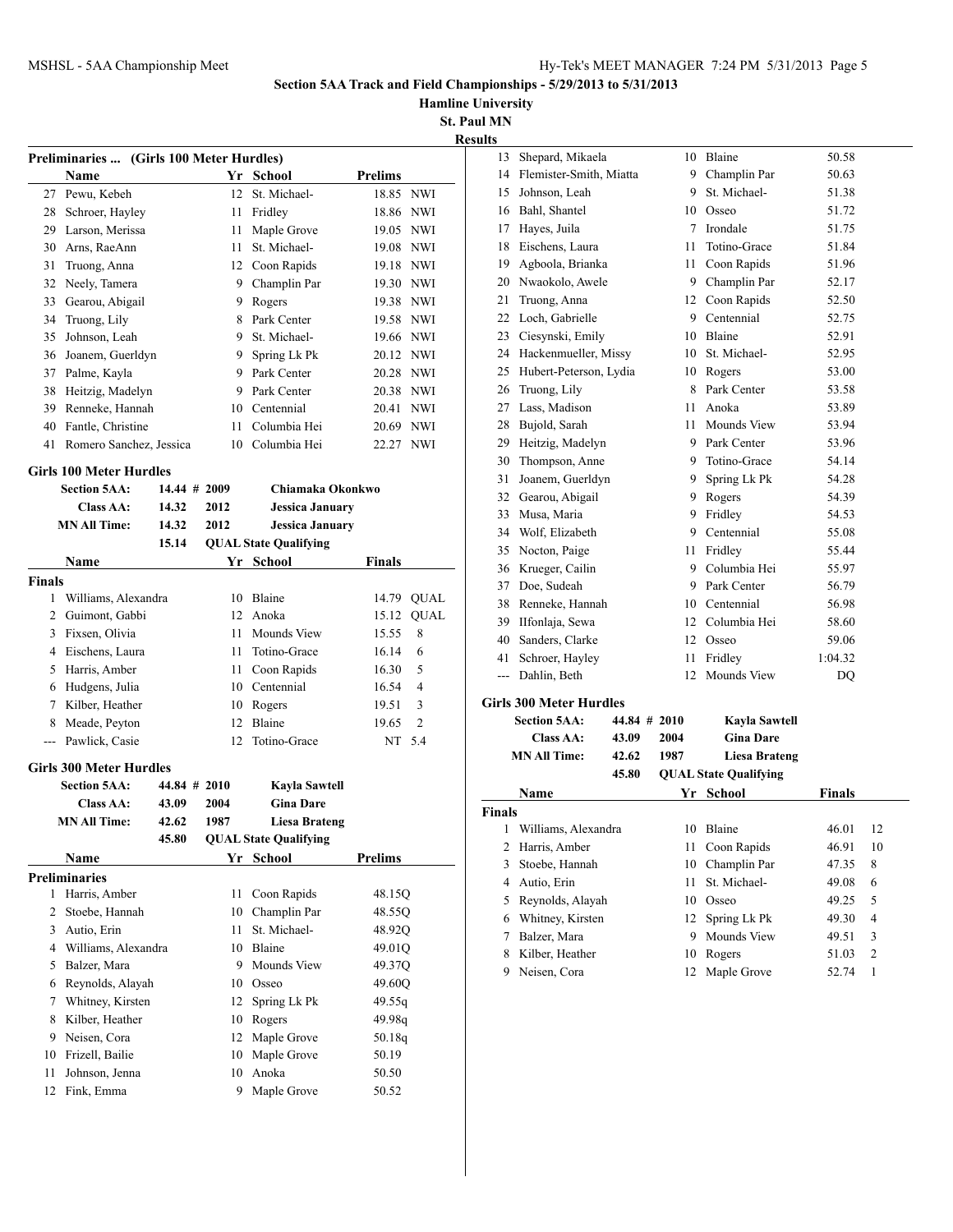|  | <b>Hamline University</b> |
|--|---------------------------|
|  |                           |

**St. Paul MN**

|        | Girls 4x100 Meter Relay                         |              |      |                                                |        |            |
|--------|-------------------------------------------------|--------------|------|------------------------------------------------|--------|------------|
|        | Section 5AA:                                    | 48.15 # 2004 |      | Mpls Washburn                                  |        |            |
|        | Class AA:                                       | 47.73        | 2012 | <b>Hopkins</b>                                 |        |            |
|        | Roach-Jackson, Anderson, Manuel-Moore, Anderson |              |      |                                                |        |            |
|        | <b>MN All Time:</b>                             | 47.73        | 2012 | <b>Hopkins</b>                                 |        |            |
|        | Roach-Jackson, Anderson, Manuel-Moore, Anderson |              |      |                                                |        |            |
|        |                                                 | 48.96        |      | <b>QUAL State Qualifying</b>                   |        |            |
|        | Team                                            |              |      | Relay                                          | Finals |            |
| Finals |                                                 |              |      |                                                |        |            |
| 1      | Blaine                                          |              |      | А                                              |        | 48.85 OUAL |
|        | 1) Taylor, Morgan 10                            |              |      | 2) Purcell, Courtney 12                        |        |            |
|        | 3) Monteon, Britney 10                          |              |      | 4) Nebo, Alyssa 10                             |        |            |
| 2      | <b>Mounds View</b>                              |              |      | A                                              | 49.87  | 10         |
|        | 1) Toninato, Mikayla 10                         |              |      | 2) Menne, Elizabeth 10                         |        |            |
|        | 3) Geist, Nicole 11                             |              |      | 4) Boyer, Rachel 9                             |        |            |
| 3      | Rogers                                          |              |      | А                                              | 50.81  | 8          |
|        | 1) Folk, Erica 10                               |              |      | 2) Breseman, Jenna 9                           |        |            |
|        | 3) Kilber, Heather 10                           |              |      | 4) Heikkinen, Kirsten 12                       |        |            |
|        | 4 Maple Grove                                   |              |      | A                                              | 50.92  | 6          |
|        | 1) Lister, Marissa 12                           |              |      | 2) Salem, Rachel 10                            |        |            |
|        | 3) Handberg, Shelby 7                           |              |      | 4) Nelson, Haley 12                            |        |            |
| 5.     | Anoka                                           |              |      | А                                              | 51.05  | 5          |
|        | 1) Guimont, Gabbi 12                            |              |      | 2) Nielsen, Stephanie 11                       |        |            |
|        | 3) Warren, Jayde 10                             |              |      | 4) Johnson, Jenna 10                           |        |            |
|        | 6 St. Michael-                                  |              |      | A                                              | 51.17  | 4          |
|        | 1) Jesser, Maddie 10                            |              |      | 2) Keefer, Anna 8                              |        |            |
|        | 3) Mlsna, Nicole 12                             |              |      | 4) Perry, Whitney 9                            |        |            |
| 7      | Osseo                                           |              |      | А                                              | 51.64  | 3          |
|        | 1) Porte, Mina 8                                |              |      | 2) Young, Shakita 12                           |        |            |
|        | 3) Beisner, Lindsey 11                          |              |      | 4) Heckard, Dez 10                             |        |            |
|        | 8 Coon Rapids                                   |              |      | А                                              | 52.64  | 2          |
|        | 1) Stalboerger, Nicole 11                       |              |      | 2) Penshorn, Elizabeth 12                      |        |            |
|        | 3) Agboola, Brianka 11                          |              |      | 4) Whitlow, Aneika 11                          |        |            |
| 9      | Spring Lk Pk                                    |              |      | А                                              | 53.04  | 1          |
|        | 1) Rachac, Devon 11                             |              |      | 2) Pawlyshyn, Natalie 12                       |        |            |
|        | 3) Gordon, Bailey 11                            |              |      | 4) Wolf, Charolette 10                         |        |            |
| 10     | Irondale                                        |              |      | А                                              | 53.15  |            |
|        | 1) Warnke, Hailee 11                            |              |      | 2) Nundahl, Greta 9                            |        |            |
|        | 3) Webber, Jasmine 9                            |              |      | 4) Ogbonnaya, Chioma 9                         |        |            |
| 11     | Centennial                                      |              |      | А                                              | 53.18  |            |
|        | 1) Fettig, Marissa 10                           |              |      | 2) Gifford, Katri 10                           |        |            |
|        | 3) Krekelberg, Elizabeth 11                     |              |      | 4) Mischke, Monica 10                          |        |            |
| 12     | Totino-Grace                                    |              |      | A                                              | 54.01  |            |
|        | 1) Moberg, Lauren 10                            |              |      | 2) Kraft, Catherine 9<br>4) McSherry, Keegan 9 |        |            |
| 13     | 3) Kinnan, Anna 9<br>Fridley                    |              |      | A                                              | 55.17  |            |
|        | 1) Pena, Selena 11                              |              |      | 2) Beaman, Sarah 9                             |        |            |
|        | 3) Cook, Carliee 11                             |              |      | 4) Korti, Bendu 11                             |        |            |
|        | 14 Columbia Heights                             |              |      | А                                              | 56.76  |            |
|        | 1) Tetter, Lissette 9                           |              |      | 2) Harper, Erica 9                             |        |            |
|        | 3) Love, Quenshae 9                             |              |      | 4) Llerena, Domenica 9                         |        |            |
| ---    | Park Center                                     |              |      | Α                                              | DQ     |            |
|        | 1) Kelly, Aleah 12                              |              |      | 2) Henderson, Vanessa 9                        |        |            |
|        | 3) Agbonkhese, Monika 12                        |              |      | 4) Doe, Sudeah 9                               |        |            |
|        |                                                 |              |      |                                                |        |            |

| UI MIN |                                           |                   |                                         |              |    |
|--------|-------------------------------------------|-------------------|-----------------------------------------|--------------|----|
| ults   |                                           |                   |                                         |              |    |
|        | Champlin Park                             |                   | A                                       | DQ           |    |
|        | 1) Horton, Tanya 9                        |                   | 2) Flemister-Smith, Miatta 9            |              |    |
|        | 3) Nwaokolo, Awele 9                      |                   | 4) Jackson, Kiara 9                     |              |    |
|        | Girls 4x200 Meter Relay                   |                   |                                         |              |    |
|        | <b>Section 5AA:</b>                       | $1:40.76 \# 2004$ | <b>Mpls Washburn</b>                    |              |    |
|        | <b>Class AA:</b>                          | 1:40.22<br>2012   | Osseo                                   |              |    |
|        | A Okonkwo, B Puckett, M Bialke, P Webb    |                   |                                         |              |    |
|        | <b>MN All Time:</b>                       | 1:40.22<br>2012   | Osseo                                   |              |    |
|        | A Okonkwo, B Puckett, M Bialke, P Webb    |                   |                                         |              |    |
|        |                                           | 1:43.36           | <b>QUAL State Qualifying</b>            |              |    |
|        | Team                                      |                   | Relay                                   | Finals       |    |
| Finals |                                           |                   |                                         |              |    |
| 1      | Blaine                                    |                   | А                                       | 1:42.32 QUAL |    |
|        | 1) Taylor, Morgan 10                      |                   | 2) Purcell, Courtney 12                 |              |    |
|        | 3) Monteon, Britney 10                    |                   | 4) Marciniak, Katelyn 10                |              |    |
|        | 2 Mounds View                             |                   | А                                       | 1:44.70      | 10 |
|        | 1) Toninato, Mikayla 10                   |                   | 2) Menne, Elizabeth 10                  |              |    |
|        | 3) Messerly - Menk, Britta 11             |                   | 4) Boyer, Rachel 9                      |              |    |
|        | 3 Centennial                              |                   | A                                       | 1:45.75      | 8  |
|        | 1) Axt, Shelby 10                         |                   | 2) Caldwell, Jedah 9                    |              |    |
|        | 3) Metzmaker, Ana 10                      |                   | 4) Windingstad, Kayla 11                |              |    |
|        | 4 Maple Grove                             |                   | А                                       | 1:46.93      | 6  |
|        | 1) Lee, Zenitra 10                        |                   | 2) Salem, Rachel 10                     |              |    |
|        | 3) Handberg, Shelby 7                     |                   | 4) Nelson, Haley 12                     |              |    |
|        | 5 Rogers                                  |                   | A                                       | 1:47.81      | 5  |
|        | 1) Folk, Erica 10                         |                   | 2) Breseman, Jenna 9                    |              |    |
|        | 3) Stang, Breana 9                        |                   | 4) Heikkinen, Kirsten 12                |              |    |
| 6      | Osseo                                     |                   | А                                       | 1:48.83      | 4  |
|        |                                           |                   | 2) Beisner, Lindsey 11                  |              |    |
|        |                                           |                   | 4) Reynolds, Alayah 10                  |              |    |
| 7      | Anoka                                     |                   | A                                       | 1:49.06      | 3  |
|        | 1) Guimont, Gabbi 12                      |                   | 2) Nielsen, Stephanie 11                |              |    |
|        | 3) Rubin, Payton 9                        |                   | 4) Nahring, Lexi 12                     |              |    |
|        | 8 Coon Rapids                             |                   | A                                       | 1:49.68      | 2  |
|        | 1) Penshorn, Elizabeth 12                 |                   | 2) Lindgren, Norkyesha 11               |              |    |
|        | 3) Clarke, Brianna 9                      |                   | 4) Stalboerger, Allie 10                |              |    |
|        | 9 Spring Lk Pk                            |                   | А                                       | 1:49.93      | 1  |
|        | 1) Fleischfresser, Ashley 10              |                   | 2) Pawlyshyn, Natalie 12                |              |    |
|        | 3) Rachac, Devon 11                       |                   | 4) Wolf, Charolette 10                  |              |    |
|        | 10 Fridley                                |                   | А                                       | 1:52.77      |    |
|        | 1) Korti, Bendu 11                        |                   | 2) Pena, Selena 11                      |              |    |
|        | 3) Beaman, Sarah 9                        |                   | 4) Ramlet, McKayla 10                   |              |    |
| 11     | Park Center                               |                   | A                                       | 1:52.81      |    |
|        | 1) Stringer, Paige 12                     |                   | 2) Lewis, Ashley 9                      |              |    |
|        | 3) Anderson, Taylor 12                    |                   | 4) Browen, Kylie 12                     |              |    |
|        | 12 Champlin Park                          |                   | A                                       | 1:55.14      |    |
|        | 1) Babatunde, Daniella 12                 |                   | 2) Nwaokolo, Awele 9                    |              |    |
|        | 3) Joe, Frances 10                        |                   | 4) Novak, Katherine 10                  |              |    |
| 13     | Irondale                                  |                   | A                                       | 1:55.71      |    |
|        |                                           |                   | 2) Nundahl, Greta 9                     |              |    |
|        | 3) Webber, Jasmine 9                      |                   |                                         |              |    |
|        | 14 Totino-Grace                           |                   | А                                       | 2:00.27      |    |
|        | 1) Warren, Beth 9<br>3) Moberg, Lauren 10 |                   | 2) Palma, Abby 9<br>4) Gagnon, Nicole 9 |              |    |
|        |                                           |                   |                                         |              |    |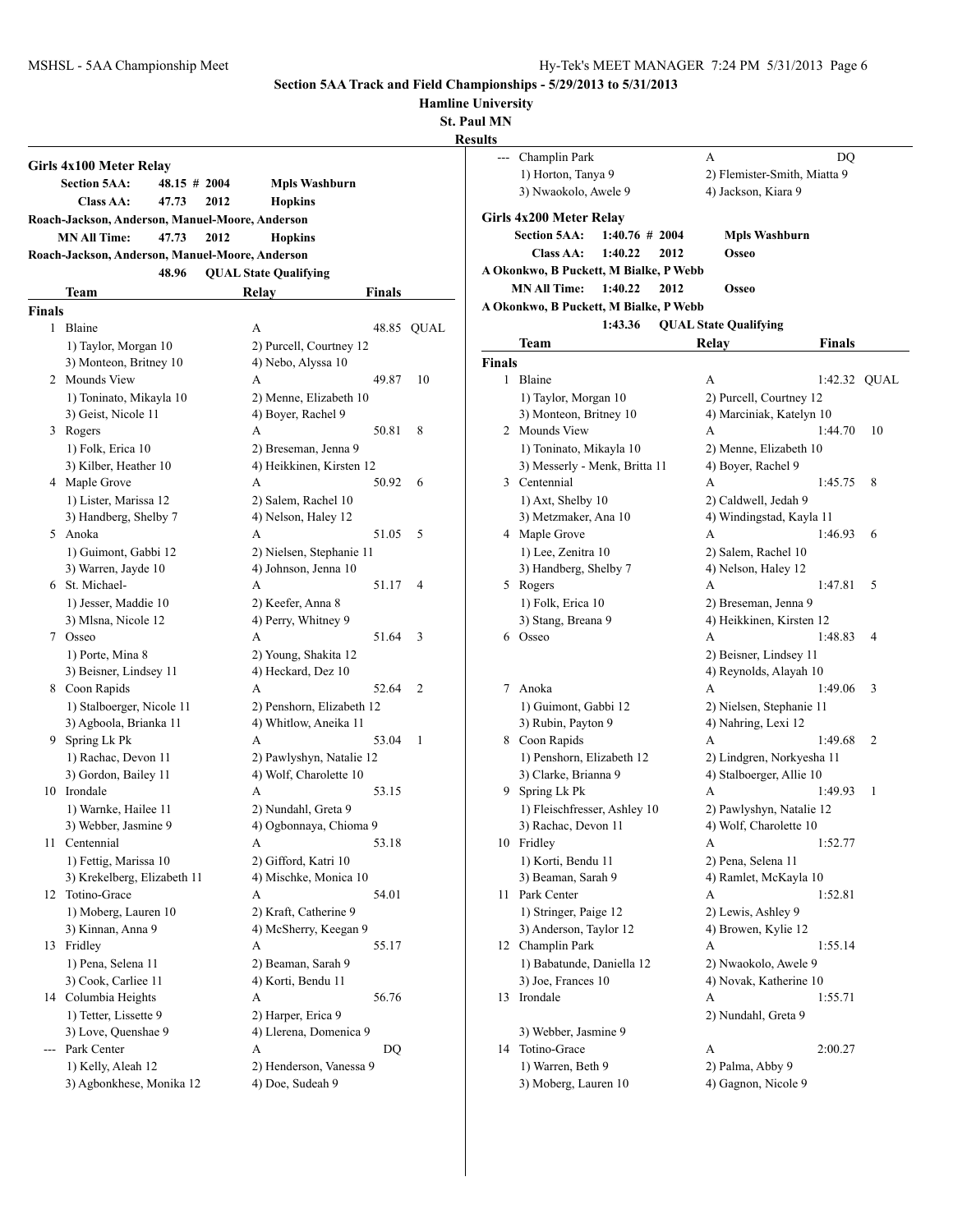**Hamline University**

**St. Paul MN**

| Finals<br>DQ<br><b>Finals</b><br>4:05.92<br>12 |
|------------------------------------------------|
|                                                |
|                                                |
|                                                |
|                                                |
|                                                |
|                                                |
|                                                |
|                                                |
|                                                |
|                                                |
|                                                |
|                                                |
|                                                |
|                                                |
|                                                |
|                                                |
|                                                |
|                                                |
| 4:12.16<br>10                                  |
|                                                |
|                                                |
| 4:14.32<br>8                                   |
|                                                |
|                                                |
| 4:16.24<br>6                                   |
|                                                |
|                                                |
| 5<br>4:17.30                                   |
|                                                |
|                                                |
| 4:18.77<br>4                                   |
|                                                |
|                                                |
| 4:19.34<br>3                                   |
|                                                |
|                                                |
| 4:20.70<br>2                                   |
| 2) Flemister-Smith, Miatta 9                   |
|                                                |
| 4:25.78<br>1                                   |
|                                                |
|                                                |
| 4:26.58                                        |
|                                                |
|                                                |
| 4:33.26                                        |
|                                                |
|                                                |
| 4:34.76                                        |
|                                                |
|                                                |
|                                                |
| 4:35.29                                        |
|                                                |
| 2) Henderson, Courtney 9                       |

| ин нутгу<br>ults |                                                |                                               |    |
|------------------|------------------------------------------------|-----------------------------------------------|----|
| 14               | Park Center                                    | А<br>4:38.04                                  |    |
|                  | 1) Doe, Sudeah 9                               | 2) Stringer, Paige 12                         |    |
|                  | 3) Hayes, Mikayla 8                            | 4) Anderson, Taylor 12                        |    |
|                  | 15 Columbia Heights                            | A<br>4:40.53                                  |    |
|                  | 1) Krueger, Cailin 9                           | 2) Ordonez Palmas, Anahi 7                    |    |
|                  | 3) Ford, Latavia 12                            | 4) Richardson, Katie 9                        |    |
|                  |                                                |                                               |    |
|                  | Girls 4x800 Meter Relay                        |                                               |    |
|                  | <b>Section 5AA:</b><br>$9:25.43 \# 2012$       | <b>Totino-Grace</b>                           |    |
|                  | K McSherry, D Winslow, A Gasperlin, T McDonald |                                               |    |
|                  | 9:03.80<br>Class AA:                           | 2005<br>Minnetonka                            |    |
|                  | A Liewen, K Hollimon, A Lehman, M Lehman       |                                               |    |
|                  | <b>MN All Time:</b><br>9:03.80                 | 2005<br>Minnetonka                            |    |
|                  | A Liewen, K Hollimon, A Lehman, M Lehman       |                                               |    |
|                  | 9:28.31                                        | <b>QUAL State Qualifying</b>                  |    |
|                  | Team                                           | Relay<br>Finals                               |    |
| <b>Finals</b>    |                                                |                                               |    |
| 1                | Mounds View                                    | A<br>9:37.46                                  | 12 |
|                  | 1) Nustad, Jordan 10                           | 2) Hessini, Christine 10                      |    |
|                  | 3) Nowatzke, Natalie 8                         | 4) Balzer, Nicole 12                          |    |
|                  | 2 Totino-Grace                                 | 9:39.63<br>A                                  | 10 |
|                  | 1) Gasperlin, Amy 10                           | 2) Brands, Michaela 9                         |    |
|                  |                                                | 4) Hoekstra, Hannah 11                        |    |
| 3                | Centennial                                     | 9:39.92<br>A                                  | 8  |
|                  | 1) Kienholz, Megan 12                          | 2) Boespflug, Jessica 10                      |    |
|                  | 3) Danzl, Emily 9                              | 4) Anderson, Stephanie 12                     |    |
|                  | 4 Coon Rapids                                  | 9:56.42<br>А                                  | 6  |
|                  | 1) DHeilly, Paige 12                           | 2) Weimholt, Elise 10                         |    |
|                  | 3) Nelson, Anna 12                             | 4) Weimholt, Stefani 12                       |    |
|                  | 5 Anoka                                        | A<br>10:06.96                                 | 5  |
|                  | 1) Corbin, Nicole 11                           | 2) Ubl, Elizabeth 12                          |    |
|                  | 3) Gast, Lindsey 11                            | 4) Thieschafer, Shawna 12                     |    |
|                  | 6 Spring Lk Pk                                 | 10:26.45<br>А                                 | 4  |
|                  | 1) Bedore, Claire 9                            | 2) Guse, Erin 9                               |    |
|                  | 3) Super, Jacey 8                              | 4) Myren, Haylee 11                           |    |
|                  | 7 Osseo                                        | А<br>10:27.43                                 | 3  |
|                  | 1) Houfek, Alliana 8                           | 2) Christen, Taylor 8                         |    |
|                  | 3) Howell, Bridgette 9                         | 4) Glansman, Sam 12                           |    |
| 8                | Maple Grove                                    | А<br>10:31.00                                 | 2  |
|                  | 1) Olzenak, Kelly 12                           | 2) Sharp, Cassidy 10                          |    |
|                  | 3) Quale, Jordan 9                             | 4) Johnson, Kendall 11                        |    |
|                  | 9 Irondale                                     | 10:37.63<br>А                                 | 1  |
|                  | 1) Warnke, Hailee 11                           | 2) Brandt, Emily 9                            |    |
|                  | 3) Degelau, Brooke 12                          | 4) Heinks, Mary 10                            |    |
| 10               | St. Michael-                                   | А<br>10:39.71                                 |    |
|                  | 1) Poss, Taylor 12                             | 2) Hinkemeyer, Beth 12                        |    |
| 11               | 3) Rogers, McKenna 9<br>Champlin Park          | 4) Schmitz, Mary 9<br>А<br>10:52.68           |    |
|                  |                                                |                                               |    |
|                  | 1) Novak, Katherine 10                         | 2) Sjostrom, Emily 10<br>4) Mattson, Karli 12 |    |
|                  | 3) Rose, Emily 10                              |                                               |    |
|                  | 12 Rogers                                      | А<br>11:00.30                                 |    |
|                  | 1) Riley, Morgan 9                             | 2) Koeppe, Kianna 10                          |    |
|                  | 3) Andruskiewicz, Sydni 12                     | 4) Henderson, Courtney 9                      |    |
|                  |                                                |                                               |    |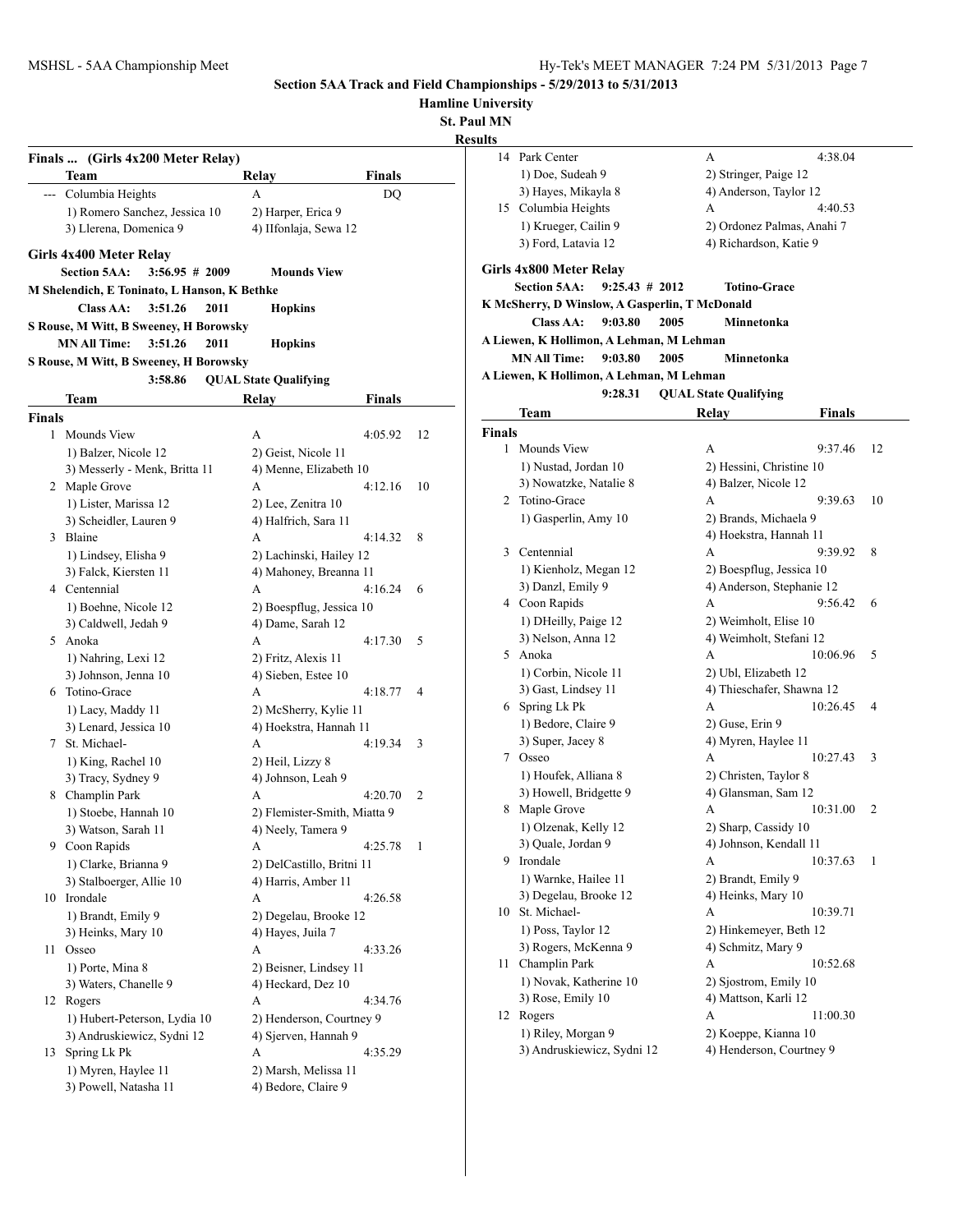**Hamline University**

**St. Paul MN**

|                | Finals  (Girls 4x800 Meter Relay) |             |      |                              |               |             |
|----------------|-----------------------------------|-------------|------|------------------------------|---------------|-------------|
|                | Team                              |             |      | Relay                        | <b>Finals</b> |             |
| 13             | Park Center                       |             |      | A                            | 11:12.19      |             |
|                | 1) Morke, Ababa 12                |             |      | 2) Kelly, Meghan 12          |               |             |
|                | 3) Beaver, Abby 8                 |             |      | 4) Doe, Sudeah 9             |               |             |
| ---            | Blaine                            |             |      | A                            | DQ            |             |
|                | 1) Rozmark, Morgan 10             |             |      | 2) Cherney, Emma 11          |               |             |
|                | 3) Stoner, Madison 9              |             |      | 4) Langlee, Dana 10          |               |             |
|                | <b>Girls High Jump</b>            |             |      |                              |               |             |
|                | <b>Section 5AA:</b>               | 5-09 # 1996 |      | <b>Gina Curtis</b>           |               |             |
|                | Class AA:                         | $5-10$      | 1986 | <b>Linda Barsness</b>        |               |             |
|                | <b>MN All Time:</b>               | 5-10        | 1986 | <b>Linda Barsness</b>        |               |             |
|                |                                   | 5-04.00     |      | <b>QUAL State Qualifying</b> |               |             |
|                | Name                              |             |      | Yr School                    | <b>Finals</b> |             |
| <b>Finals</b>  |                                   |             |      |                              |               |             |
| 1              | Ordner, Madison                   |             | 12   | Maple Grove                  | 5-04.00       | <b>QUAL</b> |
| 2              | Martin, Treasure                  |             | 12   | St. Michael-                 | J5-04.00      | <b>QUAL</b> |
|                | 3 Guimont, Gabbi                  |             |      | 12 Anoka                     | 5-02.00       | 7           |
|                | 3 Macleod, Taylor                 |             |      | 12 Maple Grove               | 5-02.00       | 7           |
|                | 5 Kraft, Catherine                |             | 9    | Totino-Grace                 | 5-00.00       | 4.5         |
|                | 5 Brandt, Emily                   |             |      | 9 Irondale                   | 5-00.00       | 4.5         |
| 7              | Lundberg, Claire                  |             | 11 - | Anoka                        | J5-00.00      | 3           |
| 8              | Hlavka, Courtney                  |             |      | 12 Anoka                     | J5-00.00      | 2           |
| 9              | Musa, Maria                       |             | 9.   | Fridley                      | 4-10.00       | 1           |
|                | 10 Anderson, Maggie               |             | 10   | Totino-Grace                 | J4-10.00      |             |
| 11             | Olsen, Kirsten                    |             |      | 12 Blaine                    | J4-10.00      |             |
| 11             | Jung, Olivia                      |             |      | 12 Coon Rapids               | J4-10.00      |             |
| 11             | Kinnunen, Carla                   |             | 12   | Maple Grove                  | J4-10.00      |             |
|                | 14 Fleischfresser, Ashley         |             | 10   | Spring Lk Pk                 | 4-08.00       |             |
| 14             | Jonason, Kelsey                   |             |      | 10 Champlin Par              | 4-08.00       |             |
|                | 14 Meade, Peyton                  |             |      | 12 Blaine                    | 4-08.00       |             |
| 14             | Denler, Carly                     |             |      | 12 Champlin Par              | 4-08.00       |             |
| 14             | Metz, Taylor                      |             |      | 10 Centennial                | 4-08.00       |             |
| 14             | Namyst, Emily                     |             | 11   | Centennial                   | 4-08.00       |             |
| 14             | Werth, Katelyn                    |             | 11 - | Centennial                   | 4-08.00       |             |
|                | 14 Willcox, Rachael               |             |      | 12 Irondale                  | 4-08.00       |             |
| 14             | Jensen, Jerlie                    |             | 12   | Coon Rapids                  | 4-08.00       |             |
| 14             | Burns, Josie                      |             | 11   | St. Michael-                 | 4-08.00       |             |
| 24             | Beisner, Lindsey                  |             | 11   | Osseo                        | 4-06.00       |             |
| 24             | Tracy, Sydney                     |             | 9    | St. Michael-                 | 4-06.00       |             |
| 24             | Watson, Sarah                     |             | 11   | Champlin Par                 | 4-06.00       |             |
| 24             | Lachinski, Hailey                 |             | 12   | Blaine                       | 4-06.00       |             |
| 24             | Hayes, Juila                      |             |      | 7 Irondale                   | 4-06.00       |             |
| 24             | Martens, Allie                    |             | 10   | Coon Rapids                  | 4-06.00       |             |
| 24             | Lee, Megan                        |             | 9.   | Osseo                        | 4-06.00       |             |
| ---            | Ford, Latavia                     |             | 12   | Columbia Hei                 | NH            |             |
| ---            | Canady, Kailyn                    |             | 8    | Osseo                        | NΗ            |             |
| ---            | Russell, Elizabeth                |             | 12   | Totino-Grace                 | NΗ            |             |
| ---            | Thein, Kristen                    |             | 11   | Rogers                       | NH            |             |
| $\overline{a}$ | Kil, Hannah                       |             | 9.   | Park Center                  | NΗ            |             |
| ---            | Doe, Sudeah                       |             | 9.   | Park Center                  | NΗ            |             |
|                | Schroer, Hayley                   |             | 11   | Fridley                      | NH            |             |
| ---            | Hayes, Mikayla                    |             | 8    | Park Center                  | NΗ            |             |
|                |                                   |             |      |                              |               |             |

|                | <b>Girls Pole Vault</b>    |                   |      |                              |               |                |
|----------------|----------------------------|-------------------|------|------------------------------|---------------|----------------|
|                | <b>Section 5AA:</b>        | $12-10$ # 2006    |      | Alicia Rue                   |               |                |
|                | Class AA:                  | $12-09$           | 2005 | <b>Alicia Rue</b>            |               |                |
|                | <b>MN All Time:</b>        | 12-09             | 2005 | <b>Alicia Rue</b>            |               |                |
|                |                            | 10-11.00          |      | <b>QUAL State Qualifying</b> |               |                |
|                | Name                       |                   |      | Yr School                    | <b>Finals</b> |                |
| <b>Finals</b>  |                            |                   |      |                              |               |                |
| 1              | Clements, Paige            |                   | 12   | Mounds View                  | 11-05.00      | <b>QUAL</b>    |
| $\overline{2}$ | Dahl, Kristine             |                   | 12   | Mounds View                  | 10-02.00      | 10             |
| 3              | Roetering, Katharine       |                   | 12   | Maple Grove                  | 9-11.00       | 8              |
|                | 4 Whitney, Kirsten         |                   | 12   | Spring Lk Pk                 | 9-05.00       | 6              |
| 5.             | Denler, Carly              |                   |      | 12 Champlin Par              | J9-05.00      | 5              |
| 6              | Bacig, Mali                |                   |      | 12 Mounds View               | 8-11.00       | 4              |
| 7              | McGrath, Molly             |                   | 11   | Blaine                       | J8-11.00      | 3              |
| 8              | Waddell, Samantha          |                   | 11   | Irondale                     | J8-11.00      | $\overline{2}$ |
|                | 9 Schoenrock, Jennifer     |                   | 11 - | Osseo                        | J8-11.00      | 1              |
| 10             | Johnson, Allie             |                   |      | 12 Champlin Par              | J8-11.00      |                |
|                | 10 Haas, McKenzie          |                   | 11 - | Coon Rapids                  | $J8-11.00$    |                |
| 12             | Dahmus, Kali               |                   |      | 12 Blaine                    | 8-05.00       |                |
| 12             | Walton, Alyssa             |                   | 10   | Rogers                       | 8-05.00       |                |
| 12             | Taggart, Rebecca           |                   | 9    | Anoka                        | 8-05.00       |                |
| 12             | Heller, Hannah             |                   | 11.  | Maple Grove                  | 8-05.00       |                |
| $---$          | Heikkinen, Kirsten         |                   | 12   | Rogers                       | ΝH            |                |
| ---            | Mattson, Karli             |                   | 12   | Champlin Par                 | NH            |                |
|                | --- Brezinka, Madison      |                   | 11   | Osseo                        | ΝH            |                |
|                | --- Zimmer, Cassidy        |                   |      | 10 Fridley                   | NΗ            |                |
|                | --- Arel, Grace            |                   |      | 9 Park Center                | NH            |                |
| ---            | Lindsey, Darian            |                   |      | 10 Anoka                     | ΝH            |                |
| ---            | Orjinta, Nkemdirim         |                   |      | 9 Park Center                | NH            |                |
| $\overline{a}$ | Thomsen, Emily             |                   |      | 12 Coon Rapids               | NH            |                |
|                | --- Lefaive, Samantha      |                   | 11   | Coon Rapids                  | NH            |                |
|                | --- Koster, Mariah         |                   | 9    | Anoka                        | NΗ            |                |
|                | --- Stenzel, Charlotte     |                   | 11 - | Blaine                       | NΗ            |                |
|                | --- Vanderheiden, Jennifer |                   |      | 12 St. Michael-              | NΗ            |                |
|                | --- Farrell, Hannah        |                   |      | 7 Park Center                | NΗ            |                |
|                | --- Brown, Jada            |                   |      | 10 St. Michael-              | NΗ            |                |
|                | --- McHenry, Megan         |                   | 11   | Maple Grove                  | NΗ            |                |
|                | --- Kriese, Ellie          |                   | 12   | St. Michael-                 | ΝH            |                |
|                | <b>Girls Long Jump</b>     |                   |      |                              |               |                |
|                | <b>Section 5AA:</b>        | $18-05.50$ # 1996 |      | <b>Gina Curtis</b>           |               |                |
|                | Class AA:                  | 18-10.75          | 1982 | Kristi Kropp                 |               |                |
|                | <b>MN All Time:</b>        | 19-02.25          | 2009 | <b>Analisa Huschle</b>       |               |                |
|                |                            | 17-05.00          |      | <b>QUAL State Qualifying</b> |               |                |
|                | <b>Name</b>                |                   |      | Yr School                    | <b>Finals</b> |                |
| Finals         |                            |                   |      |                              |               |                |
| 1              | Roetering, Katharine       |                   | 12   | Maple Grove                  | 16-09.00      | 12             |
| 2              | Nebo, Alyssa               |                   | 10   | Blaine                       | 16-08.50      | 10             |
| 3              | Autio, Erin                |                   | 11   | St. Michael-                 | 16-05.50      | 8              |
|                | 4 Puckett, Brieanna        |                   | 12   | Osseo                        | 16-04.25      | 6              |
|                | 5 Keefer, Anna             |                   | 8    | St. Michael-                 | 16-03.00      | 5              |
|                | 6 Pawlick, Casie           |                   | 12   | Totino-Grace                 | 16-01.00      | 4              |
| 7              | Pawlyshyn, Natalie         |                   | 12   | Spring Lk Pk                 | 16-00.00      | 3              |
| 8              | McGrath, Molly             |                   | 11   | Blaine                       | 15-11.00      | 2              |
|                |                            |                   |      |                              |               |                |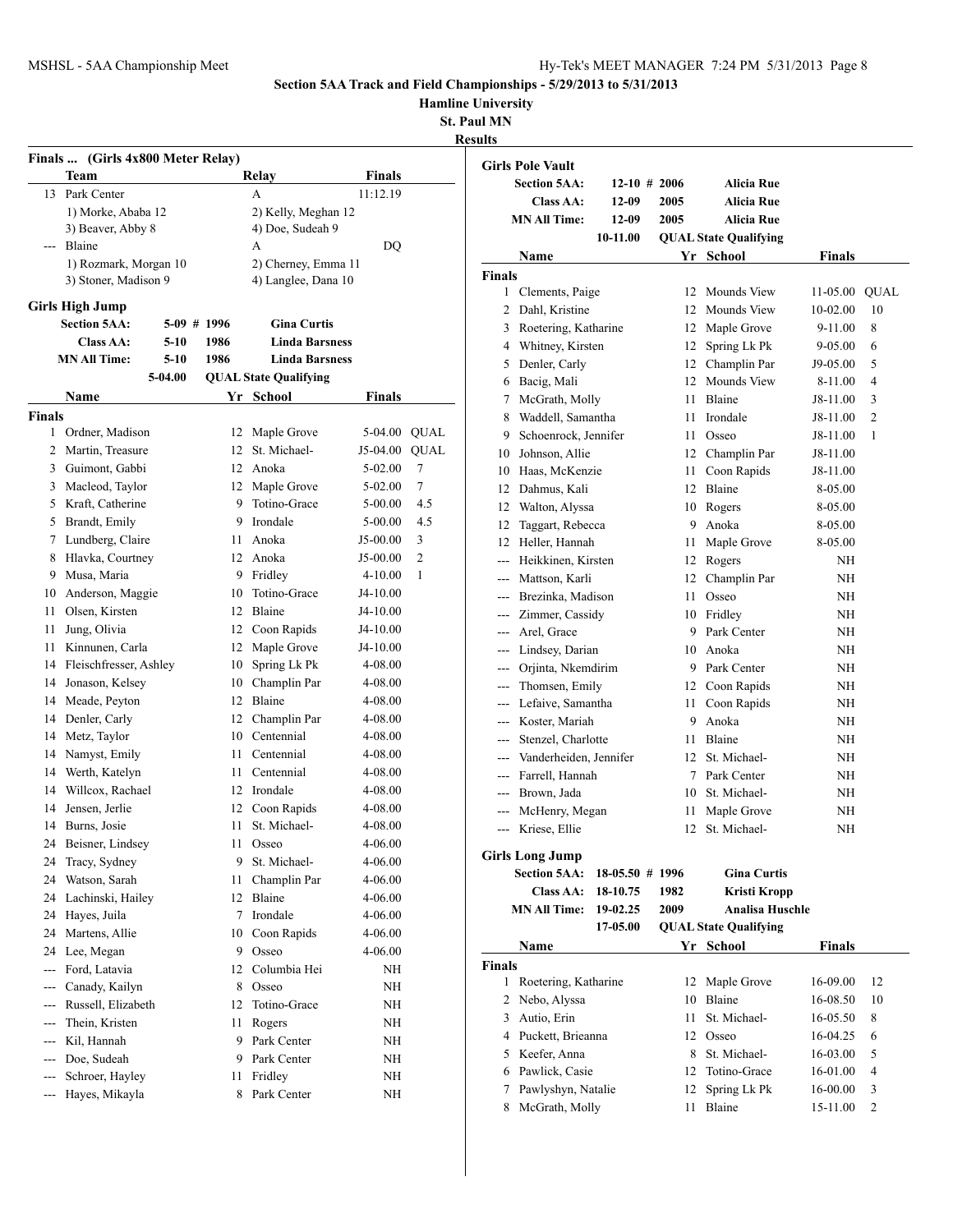**Hamline University**

|--|

|               | Finals  (Girls Long Jump)    |      |                              |                 |                |               | 9 Peck, Megan                |                |      | 9 Centennial                 | 33-02.75       | -1             |
|---------------|------------------------------|------|------------------------------|-----------------|----------------|---------------|------------------------------|----------------|------|------------------------------|----------------|----------------|
|               | Name                         |      | Yr School                    | <b>Finals</b>   |                |               | 10 Nwaokolo, Awele           |                | 9    | Champlin Par                 | 33-01.75 2.7   |                |
|               | 9 Eggerichs, Marissa         |      | 11 Blaine                    | 15-10.75        | 1              |               | 11 Jung, Olivia              |                | 12   | Coon Rapids                  | 33-00.00 NWI   |                |
|               | 10 Nielsen, Stephanie        |      | 11 Anoka                     | 15-10.00 1.9    |                |               | 12 Lundberg, Claire          |                | 11   | Anoka                        | 32-11.50 NWI   |                |
| 11            | Menne, Elizabeth             |      | 10 Mounds View               | 15-07.75 1.2    |                |               | 13 Hlavka, Courtney          |                | 12   | Anoka                        | 32-10.25 NWI   |                |
| 12            | Pena, Selena                 |      | 11 Fridley                   | 15-04.00 NWI    |                |               | 14 Nwachi, Eurel             |                | 11   | Blaine                       | 32-09.75 NWI   |                |
| 13            | Fixsen, Olivia               |      | 11 Mounds View               | 15-01.75 NWI    |                |               | 15 Kaiser, Kayla             |                | 11   | Maple Grove                  | 32-05.00 NWI   |                |
| 14            | Hlavka, Courtney             |      | 12 Anoka                     | 15-01.50 NWI    |                | 16            | Ogbonnaya, Chioma            |                | 9    | Irondale                     | 32-04.00 NWI   |                |
| 15            | Watson, Sarah                | 11   | Champlin Par                 | 14-10.75 NWI    |                | 17            | Smith, Sierra                |                | 9    | Mounds View                  | 32-02.75 NWI   |                |
| 16            | Kinnunen. Carla              |      | 12 Maple Grove               | 14-05.25 NWI    |                | 18            | Hayes, Mikayla               |                | 8    | Park Center                  | 32-00.75 NWI   |                |
|               | 17 Heitzig, Madelyn          | 9    | Park Center                  | 14-05.00 NWI    |                | 19            | Taddeini, Michaela           |                | 9    | Rogers                       | 32-00.50 NWI   |                |
| 18            | Anderson, Taylor             |      | 12 Park Center               | 14-04.75 NWI    |                | 20            | Russell, Elizabeth           |                | 12   | Totino-Grace                 | 31-11.75 NWI   |                |
| 19            | Kaiser, Kayla                |      | 11 Maple Grove               | 14-03.00 NWI    |                | 20            | Levasseur, Caitlyn           |                | 11   | Coon Rapids                  | 31-11.75 NWI   |                |
| 20            | Farley, Erin                 | 11   | Centennial                   | 14-02.75 NWI    |                | 22            | Browen, Kylie                |                | 12   | Park Center                  | 31-11.50 NWI   |                |
| 21            | Bruess, Sarah                | 10   | Totino-Grace                 | 14-02.50 NWI    |                | 23            | Fleischfresser, Ashley       |                | 10   | Spring Lk Pk                 | 31-10.50 NWI   |                |
| 22            | Willcox, Rachael             |      | 12 Irondale                  | 14-01.75 NWI    |                | 24            | Vanney, Hallie               |                | 11   | Spring Lk Pk                 | 31-09.00 NWI   |                |
| 22            | Denler, Carly                |      | 12 Champlin Par              | 14-01.75 NWI    |                | 25            | McGinty, Rose                |                | 9    | Totino-Grace                 | 31-05.50 NWI   |                |
| 24            | Browen, Kylie                |      | 12 Park Center               | 14-01.25 NWI    |                | 26            | Anderson, Taylor             |                | 12   | Park Center                  | 31-03.25 NWI   |                |
| 25            | Rogers, McKenna              | 9    | St. Michael-                 | 14-01.00 NWI    |                | 27            | Bruess, Sarah                |                | 10   | Totino-Grace                 | 31-01.75 NWI   |                |
| 25            | Asp, Annie                   |      | 12 Anoka                     | 14-01.00 NWI    |                | 28            | Rogers, McKenna              |                | 9    | St. Michael-                 | 31-01.50 NWI   |                |
| 27            | Canady, Kailyn               | 8    | Osseo                        | 14-00.50 NWI    |                | 29            | Hamilton, Jaelyn             |                |      | 11 Mounds View               | 30-10.50 NWI   |                |
| 28            | Vanney, Hallie               | 11   | Spring Lk Pk                 | 14-00.25 NWI    |                | 30            | Horton, Tanya                |                | 9    | Champlin Par                 | 30-08.75 NWI   |                |
| 29            | Waters, Chanelle             |      | 9 Osseo                      | 13-11.75 NWI    |                | 31            | Cook, Carliee                |                |      | 11 Fridley                   | 30-08.50 NWI   |                |
| 30            | Hutchings, Madison           |      | 10 Coon Rapids               | 13-11.50 NWI    |                |               | 32 Fixsen, Olivia            |                | 11.  | Mounds View                  | 30-07.50 NWI   |                |
| 31            | Geist, Nicole                |      | 11 Mounds View               | 13-11.25 NWI    |                | 33            | Damerow, Leah                |                | 8    | Irondale                     | 30-04.25 NWI   |                |
| 32            | Froehle, Melinda             | 9    | Spring Lk Pk                 | 13-09.75 NWI    |                | 34            | Sagehorn, Morgan             |                | 9    | Rogers                       | 30-03.75 NWI   |                |
| 33            | Cook, Carliee                |      | 11 Fridley                   | 13-09.00 NWI    |                | 35            | Duehn, Abbey                 |                | 9    | Fridley                      | 30-02.00 NWI   |                |
| 33            | Fettig, Marissa              | 10   | Centennial                   | 13-09.00 NWI    |                | 36            | Farley, Erin                 |                | 11   | Centennial                   | 30-01.75 NWI   |                |
| 35            | Kuches, Abbegail             |      | 12 Rogers                    | 13-08.50 NWI    |                | 37            | Froehle, Melinda             |                | 9    | Spring Lk Pk                 | 29-11.25 NWI   |                |
| 36            | Damerow, Leah                | 8    | Irondale                     | 13-08.00 NWI    |                | 38            | Porte, Mina                  |                | 8    | Osseo                        | 29-03.25 NWI   |                |
| 37            | Kabaka, Daisy                | 11   | Champlin Par                 | 13-06.00 NWI    |                | 39            | Barker, Sierra               |                | 9    | Fridley                      | 29-01.00 NWI   |                |
| 38            | Werth, Katelyn               | 11   | Centennial                   | 13-03.25 NWI    |                | 40            | Krueger, Cailin              |                | 9    | Columbia Hei                 | 28-06.50 NWI   |                |
| 39            | Taddeini, Michaela           | 9    | Rogers                       | 12-09.50 NWI    |                | 41            | Anderson, Abby               |                | 10   | Champlin Par                 | 28-06.25 NWI   |                |
| 40            | Jurrens, Shayna              |      | 11 Rogers                    | 12-00.25 NWI    |                | 42            | Sanders, Clarke              |                | 12   | Osseo                        | 28-04.00 NWI   |                |
| 41            | Fantle, Christine            |      | 11 Columbia Hei              | 11-08.00 NWI    |                |               | Kuches, Abbegail             |                | 12   | Rogers                       |                | ND NWI         |
| 42            | Tetter, Lissette             | 9    | Columbia Hei                 | $11-01.75$ +0.0 |                |               | --- Young, Shakita           |                |      | 12 Osseo                     |                | ND NWI         |
|               | Richardson, Katie            | 9    | Columbia Hei                 | <b>FOUL</b>     |                |               | <b>Girls Shot Put</b>        |                |      |                              |                |                |
|               | Waddell, Samantha            | 11   | Irondale                     | <b>FOUL</b>     |                |               | <b>Section 5AA:</b>          | $43-01$ # 2010 |      | <b>Emily Lesser</b>          |                |                |
|               | --- Russell, Elizabeth       |      | 12 Totino-Grace              | <b>FOUL</b>     |                |               | Class AA: $51-07.50$         |                | 2002 | <b>Liz Podominick</b>        |                |                |
|               | <b>Girls Triple Jump</b>     |      |                              |                 |                |               | <b>MN All Time: 14-06.25</b> |                | 2012 | Kathryn Lubahn               |                |                |
|               | Section 5AA: 37-07.50 # 2002 |      | <b>Kou Luogon</b>            |                 |                |               |                              | 39-09.00       |      | <b>QUAL State Qualifying</b> |                |                |
|               | $39-03$<br><b>Class AA:</b>  | 2008 | Jordan Helgren               |                 |                |               | Name                         |                |      | Yr School                    | <b>Finals</b>  |                |
|               | <b>MN All Time: 39-04.50</b> | 2011 | <b>Analisa Huschle</b>       |                 |                | <b>Finals</b> |                              |                |      |                              |                |                |
|               | 36-04.00                     |      | <b>QUAL State Qualifying</b> |                 |                |               | 1 Pasiowitz, Courtney        |                |      | 12 Coon Rapids               | 43-01.25# QUAL |                |
|               | Name                         |      | Yr School                    | <b>Finals</b>   |                |               | 2 Smestad, Cassidy           |                |      | 10 Mounds View               | 39-07.00       | -10            |
| <b>Finals</b> |                              |      |                              |                 |                |               | 3 Rasmussen, Veronica        |                |      | 10 Mounds View               | 39-05.75       | 8              |
|               | 1 Autio, Erin                |      | 11 St. Michael-              | 35-10.75        | 12             |               | 4 Ito, Lisa                  |                |      | 12 Mounds View               | 39-04.25       | -6             |
|               | 2 Roetering, Katharine       |      | 12 Maple Grove               | 35-10.50        | 10             |               | 5 Miller, ShaRon             |                |      | 10 Blaine                    | 38-01.75       | -5             |
|               | 3 Ordner, Madison            |      | 12 Maple Grove               | 35-00.00        | 8              |               | 6 IIfonlaja, Sewa            |                |      | 12 Columbia Hei              | 35-10.00       | -4             |
|               | 4 Asp, Annie                 |      | 12 Anoka                     | 34-11.50        | 6              |               | 7 Oyinkonsola, Adeyege       |                | 10   | Champlin Par                 | 35-02.00       | 3              |
| 5             | Taylor, Morgan               |      | 10 Blaine                    | 34-04.50        | 5              |               | 8 Bland, Andrea              |                |      | 10 Irondale                  | 35-01.25       | $\overline{c}$ |
| 6             | Perry, Whitney               | 9    | St. Michael-                 | 33-11.50        | $\overline{4}$ |               | 9 Kreuser, Madison           |                | 12   | Totino-Grace                 | 34-07.75       | -1             |
| 7             | Eggerichs, Marissa           |      | 11 Blaine                    | 33-07.75        | 3              |               | 10 Baker, Claire             |                | 10   | Totino-Grace                 | 34-06.00       |                |
|               | 8 Willcox, Rachael           |      | 12 Irondale                  | 33-03.50        | $\overline{2}$ |               | 11 Bebeau, Karleigh          |                |      | 12 Anoka                     | 32-09.25       |                |
|               |                              |      |                              |                 |                |               |                              |                |      |                              |                |                |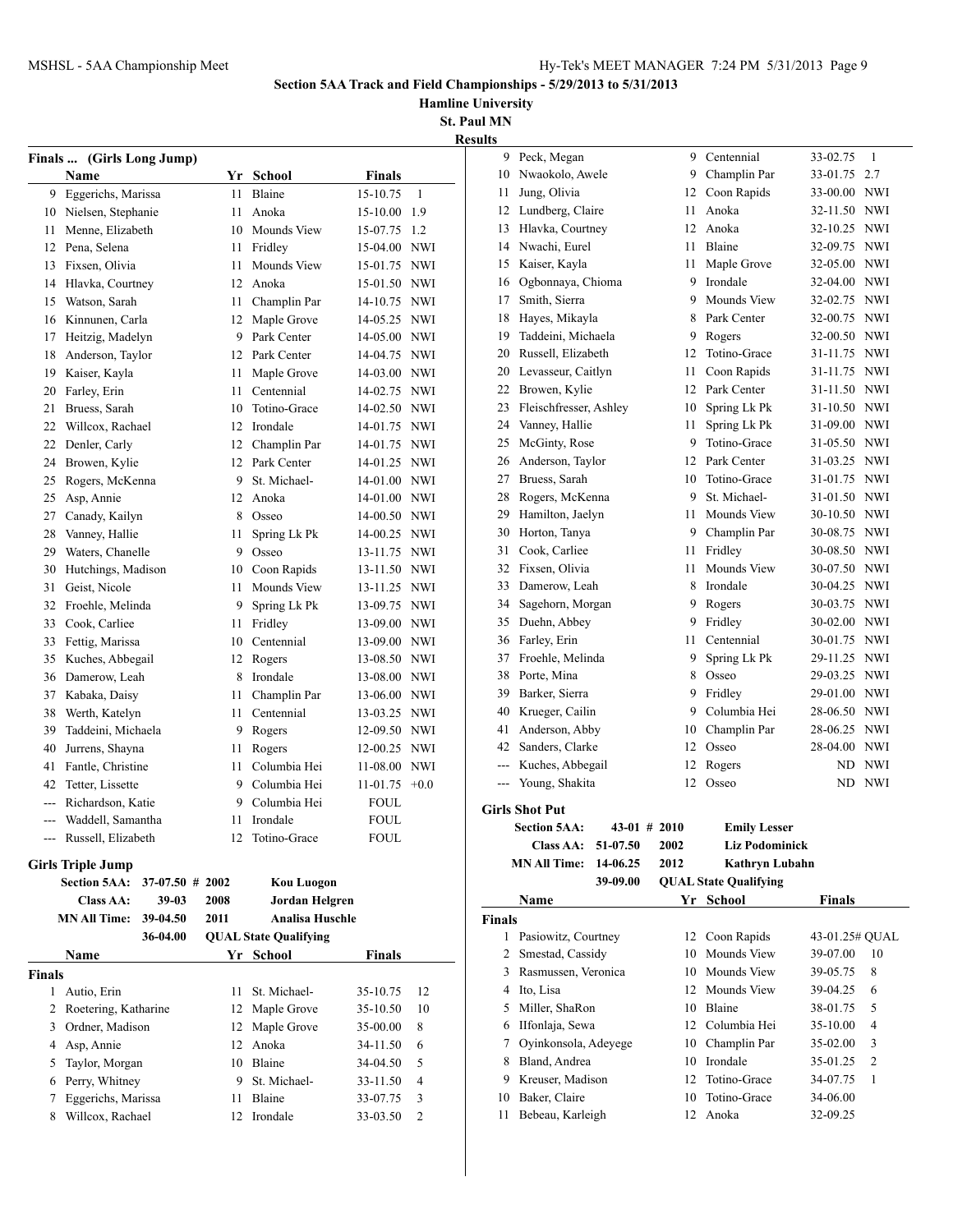**Hamline University**

| Finals         | (Girls Shot Put)                        |                   |      |                                      |               |    |
|----------------|-----------------------------------------|-------------------|------|--------------------------------------|---------------|----|
|                | Name                                    |                   |      | Yr School                            | <b>Finals</b> |    |
|                | 12 Anderson, Courtney                   |                   | 12   | Champlin Par                         | 31-10.50      |    |
|                | 13 Babatunde, Daniella                  |                   |      | 12 Champlin Par                      | 31-10.25      |    |
|                | 14 Winters, Halley                      |                   | 11 - | Spring Lk Pk                         | 31-07.50      |    |
|                | 15 McGrath, Natalie                     |                   |      | 10 Blaine                            | 31-06.75      |    |
|                | 16 MacMurde, Heather                    |                   |      | 9 Park Center                        | 31-04.00      |    |
|                | 17 Burns, Josie                         |                   | 11 - | St. Michael-                         | 31-03.25      |    |
| 18             | Berger, Rachael                         |                   |      | 12 Totino-Grace                      | 31-01.50      |    |
| 18             | T Igboh, Bariture                       |                   |      | 10 Osseo                             | 31-01.50      |    |
| 20             | Noel, DJ                                |                   | 11 - | St. Michael-                         | 30-09.75      |    |
| 21             | Kingman, Jaclyn                         |                   |      | 10 Blaine                            | 30-03.00      |    |
|                | 22 Witherspoon, Cherish                 |                   |      | 9 St. Michael-                       | 29-10.50      |    |
| 23             | Ellingson, Amanda                       |                   |      | 12 Anoka                             | 29-10.00      |    |
| 24             | Haeska, Emily                           |                   |      | 12 Coon Rapids                       | 29-07.75      |    |
|                |                                         |                   |      | 9 Anoka                              |               |    |
|                | 25 Cole, Tori                           |                   |      |                                      | 29-04.00      |    |
|                | 26 Vanseth, Devin                       |                   |      | 9 Coon Rapids                        | 29-01.75      |    |
| 27             | Rodriguez, Mercedes                     |                   |      | 12 Irondale                          | 29-01.25      |    |
|                | 28 Oawster, Erica                       |                   |      | 10 Centennial                        | 29-01.00      |    |
| 29             | Sjerven, Hannah                         |                   |      | 9 Rogers                             | 28-10.00      |    |
|                | 30 Blakely, Jelilah                     |                   | 11 - | Osseo                                | 28-08.25      |    |
| 31             | Ungemach, Annie                         |                   | 11 - | Columbia Hei                         | 27-11.00      |    |
|                | 32 Hassan, Nancy                        |                   |      | 12 Fridley                           | 27-10.25      |    |
| 33             | Schmid, Cassandra                       |                   | 11   | Maple Grove                          | 26-11.50      |    |
|                | 34 Matthews, Elle                       |                   | 9    | Spring Lk Pk                         | 26-09.75      |    |
|                | 35 okonkwo, Ijeoma                      |                   |      | 8 Park Center                        | 26-04.25      |    |
|                | 36 Wright, Bailey                       |                   | 11 - | Spring Lk Pk                         | 26-04.00      |    |
|                | 37 Frie, Maria                          |                   | 11 - | Rogers                               | 26-00.00      |    |
|                | 38 Vinokur, Valerie                     |                   |      | 9 Maple Grove                        | 25-11.25      |    |
|                | 39 Perschbacher, Brenna                 |                   |      | 11 Park Center                       | 25-10.25      |    |
|                | 40 Moore, Madison                       |                   |      | 12 Centennial                        | 25-06.75      |    |
| 41             | Buck, Erin                              |                   |      | 10 Maple Grove                       | 25-03.00      |    |
|                | 42 Gamble, Sivonne                      |                   |      | 12 Columbia Hei                      | 23-11.75      |    |
| 43             | Hampton, Sydnee                         |                   |      | 12 Osseo                             | 22-09.25      |    |
| 44             | Bolden, Sam                             |                   | 9    | Rogers                               | 22-07.00      |    |
|                | <b>Girls Discus Throw</b>               |                   |      |                                      |               |    |
|                | <b>Section 5AA:</b>                     | $143 - 05$ # 2004 |      | <b>Lillian Painter</b>               |               |    |
|                |                                         |                   | 2012 |                                      |               |    |
|                | <b>Class AA:</b><br><b>MN All Time:</b> | 171-09<br>35-01   | 2012 | <b>Maggie Ewen</b><br>Kathryn Lubahn |               |    |
|                |                                         |                   |      |                                      |               |    |
|                |                                         | 128-03            |      | <b>QUAL State Qualifying</b>         | <b>Finals</b> |    |
|                | Name                                    |                   |      | Yr School                            |               |    |
| <b>Finals</b>  |                                         |                   |      |                                      |               |    |
| 1              | Rasmussen, Veronica                     |                   | 10   | <b>Mounds View</b>                   | 126-08.00     | 12 |
| $\overline{2}$ | Tillman, Kat                            |                   | 12   | Mounds View                          | 126-06.00     | 10 |
|                | 3 Oawster, Erica                        |                   |      | 10 Centennial                        | 113-09.00     | 8  |
| 4              | Pasiowitz, Courtney                     |                   |      | 12 Coon Rapids                       | 111-10.00     | 6  |
| 5              | Oliver, Cristi                          |                   | 11   | Mounds View                          | 106-10.00     | 5  |
| 6              | Kingman, Jaclyn                         |                   | 10   | Blaine                               | 106-08.00     | 4  |
| 7              | Berger, Rachael                         |                   | 12   | Totino-Grace                         | 103-01.00     | 3  |
| 8              | Oyinkonsola, Adeyege                    |                   | 10   | Champlin Par                         | 101-03.00     | 2  |
| 9              | Haeska, Emily                           |                   | 12   | Coon Rapids                          | 100-02.00     | 1  |
| 10             | Brown, Monica                           |                   | 11   | Spring Lk Pk                         | 99-02.00      |    |
| 11             | Anderson, Samantha                      |                   | 9    | Champlin Par                         | 95-02.00      |    |
| 12             | Sjerven, Hannah                         |                   | 9    | Rogers                               | 94-07.00      |    |
|                |                                         |                   |      |                                      |               |    |

| <b>Results</b> |                            |                 |      |                              |                     |
|----------------|----------------------------|-----------------|------|------------------------------|---------------------|
| 13             | Baker, Claire              |                 | 10   | Totino-Grace                 | 89-04.00            |
|                | 14 Wilson, Lena            |                 | 9    | St. Michael-                 | 89-00.00            |
|                | 15 Anderson, Courtney      |                 |      | 12 Champlin Par              | 85-02.00            |
|                | 16 Berg, Lauren            |                 | 11   | Maple Grove                  | 84-03.00            |
|                | 17 Moore, Madison          |                 |      | 12 Centennial                | 82-10.00            |
| 18             | Schmid, Cassandra          |                 | 11   | Maple Grove                  | 82-07.00            |
|                | 19 Burns, Josie            |                 | 11.  | St. Michael-                 | 82-04.00            |
|                | 20 Remme, Calley           |                 | 10   | Blaine                       | 82-00.00            |
|                | 21 Vinokur, Valerie        |                 | 9    | Maple Grove                  | 81-07.00            |
|                | 22 Kreuser, Olivia         |                 | 9    | Totino-Grace                 | 80-11.00            |
|                | 23 Hoenigschmidt, Kaylea   |                 | 10   | Anoka                        | 80-10.00            |
|                | 24 Dischinger, Sarah       |                 |      | 10 Coon Rapids               | 79-09.00            |
|                | 25 IIfonlaja, Sewa         |                 |      | 12 Columbia Hei              | 78-07.00            |
|                | 26 Bland, Andrea           |                 |      | 10 Irondale                  | 78-05.00            |
|                | 27 Frie, Maria             |                 | 11   | Rogers                       | 78-04.00            |
|                | 28 Ellingson, Amanda       |                 | 12   | Anoka                        | 78-00.00            |
|                | 29 Winters, Halley         |                 | 11   | Spring Lk Pk                 | 77-02.00            |
|                | 30 Vail, Alyssa            |                 | 9    | Centennial                   | 76-11.00            |
| 31             | MacMurde, Heather          |                 |      | 9 Park Center                | 76-06.00            |
| 31             | Ungemach, Annie            |                 | 11   | Columbia Hei                 | 76-06.00            |
|                | 33 Noel, DJ                |                 | 11.  | St. Michael-                 | 75-11.00            |
|                | 34 McGrath, Natalie        |                 | 10   | Blaine                       | 73-09.00            |
|                | 35 Perschbacher, Brenna    |                 | 11   | Park Center                  | 71-04.00            |
|                | 36 Hassan, Nancy           |                 |      | 12 Fridley                   | 70-09.00            |
|                | 37 okonkwo, Ijeoma         |                 | 8    | Park Center                  | 69-05.00            |
|                | 38 T Igboh, Bariture       |                 |      | 10 Osseo                     | 67-06.00            |
|                | 39 Cole, Tori              |                 | 9    | Anoka                        | 64-04.00            |
|                | 40 Bolden, Sam             |                 | 9    | Rogers                       | 63-04.00            |
| 41             | Wright, Bailey             |                 | 11   | Spring Lk Pk                 | 61-06.00            |
|                | 42 Blakely, Jelilah        |                 | 11   | Osseo                        | 57-03.00            |
|                | 43 Hampton, Sydnee         |                 | 12   | Osseo                        | 56-09.00            |
|                | 44 Gamble, Sivonne         |                 | 12   | Columbia Hei                 | 46-09.00            |
| ---            | Rodriguez, Mercedes        |                 | 12   | Irondale                     | ND                  |
|                |                            |                 |      |                              |                     |
|                | <b>Boys 100 Meter Dash</b> |                 |      |                              |                     |
|                | <b>Section 5AA:</b>        | $10.73 \# 2003$ |      | Chi Chi Ojika                |                     |
|                | Class AA:                  | 10.49           | 2004 | Ibrahim Kabia                |                     |
|                | <b>MN All Time:</b>        | 10.49           | 2004 | Ibrahim Kabia                |                     |
|                |                            | 11.12           |      | <b>QUAL State Qualifying</b> |                     |
|                | Name                       |                 |      | Yr School                    | Prelims             |
|                | <b>Preliminaries</b>       |                 |      |                              |                     |
| 1              | Egbujor, Emmaneul          |                 | 12   | Champlin Par                 | 11.18QNWI           |
| $\overline{2}$ | Howard, Odell              |                 | 11   | Fridley                      | 11.21QNWI           |
| $\mathbf{3}$   | Mock, Daireus              |                 | 10   | Columbia Hei                 | 11.40QNWI           |
|                | 4 Mulsumo, Datrice         |                 | 10   | Champlin Par                 | 11.43QNWI           |
| 5              | Sando, Joe                 |                 | 12   | Champlin Par                 | 11.46QNWI           |
|                | 6 Dweh, Teddy              |                 | 10   | Anoka                        | 11.49QNWI           |
| 7              | Scott, Antoine             |                 | 12   | Park Center                  | 11.28q NWI          |
| 8              | Walter, Grant              |                 | 11   | Spring Lk Pk                 | 11.50q NWI          |
|                | 9 Wieneke, Jake            |                 | 12   | Maple Grove                  | 11.52q NWI          |
| 10             | Toweh, Richard             |                 | 11   | Spring Lk Pk                 | 11.56 NWI           |
| 11             | Buirge, Adam               |                 | 10   | Park Center                  | 11.58 NWI           |
| 12             | James, Victor              |                 | 10   | Irondale                     | <b>NWI</b><br>11.61 |
|                | 13 Li, Denis               |                 | 10   | Mounds View                  | 11.64 NWI           |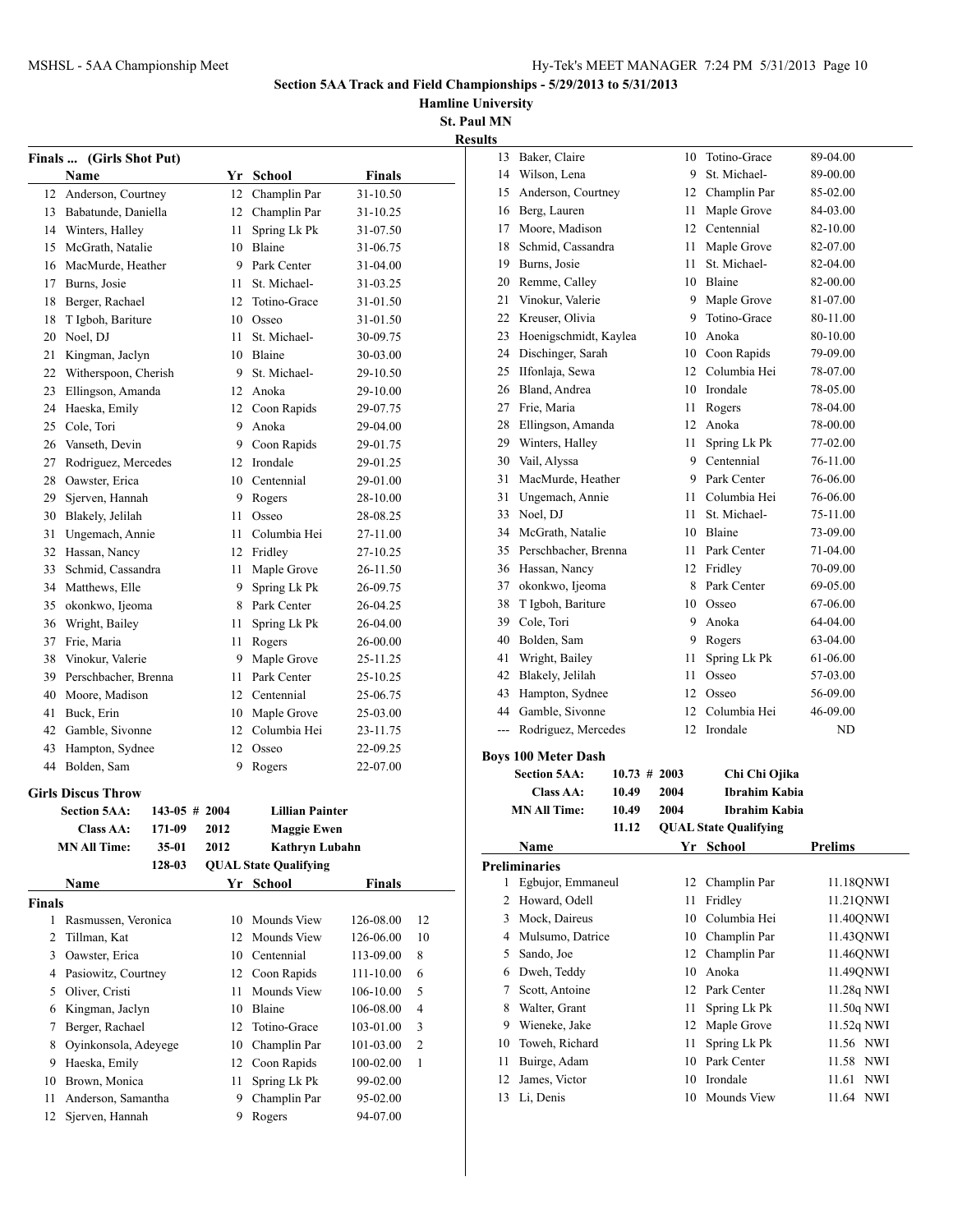**Hamline University**

|                 | Preliminaries  (Boys 100 Meter Dash) |                 |                              |               |             |
|-----------------|--------------------------------------|-----------------|------------------------------|---------------|-------------|
|                 | Name                                 |                 | Yr School                    | Prelims       |             |
|                 | 13 Olateju, Sola                     | 11              | Mounds View                  | 11.64 NWI     |             |
|                 | 15 Lewis, Casey                      | 11              | Coon Rapids                  | 11.67 NWI     |             |
|                 | 16 Erickson, Tony                    |                 | 12 Anoka                     | 11.69 NWI     |             |
|                 | 17 Hesser, Josh                      | 11              | St. Michael-                 | 11.71 NWI     |             |
|                 | 18 Sanstad, Deon                     |                 | 12 Columbia Hei              | 11.72 NWI     |             |
|                 | 19 Trettel, Tucker                   |                 | 10 Centennial                | 11.77 NWI     |             |
|                 | 20 Brown, Lemarco                    |                 | 12 Fridley                   | 11.79 NWI     |             |
|                 | 21 Wallick, Jack                     | 12              | Maple Grove                  | 11.82 NWI     |             |
|                 | 22 Rainwater-Walker, Ted             | 11              | Blaine                       | 11.83 NWI     |             |
|                 | 23 Licari, Sam                       |                 | 10 Anoka                     | 11.84 NWI     |             |
|                 | 24 Freeman, Dallas                   | 11              | St. Michael-                 | 11.86 NWI     |             |
|                 | 25 Biah, Mike                        |                 | 10 Rogers                    | 11.86 NWI     |             |
|                 | 26 Nyanseor, Sialepah (Winn)         |                 | 12 St. Michael-              | 11.87 NWI     |             |
|                 | 27 Browne, St Luke                   |                 | 12 Coon Rapids               | 11.92 NWI     |             |
|                 | 28 Perdew, Grant                     |                 | 12 Maple Grove               | 11.98 NWI     |             |
|                 | 29 Baccam, Nathan                    | 11              | Rogers                       | 12.02 NWI     |             |
|                 | 30 Morris, Victor                    | 11              | Fridley                      | 12.03 NWI     |             |
|                 | 31 Johnson, Louis                    | 12              | Irondale                     | 12.03 NWI     |             |
|                 | 32 Etuko, Magnus                     | 11              | Irondale                     | 12.05 NWI     |             |
|                 | 33 Busari, Quadri                    |                 | 10 Osseo                     | 12.05 NWI     |             |
|                 | 34 Dautbegovic, Muke                 |                 | 12 Blaine                    | 12.06 NWI     |             |
|                 | 35 Dixon, David                      |                 | 10 Columbia Hei              | 12.09 NWI     |             |
|                 | 36 Macias Jr., Oscar                 | 11              | Centennial                   | 12.10 NWI     |             |
|                 | 37 Pilarski, Matt                    | 11              | Blaine                       | 12.14 NWI     |             |
|                 | 38 Anderson, Shawn                   | 11              | Osseo                        | 12.16 NWI     |             |
|                 |                                      |                 | Totino-Grace                 |               |             |
|                 | 39 McKasy, Preston                   | 10              |                              | 12.17 NWI     |             |
|                 | 40 Ruuska, Chase                     |                 | 10 Centennial                | 12.20 NWI     |             |
|                 | 41 Ball, Austin                      |                 | 10 Rogers                    | 12.20 NWI     |             |
|                 | 42 Burke, Nicholas                   | 12              | Totino-Grace                 | 12.21 NWI     |             |
|                 | 43 Yusuf, Angasso                    | 9               | Totino-Grace                 | 12.31 NWI     |             |
|                 | 44 Sewartz, Nick                     | 10              | Mounds View                  | 12.34 NWI     |             |
|                 | 45 Toweh, Philip                     | 8               | Osseo                        | 12.39 NWI     |             |
|                 | 46 Aycock, Phillip                   | 12              | Spring Lk Pk                 | 12.46 NWI     |             |
| 47              | Jimmy, Beresford                     |                 | 10 Coon Rapids               | 12.47 NWI     |             |
|                 | <b>Boys 100 Meter Dash</b>           |                 |                              |               |             |
|                 | Section 5AA:                         | $10.73 \# 2003$ | Chi Chi Ojika                |               |             |
|                 | <b>Class AA:</b><br>10.49            | 2004            | <b>Ibrahim Kabia</b>         |               |             |
|                 | <b>MN All Time:</b><br>10.49         | 2004            | Ibrahim Kabia                |               |             |
|                 | 11.12                                |                 | <b>QUAL State Qualifying</b> |               |             |
|                 | Name                                 |                 | Yr School                    | <b>Finals</b> |             |
| <b>Finals</b>   |                                      |                 |                              |               |             |
| 1               | Howard, Odell                        | 11              | Fridley                      |               | 10.74 OUAL  |
| 2               | Egbujor, Emmaneul                    | 12              | Champlin Par                 | 10.87         | <b>QUAL</b> |
| 3               | Sando, Joe                           | 12              | Champlin Par                 | 10.94         | <b>QUAL</b> |
|                 | 4 Scott, Antoine                     | 12              | Park Center                  | 11.03         | <b>QUAL</b> |
| 5               | Mock, Daireus                        | 10              | Columbia Hei                 | 11.09         | QUAL        |
|                 | 6 Walter, Grant                      | 11              | Spring Lk Pk                 | 11.09         | <b>QUAL</b> |
|                 |                                      |                 | Champlin Par                 | 11.16         | 3           |
| $7\phantom{.0}$ | Mulsumo, Datrice                     | 10              |                              |               |             |
| 8               | Wieneke, Jake                        | 12              | Maple Grove                  | 11.40         | 2           |

|                | <b>Boys 200 Meter Dash</b> |                 |      |                              |                     |
|----------------|----------------------------|-----------------|------|------------------------------|---------------------|
|                | <b>Section 5AA:</b>        | $21.62 \# 2003$ |      | <b>Antwon Simmons</b>        |                     |
|                | Class AA:                  | 20.92           | 2004 | <b>Jon Boyd</b>              |                     |
|                | <b>MN All Time:</b>        | 20.92           | 2004 | <b>Jon Boyd</b>              |                     |
|                |                            | 22.52           |      | <b>QUAL State Qualifying</b> |                     |
|                | <b>Name</b>                |                 |      | Yr School                    | <b>Prelims</b>      |
|                | <b>Preliminaries</b>       |                 |      |                              |                     |
| 1              | Howard, Odell              |                 | 11   | Fridley                      | 22.28QQUAL          |
| 2              | Egbujor, Emmaneul          |                 | 12   | Champlin Par                 | 22.61QNWI           |
| 3              | Kruse, James               |                 | 12   | Irondale                     | 22.710NWI           |
|                | 4 Mendin, Patrick          |                 | 12   | Blaine                       | 22.85QNWI           |
|                | 5 Wieneke, Jake            |                 | 12   | Maple Grove                  | 22.89QNWI           |
|                | 6 Mock, Daireus            |                 |      | 10 Columbia Hei              | 23.04QNWI           |
| 7              | Sando, Joe                 |                 |      | 12 Champlin Par              | 23.11q NWI          |
| 8              | Mulbah, Darius             |                 | 11   | Fridley                      | 23.14q NWI          |
| 9              | Scott, Antoine             |                 |      | 12 Park Center               | 23.18q NWI          |
|                | 10 Schmit, Jared           |                 | 12   | Totino-Grace                 | 23.31 NWI           |
| 11             | Wieneke, Clark             |                 |      | 10 Maple Grove               | 23.36 NWI           |
| 12             | Robel, Joseph              |                 |      | 12 Blaine                    | 23.46 NWI           |
| 13             | Mustapha, Ola              |                 |      | 12 Mounds View               | 23.47 NWI           |
|                | 14 Clausing, Alec          |                 | 12   | Totino-Grace                 | 23.49 NWI           |
| 15             | Whitmore, Isaiah           |                 | 11   | Coon Rapids                  | 23.52 NWI           |
| 16             | Toweh, Richard             |                 | 11   | Spring Lk Pk                 | 23.63 NWI           |
| 17             | Iaquinto, Tyler            |                 |      | 10 Centennial                | 23.65 NWI           |
|                | 18 Greaves, Justin         |                 | 12   | Spring Lk Pk                 | 23.65 NWI           |
|                | 19 Biah, Mike              |                 | 10   | Rogers                       | 23.69 NWI           |
|                | 20 Jevne, Scott            |                 | 10   | Blaine                       | 23.87 NWI           |
| 21             | Busari, Quadri             |                 | 10   | Osseo                        | 23.88 NWI           |
|                | 22 Etuko, Magnus           |                 | 11   | Irondale                     | 23.93 NWI           |
| 23             | Engelken, Jacob            |                 | 11   | Maple Grove                  | 23.98 NWI           |
| 24             | Richards, Jackson          |                 | 12   | Totino-Grace                 | 24.05<br><b>NWI</b> |
| 25             | Trettel, Tucker            |                 |      | 10 Centennial                | <b>NWI</b><br>24.09 |
| 26             | Neumann, Blake             |                 | 9    | Anoka                        | 24.10 NWI           |
| 27             | DeGroot, Michael           |                 | 9    | Mounds View                  | 24.10 NWI           |
| 28             | Bork, Tony                 |                 | 12   | St. Michael-                 | 24.17 NWI           |
| 29             | Baptiste, Jarrett          |                 | 9    | Columbia Hei                 | 24.20 NWI           |
| 30             | Aanerud, Isaac             |                 | 11   | Rogers                       | 24.25 NWI           |
| 31             | Kartes, Chris              |                 | 11   | St. Michael-                 | 24.29<br><b>NWI</b> |
| 32             | Williams, Travis           |                 | 10   | Fridley                      | 24.35<br><b>NWI</b> |
| 33             | Barnes, Cho-Cori           |                 | 10   | Anoka                        | 24.41<br>NWI        |
| 34             | Ruuska, Chase              |                 | 10   | Centennial                   | <b>NWI</b><br>24.52 |
| 35             | Rayford, Jordan            |                 | 11   | Coon Rapids                  | <b>NWI</b><br>24.55 |
| 36             | Harris, Sumowoi            |                 | 11   | Anoka                        | <b>NWI</b><br>24.82 |
| 37             | Lenear, Deshon             |                 | 11   | Columbia Hei                 | 24.86<br>NWI        |
| 38             | Gjesvold, Evan             |                 | 10   | St. Michael-                 | 24.91<br>NWI        |
| 39             | Toweh, Philip              |                 | 8    | Osseo                        | 24.96<br>NWI        |
| 40             | Meier, Mason               |                 | 11   | Rogers                       | 24.98<br>NWI        |
| 41             | Ameyaw, Stephen            |                 | 10   | Osseo                        | 25.01<br>NWI        |
| 42             | Kwiwongbaye, Abel          |                 | 11   | Irondale                     | 25.04<br><b>NWI</b> |
| 43             | Tang, Ruach                |                 | 12   | Coon Rapids                  | 25.13<br>NWI        |
| 44             | Aycock, Phillip            |                 | 12   | Spring Lk Pk                 | 25.23<br>NWI        |
| 45             | Dewitt, Danny              |                 | 10   | Mounds View                  | 25.66<br>NWI        |
| $\overline{a}$ | Mulsumo, Datrice           |                 | 10   | Champlin Par                 | <b>NWI</b><br>DQ    |
|                |                            |                 |      |                              |                     |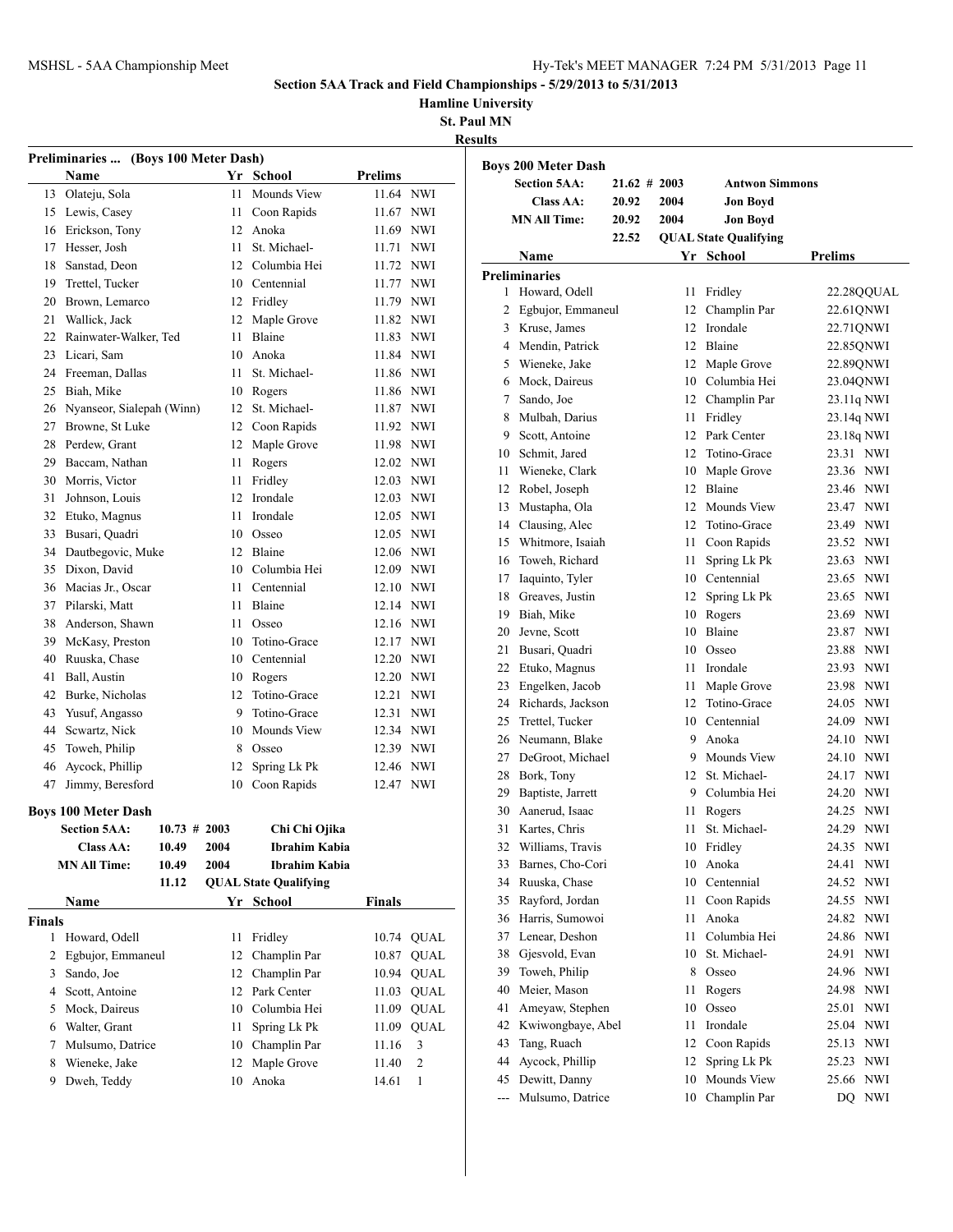**Hamline University**

**St. Paul MN Results**

|               | <b>Boys 200 Meter Dash</b> |                 |      |                              |                      |
|---------------|----------------------------|-----------------|------|------------------------------|----------------------|
|               | <b>Section 5AA:</b>        | $21.62 \# 2003$ |      | <b>Antwon Simmons</b>        |                      |
|               | Class AA:                  | 20.92           | 2004 | <b>Jon Boyd</b>              |                      |
|               | <b>MN All Time:</b>        | 20.92           | 2004 | <b>Jon Boyd</b>              |                      |
|               |                            | 22.52           |      | <b>QUAL State Qualifying</b> |                      |
|               | Name                       |                 |      | Yr School                    | Finals               |
| <b>Finals</b> |                            |                 |      |                              |                      |
| 1             | Howard, Odell              |                 | 11   | Fridley                      | QUAL<br>21.84        |
| 2             | Egbujor, Emmaneul          |                 | 12   | Champlin Par                 | <b>QUAL</b><br>21.95 |
|               | 3 Kruse, James             |                 | 12   | Irondale                     | <b>QUAL</b><br>22.15 |
|               | 4 Mendin, Patrick          |                 |      | 12 Blaine                    | 22.22<br><b>QUAL</b> |
|               | 5 Wieneke, Jake            |                 |      | 12 Maple Grove               | 22.28 QUAL           |
|               | 6 Sando, Joe               |                 |      | 12 Champlin Par              | 22.52 QUAL           |
|               | 7 Mock, Daireus            |                 |      | 10 Columbia Hei              | 3<br>22.59           |
|               | 8 Scott, Antoine           |                 |      | 12 Park Center               | 2<br>22.64           |
| 9             | Mulbah, Darius             |                 | 11   | Fridley                      | 1<br>24.03           |
|               |                            |                 |      |                              |                      |
|               | <b>Boys 400 Meter Dash</b> |                 |      |                              |                      |
|               | <b>Section 5AA:</b>        | 48.50 # 1984    |      | <b>Richard Harkwell</b>      |                      |
|               | Class AA:                  | 47.59           | 1993 | <b>Randy Melbourne</b>       |                      |
|               | <b>MN All Time:</b>        | 47.59           | 1993 | <b>Randy Melbourne</b>       |                      |
|               |                            | 49.48           |      | <b>QUAL State Qualifying</b> |                      |
|               | Name                       |                 | Yr   | School                       | <b>Prelims</b>       |
|               | <b>Preliminaries</b>       |                 |      |                              |                      |
| 1             | Egbujor, Emmaneul          |                 |      | 12 Champlin Par              | 50.00Q               |
|               | 2 Fatunbi, Charles         |                 | 11   | Coon Rapids                  | 51.37Q               |
|               | 3 Ojile, Jacob             |                 | 12   | Spring Lk Pk                 | 51.52Q               |
|               | 4 Moga, Tony               |                 | 11 - | Mounds View                  | 51.95Q               |
|               | 5 Hachaba, Vernon          |                 |      | 12 Coon Rapids               | 52.21Q               |
|               | 6 Corbin, Zachary          |                 | 11   | Maple Grove                  | 52.38Q               |
| 7             | Walden, Jacob              |                 | 11   | Maple Grove                  | 51.76q               |
| 8             | Hoover, Kent               |                 |      | 12 Rogers                    | 52.06q               |
| 9             | Young, Paul                |                 | 11 - | Blaine                       | 52.60q               |
|               | 10 Khan, Hunnan            |                 | 11   | Fridley                      | 52.72                |
| 11            | Vossler, Sam               |                 |      | 10 Irondale                  | 52.74                |
| 12            | Tawfick, Jon               |                 | 12   | Anoka                        | 53.07                |
| 13            | Krutzig, Cole              |                 | 12   | St. Michael-                 | 53.16                |
| 14            | Deutsch, Brandon           |                 | 11   | Centennial                   | 53.25                |
| 15            | DeGroot, Michael           |                 | 9    | Mounds View                  | 53.34                |
| 16            | Gjesvold, Evan             |                 | 10   | St. Michael-                 | 53.53                |
| 17            | Kolmene, Joshua            |                 | 11   | Osseo                        | 53.87                |
| 18            | Hill, Elijah               |                 | 11   | Osseo                        | 53.94                |
| 19            | Eggers, Will               |                 | 11   | Mounds View                  | 53.94                |
| 20            | Williams, Travis           |                 | 10   | Fridley                      | 54.15                |
| 21            | Pray, Jackson              |                 | 12   | Centennial                   | 54.22                |
| 22            | Yusuf, Angasso             |                 | 9.   | Totino-Grace                 | 54.26                |
| 23            | Bolgai, Bol                |                 | 11   | Champlin Par                 | 54.29                |
| 24            | Yochim, Zach               |                 | 11   | Blaine                       | 54.57                |
| 25            | Barry, George              |                 | 11   | Park Center                  | 55.00                |
| 26            | Keleekai, Mundah           |                 | 11   | Anoka                        | 55.34                |
| 27            | Kwateh, Rumosu             |                 | 12   | Fridley                      | 55.67                |
| 28            | Stiebler, Jacob            |                 | 12   | Centennial                   | 55.71                |
| 29            | Biniam, Nahome             |                 | 11   | Rogers                       | 55.75                |
|               |                            |                 |      |                              |                      |

| ults               |                                                   |                  |              |                                                  |                         |
|--------------------|---------------------------------------------------|------------------|--------------|--------------------------------------------------|-------------------------|
| 30                 | Branger, Dan                                      |                  |              | 10 Champlin Par                                  | 55.86                   |
| 31                 | Sprague, Sam                                      |                  | 11           | Irondale                                         | 55.95                   |
| 32                 | Tang, Ruach                                       |                  |              | 12 Coon Rapids                                   | 56.14                   |
|                    | 33 Gulachek, Nicholas                             |                  |              | 10 Spring Lk Pk                                  | 56.19                   |
|                    | 34 Clausing, Eric                                 |                  | 11           | Totino-Grace                                     | 56.59                   |
| 35                 | Alexander, Will                                   |                  | 9            | Rogers                                           | 56.72                   |
| 36                 | Trusty, Matt                                      |                  | 11.          | Irondale                                         | 57.21                   |
| 37                 | Viel, Jahi                                        |                  |              | 12 Columbia Hei                                  | 57.38                   |
| 38                 | Heggestad, Taylor                                 |                  | 12           | Totino-Grace                                     | 57.86                   |
|                    | 39 Ferguson, MacKenzie                            |                  | 10           | Spring Lk Pk                                     | 58.11                   |
| 40                 | Williams, Colton                                  |                  | 11           | Columbia Hei                                     | 1:02.70                 |
| $\sim$ $\sim$      | Dau, Ringo                                        |                  | 11           | Columbia Hei                                     | DQ                      |
|                    |                                                   |                  |              |                                                  |                         |
|                    | <b>Boys 400 Meter Dash</b><br><b>Section 5AA:</b> | 48.50 # 1984     |              | <b>Richard Harkwell</b>                          |                         |
|                    | Class AA:                                         | 47.59            |              |                                                  |                         |
|                    | <b>MN All Time:</b>                               | 47.59            | 1993<br>1993 | <b>Randy Melbourne</b><br><b>Randy Melbourne</b> |                         |
|                    |                                                   | 49.48            |              |                                                  |                         |
|                    |                                                   |                  |              | <b>QUAL State Qualifying</b>                     |                         |
|                    | Name                                              |                  |              | Yr School                                        | <b>Finals</b>           |
| <b>Finals</b><br>1 | Egbujor, Emmaneul                                 |                  | 12           | Champlin Par                                     | 12                      |
|                    |                                                   |                  |              |                                                  | 49.83                   |
|                    | 2 Ojile, Jacob                                    |                  | 12           | Spring Lk Pk                                     | 10<br>50.59             |
|                    | 3 Fatunbi, Charles                                |                  | 11           | Coon Rapids                                      | 51.33<br>8              |
|                    | 4 Moga, Tony                                      |                  | 11           | Mounds View                                      | 6<br>51.61              |
|                    | 5 Corbin, Zachary                                 |                  | 11           | Maple Grove                                      | 5<br>51.84              |
|                    | 6 Hachaba, Vernon                                 |                  |              | 12 Coon Rapids                                   | 4<br>51.91              |
|                    | 7 Walden, Jacob                                   |                  | 11           | Maple Grove                                      | 3<br>51.97              |
| 8                  | Hoover, Kent                                      |                  | 12           | Rogers                                           | $\overline{2}$<br>52.62 |
| 9                  | Young, Paul                                       |                  | 11           | Blaine                                           | 52.63<br>1              |
|                    | <b>Boys 800 Meter Run</b>                         |                  |              |                                                  |                         |
|                    | <b>Section 5AA:</b>                               | $1:53.39$ # 2009 |              | Harun Abda                                       |                         |
|                    | Class AA:                                         | 1:49.69          | 2008         | <b>Zachery Mellon</b>                            |                         |
|                    | <b>MN All Time:</b>                               | 1:49.69          | 2008         | <b>Zachery Mellon</b>                            |                         |
|                    |                                                   | 1:55.20          |              | <b>QUAL State Qualifying</b>                     |                         |
|                    | Name                                              |                  |              | Yr School                                        | <b>Prelims</b>          |
|                    | <b>Preliminaries</b>                              |                  |              |                                                  |                         |
| 1                  | Tracy, Josh                                       |                  | 10           | St. Michael-                                     | 2:00.09Q                |
| 2                  | Johnson, Zach                                     |                  | 12           | Champlin Par                                     | 2:02.12Q                |
| 3                  | Krause, Isaac                                     |                  | 12           | Spring Lk Pk                                     | 2:03.40Q                |
| 4                  | Bednar, Jackson                                   |                  | 11           | Coon Rapids                                      | 2:00.95Q                |
| 5                  | Hoff, Michael                                     |                  | 11           | Mounds View                                      | 2:03.20Q                |
| 6                  | Gasperlin, Luke                                   |                  | 12           | Totino-Grace                                     | 2:04.58Q                |
| 7                  | Raasch, Charles                                   |                  | 11           | Maple Grove                                      | 2:02.60Q                |
| 8                  | Hokkanen, Spencer                                 |                  | 11           | Centennial                                       | 2:03.58Q                |
| 9                  | Jacobson, Nathaniel                               |                  | 10           | Blaine                                           | 2:04.59Q                |
| 10                 | Hilliard, Brandon                                 |                  | 11           | Totino-Grace                                     | 2:02.67q                |
| 11                 | Lung, Nathan                                      |                  | 11           | Osseo                                            | 2:03.45q                |
| 12                 | Madsen, Christopher                               |                  | 12           | Park Center                                      | 2:04.46q                |
| 13                 | Doku, Jorg                                        |                  | 12           | Irondale                                         | 2:04.55                 |
| 14                 | Thibault, Jimmy                                   |                  | 10           | Totino-Grace                                     | 2:04.91                 |
| 15                 | Naughton, Alex                                    |                  | 11           | Osseo                                            | 2:05.19                 |
| 16                 | Kaiser, Joey                                      |                  | 12           | Mounds View                                      | 2:05.61                 |
| 17                 | Schlafmann, Kyle                                  |                  | 12           | Champlin Par                                     | 2:05.63                 |
|                    |                                                   |                  |              |                                                  |                         |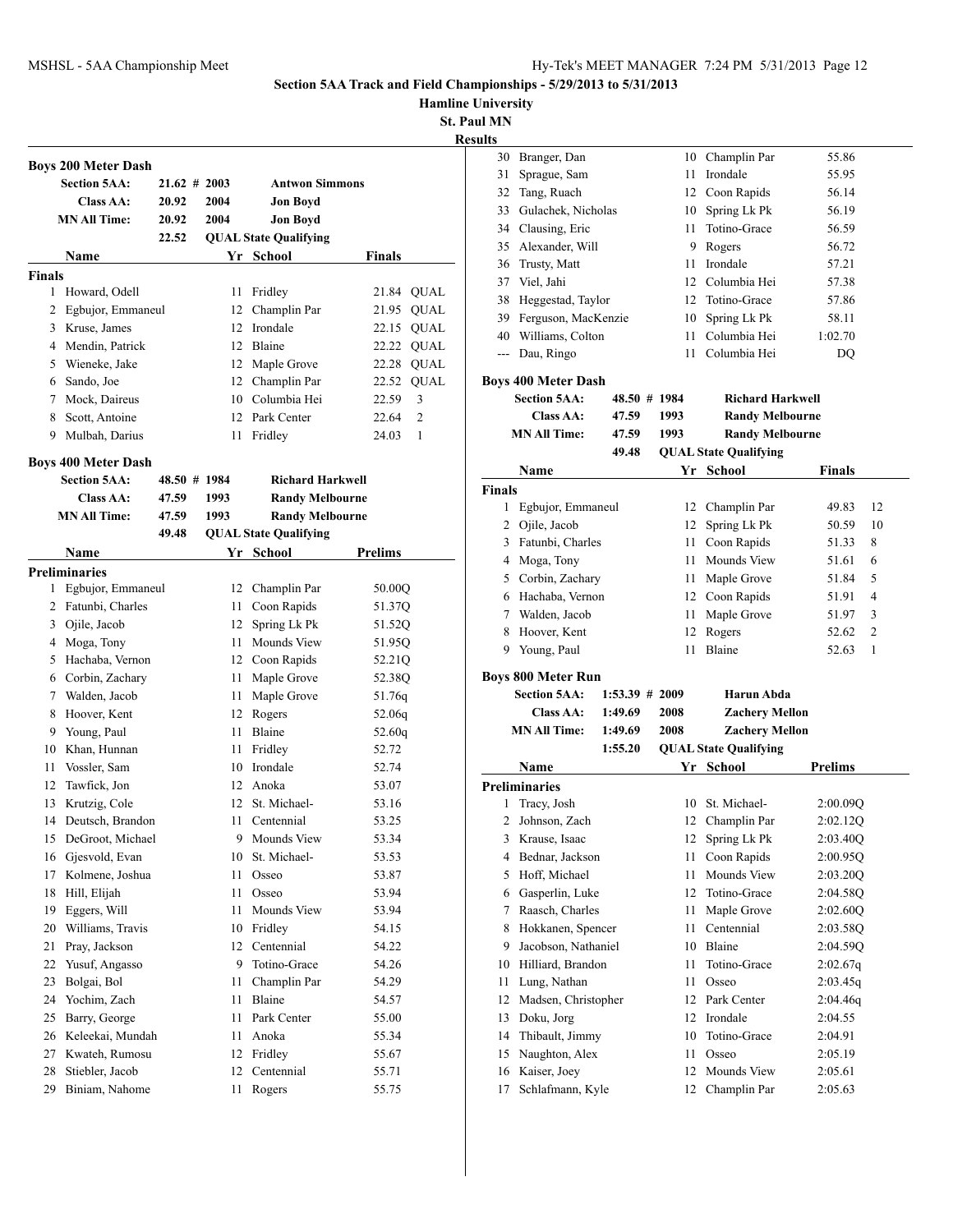**Hamline University**

**St. Paul MN Results**

|                | Preliminaries  (Boys 800 Meter Run) |                  |      |                              |         |                         |
|----------------|-------------------------------------|------------------|------|------------------------------|---------|-------------------------|
|                | Name                                |                  |      | Yr School                    | Prelims |                         |
| 18             | Jorgensen, Keith                    |                  | 11   | St. Michael-                 | 2:06.45 |                         |
| 19             | Herbert, Grant                      |                  | 19   | Mounds View                  | 2:07.26 |                         |
|                | 20 Gooley, Mark                     |                  | 12   | Osseo                        | 2:07.57 |                         |
| 21             | Ernster, Michael                    |                  |      | 10 Centennial                | 2:08.40 |                         |
| 22             | Wright, Zach                        |                  |      | 12 Blaine                    | 2:08.45 |                         |
| 23             | Johanson, Derek                     |                  |      | 12 St. Michael-              | 2:08.94 |                         |
| 24             | Leonard, Mark                       |                  |      | 10 Anoka                     | 2:09.19 |                         |
| 25             | Richmond, Cole                      |                  |      | 9 Spring Lk Pk               | 2:10.94 |                         |
|                | 26 Peters, Cole                     |                  |      | 12 Champlin Par              | 2:10.96 |                         |
|                | 27 Ahmed, Ellias                    |                  |      | 10 Columbia Hei              | 2:11.11 |                         |
| 28             | Nord, Gavin                         |                  |      | 11 Coon Rapids               | 2:11.73 |                         |
|                | 29 Ocotoxtle-Morales, Jose          |                  | 10   | Spring Lk Pk                 | 2:12.99 |                         |
| 30             | Johnson, Robert                     |                  |      | 10 Park Center               | 2:13.13 |                         |
| 31             | Mohamed, Abdi                       |                  |      | 12 Fridley                   | 2:13.14 |                         |
| 32             | Adeed, Bashir                       |                  | 12   | Fridley                      | 2:13.60 |                         |
| 33             | Young, Collin                       |                  | 10   | Rogers                       | 2:13.77 |                         |
| 34             | Blanchard, Devin                    |                  | 12   | Anoka                        | 2:14.89 |                         |
| 35             | Nardini, Jacob                      |                  | 10   | Rogers                       | 2:14.92 |                         |
|                | 36 Olsen, Nathan                    |                  | 11   | Park Center                  | 2:16.06 |                         |
| 37             | Willerton, Derek                    |                  |      | 12 Centennial                | 2:17.47 |                         |
| 38             | Sjerven, Matt                       |                  |      | 11 Rogers                    | 2:18.08 |                         |
| 39             | Moore, Schyler                      |                  | 11   | Maple Grove                  | 2:19.18 |                         |
| 40             | Bongers, Austin                     |                  |      | 12 Blaine                    | 2:21.86 |                         |
| 41             | Turner, Ryan                        |                  | 11 - | Columbia Hei                 | 2:28.00 |                         |
| 42             | Brown, Kevin                        |                  | 10   | Maple Grove                  | 2:32.26 |                         |
| 43             | Avecillas, Michael                  |                  | 9    | Columbia Hei                 | 2:33.47 |                         |
|                | <b>Boys 800 Meter Run</b>           |                  |      |                              |         |                         |
|                | <b>Section 5AA:</b>                 | $1:53.39$ # 2009 |      | Harun Abda                   |         |                         |
|                | <b>Class AA:</b>                    | 1:49.69          | 2008 | <b>Zachery Mellon</b>        |         |                         |
|                | <b>MN All Time:</b>                 | 1:49.69          | 2008 | <b>Zachery Mellon</b>        |         |                         |
|                |                                     | 1:55.20          |      | <b>QUAL State Qualifying</b> |         |                         |
|                | Name                                |                  | Yr   | School                       | Finals  |                         |
| <b>Finals</b>  |                                     |                  |      |                              |         |                         |
| 1              | Tracy, Josh                         |                  | 10   | St. Michael-                 | 1:57.34 | 12                      |
| $\overline{2}$ | Krause, Isaac                       |                  | 12   | Spring Lk Pk                 | 1:57.70 | 10                      |
| 3              | Johnson, Zach                       |                  | 12   | Champlin Par                 | 1:58.37 | 8                       |
| 4              | Hoff, Michael                       |                  | 11   | Mounds View                  | 2:01.02 | 6                       |
| 5              | Hilliard, Brandon                   |                  | 11   | Totino-Grace                 | 2:01.04 | 5                       |
| 6              | Bednar, Jackson                     |                  | 11   | Coon Rapids                  | 2:01.77 | 4                       |
| 7              | Jacobson, Nathaniel                 |                  | 10   | Blaine                       | 2:02.83 | 3                       |
| 8              | Madsen, Christopher                 |                  | 12   | Park Center                  | 2:04.07 | $\overline{\mathbf{c}}$ |
| 9              | Hokkanen, Spencer                   |                  | 11   | Centennial                   | 2:04.26 | 1                       |
| 10             | Gasperlin, Luke                     |                  | 12   | Totino-Grace                 | 2:05.88 |                         |
| 11             | Lung, Nathan                        |                  | 11   | Osseo                        | 2:06.16 |                         |
| 12             | Raasch, Charles                     |                  | 11   | Maple Grove                  | 2:06.44 |                         |

| սւււ           |                            |                   |      |                              |               |                |
|----------------|----------------------------|-------------------|------|------------------------------|---------------|----------------|
|                | <b>Boys 1600 Meter Run</b> |                   |      |                              |               |                |
|                | <b>Section 5AA:</b>        | $4:08.35 \# 2000$ |      | <b>Nick Schneider</b>        |               |                |
|                | Class AA:                  | 4:08.51           | 2001 | <b>Nick Schneider</b>        |               |                |
|                | <b>MN All Time:</b>        | 4:08.51           | 2001 | <b>Nick Schneider</b>        |               |                |
|                |                            | 4:19.60           |      | <b>QUAL State Qualifying</b> |               |                |
|                | Name                       |                   |      | Yr School                    | <b>Finals</b> |                |
| <b>Finals</b>  |                            |                   |      |                              |               |                |
| 1              | Sage, Brendan              |                   | 12   | St. Michael-                 | 4:29.19       | 12             |
| $\overline{c}$ | Cayo, Chase                |                   |      | 10 St. Michael-              | 4:30.52       | 10             |
|                | 3 Louiselle, Joseph        |                   | 11   | Totino-Grace                 | 4:32.91       | 8              |
|                | 4 Keller, Jonathan         |                   |      | 12 Centennial                | 4:33.77       | 6              |
|                | 5 Hessini, Andre           |                   |      | 11 Mounds View               | 4:36.17       | 5              |
|                | 6 Hassan, Ramadan          |                   |      | 12 Champlin Par              | 4:41.72       | 4              |
| 7              | Jack, Ben                  |                   |      | 11 Centennial                | 4:44.82       | 3              |
| 8              | Duchenes, Tony             |                   | 11   | Mounds View                  | 4:47.54       | $\overline{2}$ |
| 9              | Parent, Reed               |                   | 11   | Rogers                       | 4:47.97       | 1              |
|                | 10 Barstow, Jeff           |                   | 11   | Anoka                        | 4:48.76       |                |
| 11             | Herman, Nathan             |                   | 12   | Coon Rapids                  | 4:49.25       |                |
| 12             | Berkowitz, Adam            |                   | 11.  | Osseo                        | 4:50.07       |                |
| 13             | Ali, Abdirahman            |                   |      | 12 Coon Rapids               | 4:50.59       |                |
| 14             | Lawson, Nick               |                   | 10   | Spring Lk Pk                 | 4:51.49       |                |
| 15             | Grow, Kevin                |                   | 11   | Centennial                   | 4:52.23       |                |
| 16             | Wald, Jake                 |                   | 11   | Rogers                       | 4:53.42       |                |
| 17             | Adeed, Bashir              |                   |      | 12 Fridley                   | 4:53.51       |                |
| 18             | Schmitz, Kellen            |                   | 11   | Totino-Grace                 | 4:54.43       |                |
|                | 19 Barqadle, Ibrahim       |                   | 11   | Fridley                      | 4:55.24       |                |
| 20             | Wentworth, Thomas          |                   |      | 12 Mounds View               | 4:55.48       |                |
| 21             | Dujmovic, David            |                   |      | 11 Coon Rapids               | 4:55.68       |                |
| 22             | Ellingsen, Ken             |                   | 11   | Maple Grove                  | 4:56.28       |                |
| 23             | Dudley, Tyler              |                   |      | 12 Blaine                    | 4:56.87       |                |
| 24             | Monseth, Jacob             |                   | 10   | St. Michael-                 | 4:57.68       |                |
| 25             | Morff, Ryan                |                   |      | 10 Blaine                    | 4:58.34       |                |
| 26             | Jagunich, Mikhail          |                   | 10   | Blaine                       | 4:58.98       |                |
| 27             | Hecker, Chris              |                   |      | 12 Anoka                     | 4:59.59       |                |
| 28             | Johnson, Andy              |                   | 12   | Spring Lk Pk                 | 4:59.60       |                |
|                | 29 Wetzel, Tanner          |                   |      | 11 Osseo                     | 5:00.11       |                |
| 30             | Elsesser, George           |                   | 8    | Spring Lk Pk                 | 5:00.29       |                |
| 31             | Gast, Ken                  |                   | 11   | Anoka                        | 5:01.06       |                |
| 32             | Miley, Alex                |                   | 8    | Maple Grove                  | 5:01.56       |                |
| 33             | Nardini, Jacob             |                   | 10   | Rogers                       | 5:01.75       |                |
| 34             | Holm, Jacob                |                   | 12   | Champlin Par                 | 5:02.03       |                |
| 35             | Favo, Patrick              |                   | 12   | Totino-Grace                 | 5:02.18       |                |
| 36             | Simon, Peter               |                   | 12   | Champlin Par                 | 5:02.89       |                |
| 37             | Mohamed, Idiris            |                   | 11   | Fridley                      | 5:03.10       |                |
| 38             | Heisterkamp, Kirk          |                   | 12   | Park Center                  | 5:04.42       |                |
| 39             | Breidenbach, Aaron         |                   | 9    | Maple Grove                  | 5:04.76       |                |
| 40             | Robichaud, Luc             |                   |      | 10 Osseo                     | 5:07.41       |                |
| 41             | Gilbert, Filipos           |                   | 7    | Irondale                     | 5:11.25       |                |
| 42             | Ahmed, Ellias              |                   |      | 10 Columbia Hei              | 5:11.36       |                |
| 43             | Schultz, Marcus            |                   | 9    | Irondale                     | 5:23.23       |                |
| 44             | Zarco Trejo, Angel         |                   |      | 12 Columbia Hei              | 5:25.53       |                |
| 45             | Turner, Ryan               |                   | 11   | Columbia Hei                 | 5:29.02       |                |
| 46             | Johnson, Nathaniel         |                   |      | 10 Park Center               | 5:39.77       |                |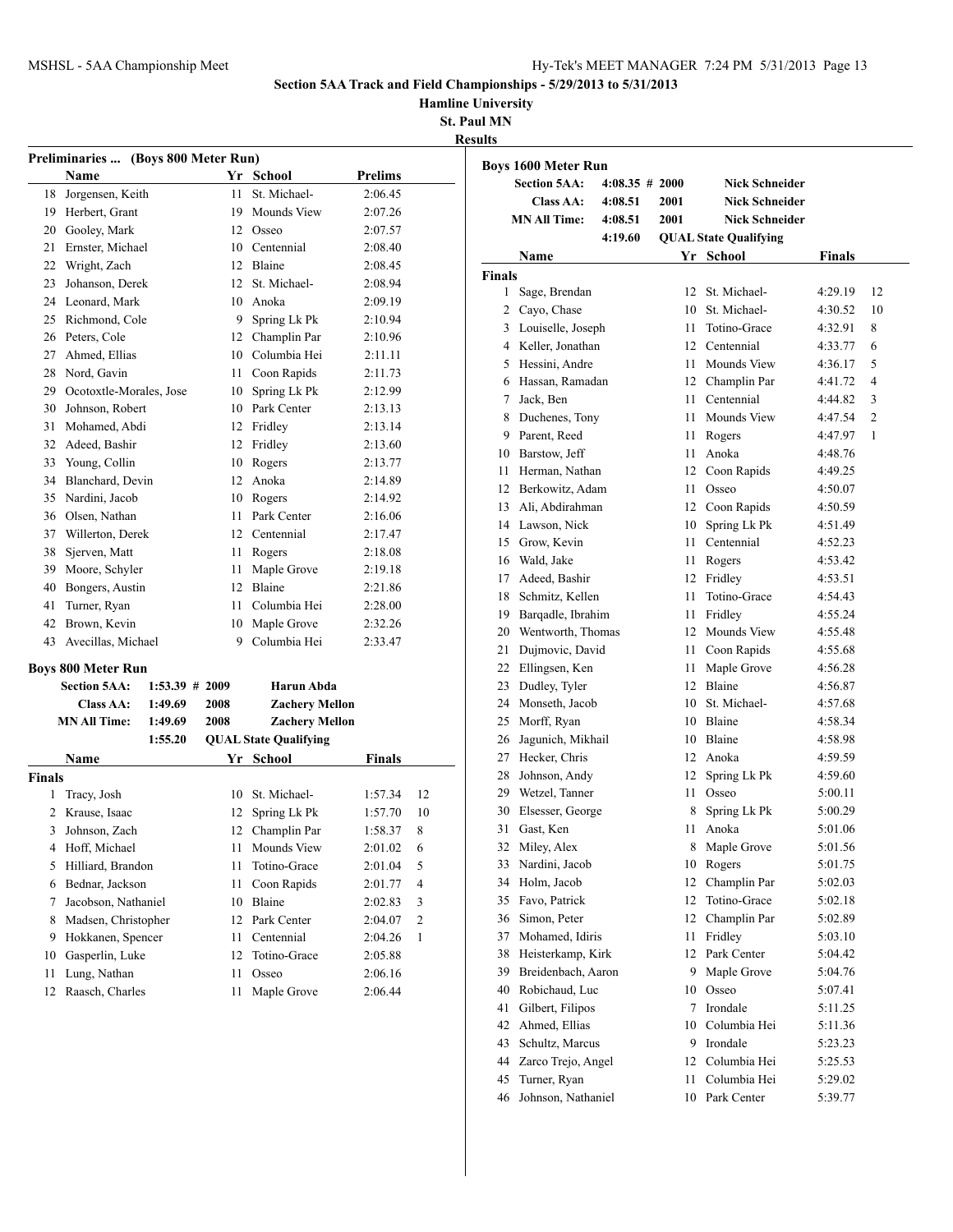**Hamline University**

**St. Paul MN Results**

|                | <b>Boys 3200 Meter Run</b>     |                   |          |                              |                      |    |
|----------------|--------------------------------|-------------------|----------|------------------------------|----------------------|----|
|                | <b>Section 5AA:</b>            | $9:01.00 \# 2000$ |          | <b>Nick Schneider</b>        |                      |    |
|                | Class AA:                      | 9:02.65           | 2007     | <b>Elliott Heath</b>         |                      |    |
|                | <b>MN All Time:</b>            | 8:59.19           | 2006     | <b>Mike Torchia</b>          |                      |    |
|                |                                | 9:24.72           |          | <b>QUAL State Qualifying</b> |                      |    |
|                | Name                           |                   |          | Yr School                    | Finals               |    |
| <b>Finals</b>  |                                |                   |          |                              |                      |    |
| 1              | Sage, Brendan                  |                   | 12       | St. Michael-                 | 9:36.26              | 12 |
| 2              | Louiselle, Joseph              |                   | 11       | Totino-Grace                 | 9:39.43              | 10 |
| 3              | Cayo, Chase                    |                   | 10       | St. Michael-                 | 9:39.44              | 8  |
|                | 4 Keller, Jonathan             |                   |          | 12 Centennial                | 9:44.78              | 6  |
| 5              | Hessini, Andre                 |                   | 11       | Mounds View                  | 9:51.69              | 5  |
| 6              | Parent, Reed                   |                   | 11       | Rogers                       | 9:55.03              | 4  |
| 7              | Berkowitz, Adam                |                   | 11       | Osseo                        | 10:07.40             | 3  |
| 8              | Jack, Ben                      |                   | 11       | Centennial                   | 10:12.53             | 2  |
| 9.             | Grow, Kevin                    |                   | 11       | Centennial                   | 10:15.57             | 1  |
| 10             | Anderson, Matt                 |                   | 11       | <b>Mounds View</b>           | 10:16.54             |    |
| 11             | Wolters, Blake                 |                   | 11       | Totino-Grace                 | 10:17.24             |    |
| 12             | Ajax, Jake                     |                   | 11       | Spring Lk Pk                 | 10:17.28             |    |
| 13             | Barqadle, Ibrahim              |                   | 11       | Fridley                      | 10:19.69             |    |
| 14             | Dickerson, Mitchell            |                   | 10       | Maple Grove                  | 10:24.34             |    |
| 15<br>16       | Graham, Ryan                   |                   | 12<br>10 | Maple Grove                  | 10:29.06             |    |
| 17             | Lawson, Nick<br>Fritz, Kendall |                   | 10       | Spring Lk Pk<br>Totino-Grace | 10:30.56<br>10:32.54 |    |
| 18             | Tesfu, Ahmed                   |                   |          | 12 Champlin Par              | 10:32.56             |    |
| 19             | Wetzel, Tanner                 |                   | 11       | Osseo                        | 10:36.93             |    |
| 20             | Heaton, Sean                   |                   | 11       | Maple Grove                  | 10:41.03             |    |
| 21             | Cramer, Mitchell               |                   | 10       | Osseo                        | 10:42.63             |    |
| 22             | Haberman, Emmett               |                   | 11       | Coon Rapids                  | 10:44.98             |    |
| 23             | Mehrhof, Kyle                  |                   | 10       | Coon Rapids                  | 10:47.25             |    |
| 24             | Sheldon, Mark                  |                   | 10       | Mounds View                  | 10:49.82             |    |
| 25             | Grotting, Cole                 |                   | 10       | Spring Lk Pk                 | 10:50.66             |    |
| 26             | Coughlin, Micheal              |                   | 12       | Coon Rapids                  | 10:53.93             |    |
| 27             | Holm, Jacob                    |                   | 12       | Champlin Par                 | 10:54.38             |    |
| 28             | Shovelain, Dominic             |                   | 11       | St. Michael-                 | 10:56.25             |    |
| 29             | Sylvester, Ben                 |                   | 10       | Rogers                       | 10:56.77             |    |
| 30             | Kraemer, Brian                 |                   | 11       | Anoka                        | 11:03.43             |    |
| 31             | Lundberg, John                 |                   | 10       | Anoka                        | 11:07.11             |    |
| 32             | Adelsman, Bjorn                |                   | 12       | Irondale                     | 11:14.48             |    |
| 33             | Johnson, Travis                |                   | 10       | Blaine                       | 11:16.32             |    |
| 34             | Gast, Ken                      |                   | 11       | Anoka                        | 11:18.20             |    |
| 35             | Gorecki, Karl                  |                   | 10       | Rogers                       | 11:24.46             |    |
| 36             | Bergstedt, Allen               |                   | 11       | Blaine                       | 11:27.89             |    |
| 37             | Volk, Michael                  |                   | 9        | Champlin Par                 | 11:36.14             |    |
| 38             | Zarco Trejo, Angel             |                   | 12       | Columbia Hei                 | 11:46.33             |    |
| $\overline{a}$ | Anderson, Tommy                |                   | 12       | Blaine                       | DQ                   |    |

| <b>Boys 110 Meter Hurdles</b> |                                 |              |          |                              |                                            |  |
|-------------------------------|---------------------------------|--------------|----------|------------------------------|--------------------------------------------|--|
|                               | <b>Section 5AA:</b>             | 14.50 # 1977 |          | <b>Kary Bowser</b>           |                                            |  |
| Class AA:                     |                                 | 13.88        | 2012     | Rilwan (RJ) Alowonle         |                                            |  |
|                               | <b>MN All Time:</b>             | 13.88        | 2012     | Rilwan (RJ) Alowonle         |                                            |  |
|                               |                                 | 15.09        |          | <b>QUAL State Qualifying</b> |                                            |  |
|                               | Name                            |              |          | Yr School                    | <b>Prelims</b>                             |  |
|                               | <b>Preliminaries</b>            |              |          |                              |                                            |  |
| 1                             | Janu, CJ                        |              | 12       | Spring Lk Pk                 | 14.74QQUAL                                 |  |
| 1                             | Ojika, Ben                      |              | 12       | Irondale                     | 14.74QQUAL                                 |  |
|                               | 3 Copeland, Dajuan              |              | 12       | Blaine                       | 15.20QNWI                                  |  |
|                               | 4 Johnston, Chris               |              | 12       | Mounds View                  | 15.45QNWI                                  |  |
|                               | 5 Oba, Fawaz                    |              | 12       | Osseo                        | 15.55QNWI                                  |  |
|                               | 6 Ferry, Brian                  |              |          | 12 St. Michael-              | 15.31q NWI                                 |  |
|                               | 7 Canfield, Justus              |              | 12       | Irondale                     | 15.40q NWI                                 |  |
|                               | 8 Butler, Caleb                 |              | 11       | Blaine                       | 15.53q NWI                                 |  |
|                               | 9 Dohmen, Zach                  |              |          | 12 Rogers                    | 16.00q NWI                                 |  |
|                               | 10 Wakefield, Chris             |              | 12       | Spring Lk Pk                 | 16.06 NWI                                  |  |
|                               | 11 Baker, Matt                  |              |          | 10 Mounds View               | 16.29 NWI                                  |  |
|                               | 12 Kwia, Robertson              |              |          | 12 Champlin Par              | 16.41<br><b>NWI</b>                        |  |
|                               | 13 Obami, Eneji                 |              | 9        | Anoka                        | 16.71<br><b>NWI</b>                        |  |
|                               | 14 Meaway, Wilbert              |              | 11       | Fridley                      | 16.72 NWI                                  |  |
| 15                            | Agboola, Seyi                   |              | 12       | Coon Rapids                  | 16.76 NWI                                  |  |
|                               | 16 Peterson, Tyler              |              |          | 12 Anoka                     | 16.96 NWI                                  |  |
| 17                            | Smith, Terrance                 |              | 11 -     | Champlin Par                 | 17.09<br><b>NWI</b>                        |  |
|                               | 18 Nachstein, Cole              |              |          | 12 Mounds View               | 17.14 NWI                                  |  |
|                               | 19 Browne, Josh                 |              | 9        | Blaine                       | <b>NWI</b><br>17.17                        |  |
|                               | 20 Engen, Joshua                |              | 11       | Coon Rapids                  | 17.67<br><b>NWI</b>                        |  |
|                               | 20 Jacob, Henriksen             |              |          | 10 Centennial                | 17.67<br><b>NWI</b>                        |  |
|                               | 22 Mazanec, Tanner              |              |          | 12 Centennial                | 17.74 NWI                                  |  |
|                               | 23 Lindquist, Jack              |              |          | 10 Rogers                    | 17.78<br><b>NWI</b>                        |  |
|                               | 24 Clark, Jordan                |              |          | 12 Centennial                | 17.89<br><b>NWI</b>                        |  |
| 25                            | Stanley, Cortez                 |              | 11       | Osseo                        | <b>NWI</b><br>17.97                        |  |
|                               | 26 Larson, Daniel               |              | 10       | Totino-Grace                 | 18.00<br>NWI                               |  |
|                               | 27 Kainz, Teddy                 |              | 11       | Maple Grove                  | 18.09<br><b>NWI</b>                        |  |
| 28<br>29                      | Dau, Ringo<br>Fotso, Jason      |              | 11<br>11 | Columbia Hei<br>Maple Grove  | <b>NWI</b><br>18.11<br>18.16<br><b>NWI</b> |  |
|                               |                                 |              | 10       | Totino-Grace                 |                                            |  |
| 30<br>31                      | Rodgers, Darius<br>Moran, Jacob |              |          | 10 St. Michael-              | 18.35<br><b>NWI</b><br>18.35 NWI           |  |
|                               | 32 Weis, Alec                   |              | 11       | Champlin Par                 | 18.42 NWI                                  |  |
| 33                            | Follestad, Andrew               |              | 12       | St. Michael-                 | 18.47 NWI                                  |  |
|                               | 34 LeClaire, Jared              |              | 10       | Rogers                       | <b>NWI</b><br>19.03                        |  |
| 35                            | Burmeister, Samuel              |              | 11       | Maple Grove                  | 19.17<br><b>NWI</b>                        |  |
| 36                            | Zeller, Jimmy                   |              | 9        | Spring Lk Pk                 | 19.19<br>NWI                               |  |
| 37                            | Orozco, Daniel                  |              | 10       | Irondale                     | NWI<br>19.72                               |  |
| 38                            | Smith, Samuel                   |              | 11       | Osseo                        | 19.73<br>NWI                               |  |
| 39                            | Mohamed Arafa, Hussein          |              | 11       | Columbia Hei                 | 19.77<br><b>NWI</b>                        |  |
| 40                            | Nwosuji, Sylvester              |              | 10       | Columbia Hei                 | 21.72<br>NWI                               |  |
| 41                            | Lougiu, Dalton                  |              |          | 8 Park Center                | 22.01 NWI                                  |  |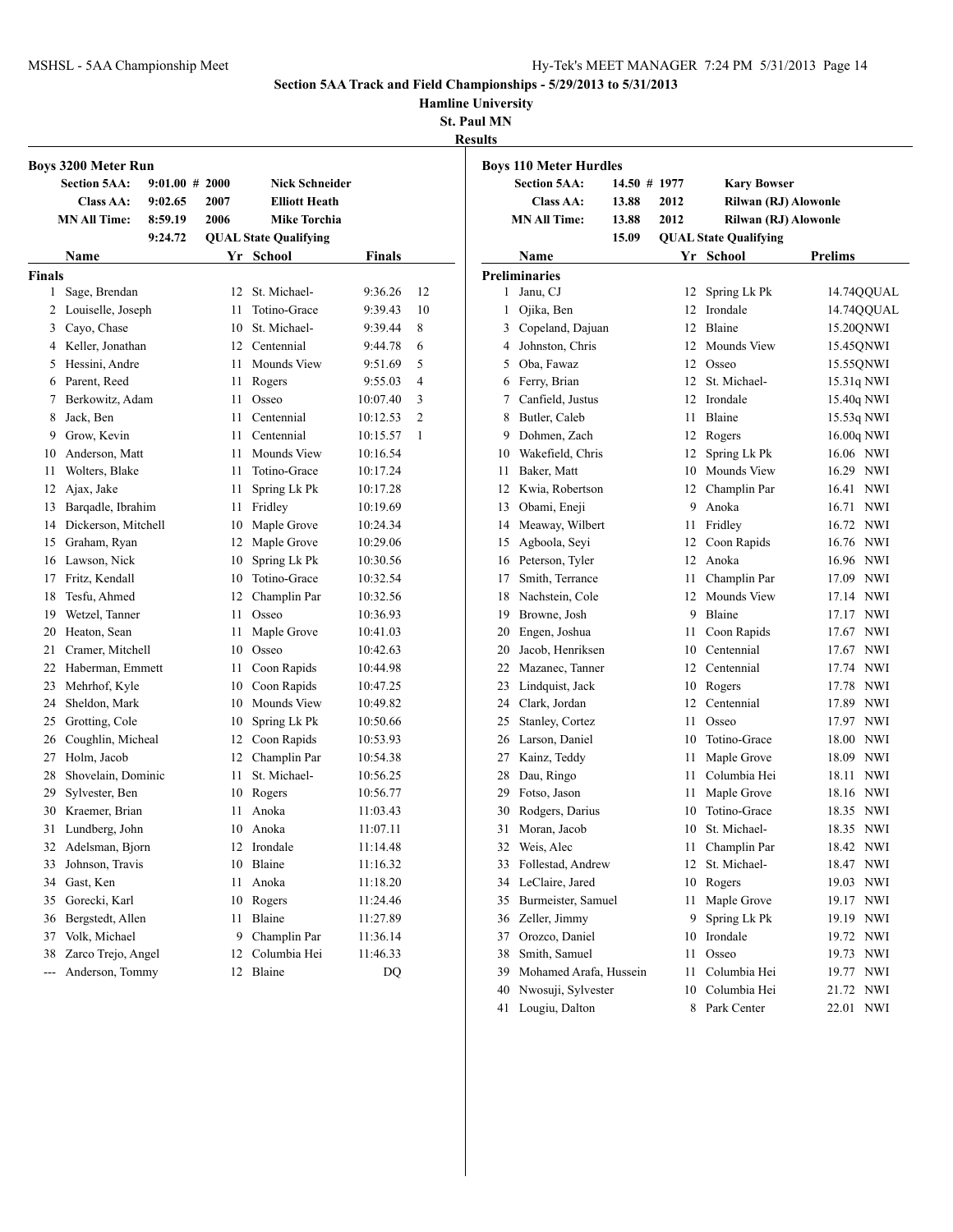**Hamline University**

|               | <b>Boys 110 Meter Hurdles</b> |              |      |                              |         |             |
|---------------|-------------------------------|--------------|------|------------------------------|---------|-------------|
|               | <b>Section 5AA:</b>           | 14.50 # 1977 |      | <b>Kary Bowser</b>           |         |             |
|               | Class AA:                     | 13.88        | 2012 | Rilwan (RJ) Alowonle         |         |             |
|               | <b>MN All Time:</b>           | 13.88        | 2012 | Rilwan (RJ) Alowonle         |         |             |
|               |                               | 15.09        |      | <b>QUAL State Qualifying</b> |         |             |
|               | Name                          |              |      | Yr School                    | Finals  |             |
| <b>Finals</b> |                               |              |      |                              |         |             |
| $\mathbf{1}$  | Ojika, Ben                    |              | 12   | Irondale                     | 14.49   | <b>QUAL</b> |
| 2             | Janu, CJ                      |              | 12   | Spring Lk Pk                 | 14.59   | QUAL        |
| 3             | Ferry, Brian                  |              | 12   | St. Michael-                 | 14.84   | QUAL        |
|               | 4 Copeland, Dajuan            |              | 12   | Blaine                       | 14.84   | <b>QUAL</b> |
| 5             | Johnston, Chris               |              | 12   | Mounds View                  | 15.22   | 5           |
|               | 6 Canfield, Justus            |              | 12   | Irondale                     | 15.24   | 4           |
|               | 7 Oba, Fawaz                  |              | 12   | Osseo                        | 15.31   | 3           |
| 8             | Butler, Caleb                 |              | 11   | Blaine                       | 15.51   | 2           |
| 9             | Dohmen, Zach                  |              | 12   | Rogers                       | 15.70   | 1           |
|               |                               |              |      |                              |         |             |
|               | <b>Boys 300 Meter Hurdles</b> |              |      |                              |         |             |
|               | <b>Section 5AA:</b>           | 37.80 # 2009 |      | <b>Snonsio Boys-Weah</b>     |         |             |
|               | Class AA:                     | 36.59        | 2012 | Rilwan (RJ) Alowonle         |         |             |
|               | <b>MN All Time:</b>           | 36.59        | 2012 | Rilwan (RJ) Alowole          |         |             |
|               |                               | 39.46        |      | <b>QUAL State Qualifying</b> |         |             |
|               | <b>Name</b>                   |              |      | Yr School                    | Prelims |             |
|               | <b>Preliminaries</b>          |              |      |                              |         |             |
| 1             | Janu, CJ                      |              | 12   | Spring Lk Pk                 | 40.30Q  |             |
| 2             | Ferry, Brian                  |              | 12   | St. Michael-                 | 40.52Q  |             |
| 3             | Dohmen, Zach                  |              | 12   | Rogers                       | 41.01Q  |             |
|               | 4 Copeland, Dajuan            |              | 12   | Blaine                       | 41.29Q  |             |
| 5             | Wakefield, Chris              |              | 12   | Spring Lk Pk                 | 41.83Q  |             |
| 6             | Johnston, Chris               |              |      | 12 Mounds View               | 42.10Q  |             |
| 7             | Muhammad, Basil               |              |      | 10 Columbia Hei              | 41.69q  |             |
| 8             | Fotso, Jason                  |              | 11   | Maple Grove                  | 42.02q  |             |
| 9             | Nachstein, Cole               |              |      | 12 Mounds View               | 42.54g  |             |
|               | 10 Kwia, Robertson            |              |      | 12 Champlin Par              | 42.76   |             |
| 11            | Burmeister, Samuel            |              | 11   | Maple Grove                  | 43.14   |             |
| 12            | Smith, Terrance               |              | 11   | Champlin Par                 | 43.15   |             |
| 13            | Butler, Caleb                 |              | 11   | Blaine                       | 43.37   |             |
| 14            | Schaaf, Connor                |              | 9    | Anoka                        | 43.39   |             |
| 15            | Ciesynski, Matt               |              | 12   | Blaine                       | 43.42   |             |
| 16            | Jackson, Harvey               |              | 12   | Coon Rapids                  | 43.62   |             |
| 17            | Baker, Matt                   |              | 10   | Mounds View                  | 44.02   |             |
| 18            | Nyakundi, Jim                 |              | 11   | Osseo                        | 44.45   |             |
| 19            | Culp Jr., Ray                 |              | 12   | Centennial                   | 44.85   |             |
| 20            | Barstow, Jeff                 |              | 11   | Anoka                        | 44.87   |             |
| 21            | Stanley, Cortez               |              | 11   | Osseo                        | 44.91   |             |
| 22            | Kainz, Teddy                  |              | 11   | Maple Grove                  | 45.17   |             |
| 23            | Schutta, Nick                 |              | 11   | Centennial                   | 45.29   |             |
| 24            | Moran, Jacob                  |              | 10   | St. Michael-                 | 45.78   |             |
| 25            | Mraz, Matthew                 |              | 10   | Fridley                      | 45.79   |             |
| 26            | Fitzpatrick, Brock            |              | 10   | Centennial                   | 45.85   |             |
| 27            | Paul, Joe                     |              | 10   | Totino-Grace                 | 45.88   |             |
| 28            | Larson, Daniel                |              | 10   | Totino-Grace                 | 45.91   |             |
| 29            | Weis, Alec                    |              | 11   | Champlin Par                 | 46.04   |             |
|               |                               |              |      |                              |         |             |

| 30 Bauer, Michael                      |                                                                                                                                                                                                  |                                                                                                                                                                          | 10 Fridley                    | 46.85                                                                                                                                                                                                                                                                                                                                                                                                       |                                                                                                                                                                       |
|----------------------------------------|--------------------------------------------------------------------------------------------------------------------------------------------------------------------------------------------------|--------------------------------------------------------------------------------------------------------------------------------------------------------------------------|-------------------------------|-------------------------------------------------------------------------------------------------------------------------------------------------------------------------------------------------------------------------------------------------------------------------------------------------------------------------------------------------------------------------------------------------------------|-----------------------------------------------------------------------------------------------------------------------------------------------------------------------|
| 31 Prange, Jacob                       |                                                                                                                                                                                                  |                                                                                                                                                                          | Irondale                      | 47.13                                                                                                                                                                                                                                                                                                                                                                                                       |                                                                                                                                                                       |
| 32 Orozco, Daniel                      |                                                                                                                                                                                                  |                                                                                                                                                                          |                               | 47.33                                                                                                                                                                                                                                                                                                                                                                                                       |                                                                                                                                                                       |
| 33 LeClaire, Jared                     |                                                                                                                                                                                                  |                                                                                                                                                                          |                               | 48.11                                                                                                                                                                                                                                                                                                                                                                                                       |                                                                                                                                                                       |
| 34 Engen, Joshua                       |                                                                                                                                                                                                  |                                                                                                                                                                          |                               | 48.40                                                                                                                                                                                                                                                                                                                                                                                                       |                                                                                                                                                                       |
| 35 ODea, Michael                       |                                                                                                                                                                                                  |                                                                                                                                                                          |                               | 48.47                                                                                                                                                                                                                                                                                                                                                                                                       |                                                                                                                                                                       |
| 36 Smith, Samuel                       |                                                                                                                                                                                                  |                                                                                                                                                                          | Osseo                         | 49.12                                                                                                                                                                                                                                                                                                                                                                                                       |                                                                                                                                                                       |
| 37 Zeller, Jimmy                       |                                                                                                                                                                                                  |                                                                                                                                                                          |                               | 49.29                                                                                                                                                                                                                                                                                                                                                                                                       |                                                                                                                                                                       |
|                                        |                                                                                                                                                                                                  |                                                                                                                                                                          |                               | 49.32                                                                                                                                                                                                                                                                                                                                                                                                       |                                                                                                                                                                       |
| 39 Pittelkow, Justin                   |                                                                                                                                                                                                  |                                                                                                                                                                          |                               | 49.50                                                                                                                                                                                                                                                                                                                                                                                                       |                                                                                                                                                                       |
| 40 Lindquist, Jack                     |                                                                                                                                                                                                  |                                                                                                                                                                          |                               | 49.97                                                                                                                                                                                                                                                                                                                                                                                                       |                                                                                                                                                                       |
| 41 Trinh, Tri                          |                                                                                                                                                                                                  |                                                                                                                                                                          |                               | 50.82                                                                                                                                                                                                                                                                                                                                                                                                       |                                                                                                                                                                       |
|                                        |                                                                                                                                                                                                  |                                                                                                                                                                          |                               | 53.24                                                                                                                                                                                                                                                                                                                                                                                                       |                                                                                                                                                                       |
| 43 Lougiu, Dalton                      |                                                                                                                                                                                                  |                                                                                                                                                                          |                               | 57.06                                                                                                                                                                                                                                                                                                                                                                                                       |                                                                                                                                                                       |
|                                        |                                                                                                                                                                                                  |                                                                                                                                                                          |                               | DQ                                                                                                                                                                                                                                                                                                                                                                                                          |                                                                                                                                                                       |
|                                        |                                                                                                                                                                                                  |                                                                                                                                                                          |                               |                                                                                                                                                                                                                                                                                                                                                                                                             |                                                                                                                                                                       |
|                                        |                                                                                                                                                                                                  |                                                                                                                                                                          |                               |                                                                                                                                                                                                                                                                                                                                                                                                             |                                                                                                                                                                       |
|                                        |                                                                                                                                                                                                  |                                                                                                                                                                          |                               |                                                                                                                                                                                                                                                                                                                                                                                                             |                                                                                                                                                                       |
|                                        |                                                                                                                                                                                                  |                                                                                                                                                                          |                               |                                                                                                                                                                                                                                                                                                                                                                                                             |                                                                                                                                                                       |
|                                        |                                                                                                                                                                                                  |                                                                                                                                                                          |                               |                                                                                                                                                                                                                                                                                                                                                                                                             |                                                                                                                                                                       |
|                                        |                                                                                                                                                                                                  |                                                                                                                                                                          |                               |                                                                                                                                                                                                                                                                                                                                                                                                             |                                                                                                                                                                       |
|                                        |                                                                                                                                                                                                  |                                                                                                                                                                          |                               |                                                                                                                                                                                                                                                                                                                                                                                                             |                                                                                                                                                                       |
|                                        |                                                                                                                                                                                                  |                                                                                                                                                                          |                               |                                                                                                                                                                                                                                                                                                                                                                                                             |                                                                                                                                                                       |
|                                        |                                                                                                                                                                                                  |                                                                                                                                                                          |                               |                                                                                                                                                                                                                                                                                                                                                                                                             | <b>QUAL</b>                                                                                                                                                           |
|                                        |                                                                                                                                                                                                  |                                                                                                                                                                          |                               |                                                                                                                                                                                                                                                                                                                                                                                                             | 8                                                                                                                                                                     |
|                                        |                                                                                                                                                                                                  |                                                                                                                                                                          |                               |                                                                                                                                                                                                                                                                                                                                                                                                             | 6                                                                                                                                                                     |
|                                        |                                                                                                                                                                                                  |                                                                                                                                                                          |                               |                                                                                                                                                                                                                                                                                                                                                                                                             | 5                                                                                                                                                                     |
|                                        |                                                                                                                                                                                                  |                                                                                                                                                                          |                               |                                                                                                                                                                                                                                                                                                                                                                                                             | 4                                                                                                                                                                     |
|                                        |                                                                                                                                                                                                  |                                                                                                                                                                          |                               |                                                                                                                                                                                                                                                                                                                                                                                                             | 3                                                                                                                                                                     |
|                                        |                                                                                                                                                                                                  |                                                                                                                                                                          |                               |                                                                                                                                                                                                                                                                                                                                                                                                             | 2                                                                                                                                                                     |
|                                        |                                                                                                                                                                                                  |                                                                                                                                                                          |                               |                                                                                                                                                                                                                                                                                                                                                                                                             |                                                                                                                                                                       |
|                                        |                                                                                                                                                                                                  |                                                                                                                                                                          |                               |                                                                                                                                                                                                                                                                                                                                                                                                             |                                                                                                                                                                       |
| 9 Fotso, Jason                         |                                                                                                                                                                                                  | 11                                                                                                                                                                       | Maple Grove                   | 41.75                                                                                                                                                                                                                                                                                                                                                                                                       | 1                                                                                                                                                                     |
| <b>Boys 4x100 Meter Relay</b>          |                                                                                                                                                                                                  |                                                                                                                                                                          |                               |                                                                                                                                                                                                                                                                                                                                                                                                             |                                                                                                                                                                       |
| <b>Section 5AA:</b>                    | $42.38 \pm 2008$                                                                                                                                                                                 |                                                                                                                                                                          | <b>Osseo</b>                  |                                                                                                                                                                                                                                                                                                                                                                                                             |                                                                                                                                                                       |
| <b>Class AA:</b>                       | 41.82                                                                                                                                                                                            | 2003                                                                                                                                                                     | <b>Eastview, Apple Valley</b> |                                                                                                                                                                                                                                                                                                                                                                                                             |                                                                                                                                                                       |
| J Bowen, J Shevlin, J DeFrance, S Shaw |                                                                                                                                                                                                  |                                                                                                                                                                          |                               |                                                                                                                                                                                                                                                                                                                                                                                                             |                                                                                                                                                                       |
| <b>MN All Time:</b>                    | 41.82                                                                                                                                                                                            | 2003                                                                                                                                                                     | <b>Eastview</b>               |                                                                                                                                                                                                                                                                                                                                                                                                             |                                                                                                                                                                       |
| J Bowen, J Shevlin, J DeFrance, S Shaw |                                                                                                                                                                                                  |                                                                                                                                                                          |                               |                                                                                                                                                                                                                                                                                                                                                                                                             |                                                                                                                                                                       |
|                                        | 43.20                                                                                                                                                                                            |                                                                                                                                                                          | <b>QUAL State Qualifying</b>  |                                                                                                                                                                                                                                                                                                                                                                                                             |                                                                                                                                                                       |
| <b>Team</b>                            |                                                                                                                                                                                                  |                                                                                                                                                                          | <b>Relay</b>                  | Finals                                                                                                                                                                                                                                                                                                                                                                                                      |                                                                                                                                                                       |
| <b>Finals</b>                          |                                                                                                                                                                                                  |                                                                                                                                                                          |                               |                                                                                                                                                                                                                                                                                                                                                                                                             |                                                                                                                                                                       |
| 1 Irondale                             |                                                                                                                                                                                                  |                                                                                                                                                                          | А                             |                                                                                                                                                                                                                                                                                                                                                                                                             | 43.00 QUAL                                                                                                                                                            |
| 1) Johnson, Louis 12                   |                                                                                                                                                                                                  |                                                                                                                                                                          | 2) Canfield, Justus 12        |                                                                                                                                                                                                                                                                                                                                                                                                             |                                                                                                                                                                       |
| 3) James, Victor 10                    |                                                                                                                                                                                                  |                                                                                                                                                                          | 4) Kruse, James 12            |                                                                                                                                                                                                                                                                                                                                                                                                             |                                                                                                                                                                       |
| 2 Park Center                          |                                                                                                                                                                                                  |                                                                                                                                                                          | A                             |                                                                                                                                                                                                                                                                                                                                                                                                             | 43.08 QUAL                                                                                                                                                            |
| 1) Buirge, Adam 10                     |                                                                                                                                                                                                  |                                                                                                                                                                          | 2) Saylee, Rufus 12           |                                                                                                                                                                                                                                                                                                                                                                                                             |                                                                                                                                                                       |
| 3) Williams, Mozart 11<br>3 Fridley    |                                                                                                                                                                                                  |                                                                                                                                                                          | 4) Karoma, Francis<br>A       |                                                                                                                                                                                                                                                                                                                                                                                                             | 43.09 QUAL                                                                                                                                                            |
| 1) Morris, Victor 11                   |                                                                                                                                                                                                  |                                                                                                                                                                          | 2) Mulbah, Darius 11          |                                                                                                                                                                                                                                                                                                                                                                                                             |                                                                                                                                                                       |
| 3) Brown, Lemarco 12                   |                                                                                                                                                                                                  |                                                                                                                                                                          | 4) Howard, Odell 11           |                                                                                                                                                                                                                                                                                                                                                                                                             |                                                                                                                                                                       |
| 4 Maple Grove                          |                                                                                                                                                                                                  |                                                                                                                                                                          | А                             | 43.24                                                                                                                                                                                                                                                                                                                                                                                                       | 6                                                                                                                                                                     |
| 1) Wallick, Jack 12                    |                                                                                                                                                                                                  |                                                                                                                                                                          | 2) Wieneke, Jake 12           |                                                                                                                                                                                                                                                                                                                                                                                                             |                                                                                                                                                                       |
|                                        | <b>Section 5AA:</b><br>Class AA:<br><b>MN All Time:</b><br>Name<br><b>Finals</b><br>Janu, CJ<br>2 Ferry, Brian<br>4 Dohmen, Zach<br>5 Johnston, Chris<br>6 Wakefield, Chris<br>8 Nachstein, Cole | 38 Hassebroek, Alex<br>42 Williams, Colton<br>--- Meaway, Wilbert<br><b>Boys 300 Meter Hurdles</b><br>36.59<br>36.59<br>39.46<br>3 Copeland, Dajuan<br>7 Muhammad, Basil | 37.80 # 2009<br>2012<br>2012  | 11<br>10 Irondale<br>10 Rogers<br>11 Coon Rapids<br>9 Totino-Grace<br>11<br>9 Spring Lk Pk<br>12 Coon Rapids<br>10 St. Michael-<br>10 Rogers<br>10 Columbia Hei<br>11 Columbia Hei<br>8 Park Center<br>11 Fridley<br><b>QUAL State Qualifying</b><br>Yr School<br>Spring Lk Pk<br>12<br>12 St. Michael-<br>12 Blaine<br>12 Rogers<br>12 Mounds View<br>12 Spring Lk Pk<br>10 Columbia Hei<br>12 Mounds View | <b>Snonsio Boys-Weah</b><br>Rilwan (RJ) Alowonle<br>Rilwan (RJ) Alowole<br><b>Finals</b><br>39.02 QUAL<br>39.33<br>39.55<br>40.39<br>40.88<br>40.91<br>40.98<br>41.72 |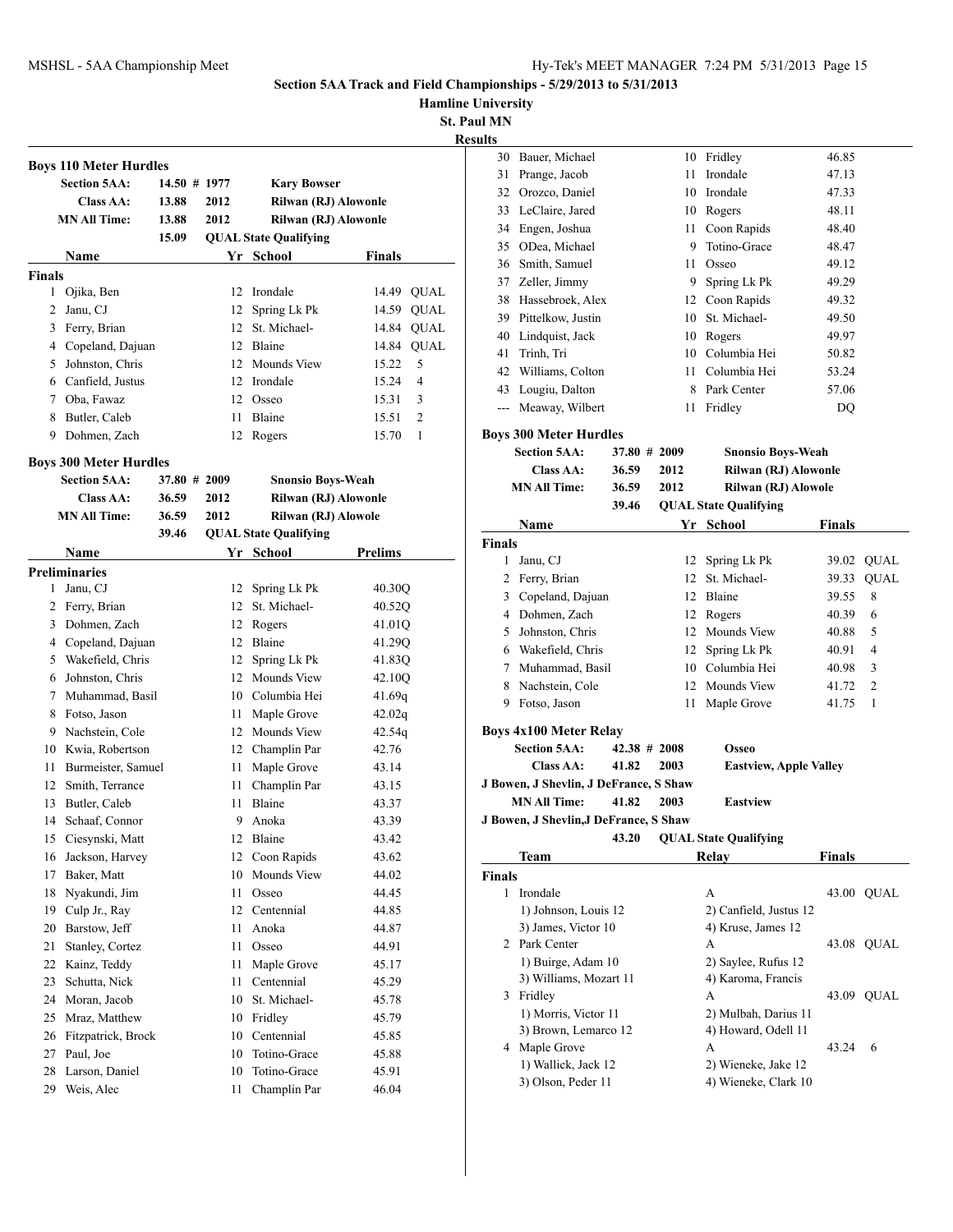**Hamline University**

**St. Paul MN**

|        | Finals  (Boys 4x100 Meter Relay)            |                              |               |    |
|--------|---------------------------------------------|------------------------------|---------------|----|
|        | Team                                        | Relay                        | <b>Finals</b> |    |
| 5      | Blaine                                      | А                            | 43.30         | 5  |
|        | 1) Ayinde, Kunle 12                         | 2) Dautbegovic, Muke 12      |               |    |
|        | 3) Robel, Joseph 12                         | 4) Mendin, Patrick 12        |               |    |
|        | 6 Osseo                                     | A                            | 43.37         | 4  |
|        | 1) Oba, Fawaz 12                            | 2) Wiagbe, Leo 12            |               |    |
|        | 3) Kruah, Prince 9                          | 4) Galamue, Gabe 11          |               |    |
|        | 7 Champlin Park                             | A                            | 43.39         | 3  |
|        | 1) Blake, Preston 11                        | 2) Mulsumo, Datrice 10       |               |    |
|        | 3) Kabaka, Davis 12                         | 4) Sando, Joe 12             |               |    |
| 8      | Columbia Heights                            | A                            | 43.52         | 2  |
|        | 1) Viel, Jahi 12                            | 2) Mock, Daireus 10          |               |    |
|        | 3) Sanstad, Deon 12                         | 4) Baptiste, Jarrett 9       |               |    |
| 9.     | Mounds View                                 | А                            | 44.13         | 1  |
|        | 1) Olateju, Sola 11                         | 2) Mustapha, Ola 12          |               |    |
|        | 3) Li, Denis 10                             | 4) Krause, Riley 12          |               |    |
|        | 10 Centennial                               | A                            | 44.16         |    |
|        | 1) Macias Jr., Oscar 11                     | 2) Iaquinto, Tyler 10        |               |    |
|        | 3) Ruuska, Chase 10                         | 4) Trettel, Tucker 10        |               |    |
| 11     | St. Michael-                                | А                            | 44.42         |    |
|        | 1) Nyanseor, Sialepah (Winn) 12             | 2) Hesser, Josh 11           |               |    |
|        | 3) Berhow, Tyler 12                         | 4) Freeman, Dallas 11        |               |    |
| 12     | Spring Lk Pk                                | A                            | 45.01         |    |
|        | 1) Greaves, Justin 12                       | 2) Aycock, Phillip 12        |               |    |
|        | 3) Toweh, Richard 11                        | 4) Walter, Grant 11          |               |    |
| 13     | Coon Rapids                                 | A                            | 45.11         |    |
|        | 1) Agboola, Seyi 12                         | 2) Whitmore, Isaiah 11       |               |    |
|        | 3) Lewis, Casey 11                          | 4) Gaiton, Stefan 11         |               |    |
| 14     | Anoka                                       | A                            | 45.62         |    |
|        | 1) Harris, Sumowoi 11                       | 2) Neumann, Blake 9          |               |    |
|        | 3) Licari, Sam 10                           | 4) Obami, Eneji 9            |               |    |
| 15     | Rogers                                      | A                            | 45.72         |    |
|        | 1) Ball, Austin 10                          | 2) Fofanah, Isaiah 10        |               |    |
|        | 3) Baccam, Nathan 11                        | 4) Meier, Mason 11           |               |    |
|        |                                             |                              |               |    |
|        | <b>Boys 4x200 Meter Relay</b>               |                              |               |    |
|        | <b>Section 5AA:</b><br>$1:28.36 \# 2006$    | <b>Robbinsdale Armstrong</b> |               |    |
|        | A Hawkins, D Gilmer, K Henderson, J Carlson |                              |               |    |
|        | Class AA:<br>1:27.23<br>2012                | North, N. St. Paul           |               |    |
|        | A Giovinazzo, Q Mann, A Sirleaf, T Griffin  |                              |               |    |
|        | <b>MN All Time:</b><br>1:27.23<br>2012      | North, N. St. Paul           |               |    |
|        | A Giovinazzo, Q Mann, A Sirleaf, T Griffin  |                              |               |    |
|        | 1:29.72                                     | <b>QUAL State Qualifying</b> |               |    |
|        | Team                                        | Relay                        | Finals        |    |
| Finals |                                             |                              |               |    |
| 1      | Osseo                                       | А                            | 1:29.60 QUAL  |    |
|        | 1) Oba, Fawaz 12                            | 2) Wiagbe, Leo 12            |               |    |
|        | 3) Kruah, Prince 9                          | 4) Galamue, Gabe 11          |               |    |
|        | 2 Blaine                                    | A                            | 1:29.88       | 10 |
|        | 1) Copeland, Dajuan 12                      | 2) Ayinde, Kunle 12          |               |    |
|        | 3) Robel, Joseph 12                         | 4) Mendin, Patrick 12        |               |    |
| 3      | Irondale                                    | A                            | 1:31.28       | 8  |
|        | 1) Ojika, Ben 12                            | 2) Canfield, Justus 12       |               |    |
|        | 3) James, Victor 10                         | 4) Kruse, James 12           |               |    |

| սււծ          |                                                 |                              |               |    |
|---------------|-------------------------------------------------|------------------------------|---------------|----|
| 4             | St. Michael-                                    | А                            | 1:31.37       | 6  |
|               | 1) Hesser, Josh 11                              | 2) Bork, Tony 12             |               |    |
|               | 3) Nyanseor, Sialepah (Winn) 12                 | 4) Freeman, Dallas 11        |               |    |
|               | 5 Park Center                                   | А                            | 1:31.49       | 5  |
|               | 1) Buirge, Adam 10                              | 2) Saylee, Rufus 12          |               |    |
|               |                                                 |                              |               |    |
|               | 3) Kordah, Barinedum 12                         | 4) Williams, Mozart 11       |               |    |
|               | 6 Spring Lk Pk                                  | А                            | 1:32.00       | 4  |
|               | 1) Greaves, Justin 12                           | 2) Ojile, Jacob 12           |               |    |
|               | 3) Walter, Grant 11                             | 4) Janu, CJ 12               |               |    |
|               | 7 Anoka                                         | А                            | 1:32.30       | 3  |
|               | 1) Neumann, Blake 9                             | 2) Barnes, Cho-Cori 10       |               |    |
|               | 3) Erickson, Tony 12                            | 4) Baynes, Kyeric 10         |               |    |
|               | 8 Totino-Grace                                  | А                            | 1:32.42       | 2  |
|               | 1) Richards, Jackson 12                         | 2) Burke, Nicholas 12        |               |    |
|               | 3) Clausing, Alec 12                            | 4) Schmit, Jared 12          |               |    |
|               | 9 Fridley                                       | А                            | 1:32.70       | 1  |
|               | 1) Morris, Victor 11                            |                              |               |    |
|               | 3) Brown, Lemarco 12                            | 4) Mulbah, Darius 11         |               |    |
|               | 10 Champlin Park                                | A                            | 1:32.85       |    |
|               | 1) Blake, Preston 11                            | 2) Kwia, Robertson 12        |               |    |
|               |                                                 | 4) Bannerman, Henry          |               |    |
|               | 3) Sneh, Derick 9                               |                              |               |    |
|               | 11 Coon Rapids                                  | А                            | 1:33.34       |    |
|               | 1) Whitmore, Isaiah 11                          | 2) Fatunbi, Charles 11       |               |    |
|               | 3) Lewis, Casey 11                              | 4) Gaiton, Stefan 11         |               |    |
|               | 12 Columbia Heights                             | A                            | 1:33.39       |    |
|               | 1) Bauswell, Deandre 11                         | 2) Sanstad, Deon 12          |               |    |
|               | 3) Baptiste, Jarrett 9                          | 4) Lenear, Deshon 11         |               |    |
|               | 13 Rogers                                       | A                            | 1:33.49       |    |
|               | 1) Aanerud, Isaac 11                            | 2) Hoover, Kent 12           |               |    |
|               | 3) Baccam, Nathan 11                            | 4) Biah, Mike 10             |               |    |
|               | 14 Centennial                                   | A                            | 1:33.71       |    |
|               | 1) Anderson, Daniel 9                           | 2) Iaquinto, Tyler 10        |               |    |
|               | 3) Kalgren, James 11                            | 4) Macias Jr., Oscar 11      |               |    |
|               | 15 Maple Grove                                  | А                            | 1:33.90       |    |
|               | 1) Wallick, Jack 12                             | 2) Perdew, Grant 12          |               |    |
|               | 3) Engelken, Jacob 11                           | 4) Wieneke, Clark 10         |               |    |
|               | 16 Mounds View                                  | A                            | 1:37.22       |    |
|               | 1) Sewartz, Nick 10                             | 2) Dewitt, Danny 10          |               |    |
|               | 3) Eggers, Will 11                              | 4) Moga, Tony 11             |               |    |
|               |                                                 |                              |               |    |
|               | <b>Boys 4x400 Meter Relay</b>                   |                              |               |    |
|               | <b>Section 5AA:</b><br>$3:21.19$ # 2006         | <b>Robbinsdale Cooper</b>    |               |    |
|               | K Washington, L Cheneyon, R McDonald, T Bucholz |                              |               |    |
|               | <b>Class AA:</b><br>3:16.69<br>2011             | Stillwater Area              |               |    |
|               | M Day, N Ricci, M Davis, N Goff                 |                              |               |    |
|               | <b>MN All Time:</b><br>3:16.69<br>2011          | <b>Stillwater Area</b>       |               |    |
|               | M Day, N Ricci, M Davis, N Goff                 |                              |               |    |
|               | 3:23.18                                         | <b>QUAL State Qualifying</b> |               |    |
|               | Team                                            | Relay                        | <b>Finals</b> |    |
| <b>Finals</b> |                                                 |                              |               |    |
|               | 1 Osseo                                         | А                            | 3:25.21       | 12 |
|               | 1) Wiagbe, Leo 12                               | 2) Kruah, Prince 9           |               |    |
|               | 3) Galamue, Gabe 11                             | 4) Kolmene, Joshua 11        |               |    |
|               |                                                 |                              |               |    |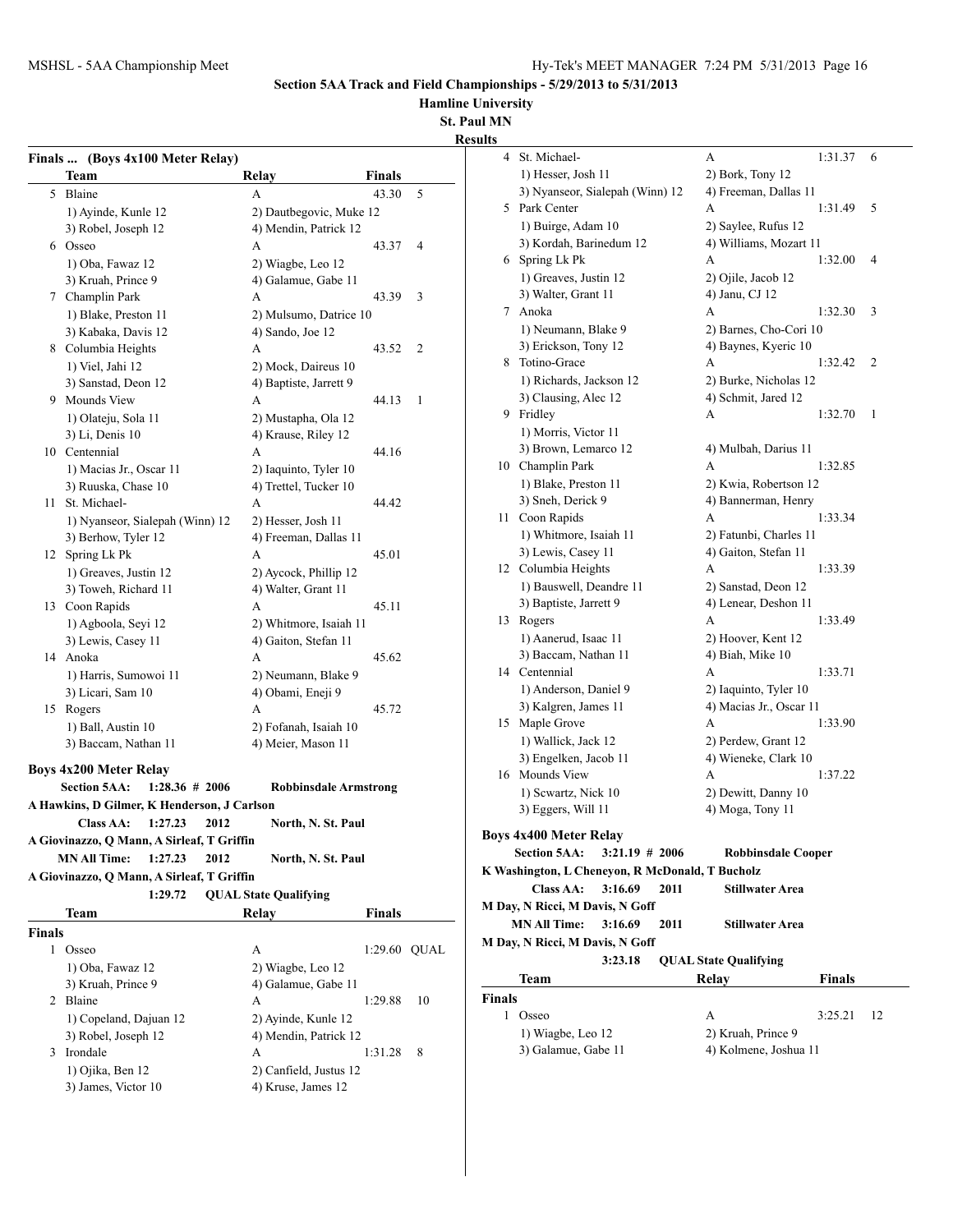**Hamline University**

**St. Paul MN**

|                | Finals  (Boys 4x400 Meter Relay) |                           |               |    |
|----------------|----------------------------------|---------------------------|---------------|----|
|                | Team                             | Relay                     | <b>Finals</b> |    |
| $\overline{2}$ | St. Michael-                     | А                         | 3:26.91       | 10 |
|                | 1) Ferry, Brian 12               | 2) Anderson, David 12     |               |    |
|                | 3) Krutzig, Cole 12              | 4) Tracy, Josh 10         |               |    |
| 3              | Coon Rapids                      | A                         | 3:27.21       | 8  |
|                | 1) Fatunbi, Charles 11           | 2) Hachaba, Vernon 12     |               |    |
|                | 3) Lilja, Jason 12               | 4) Tallaksen, Trevor 11   |               |    |
| $\overline{4}$ | Park Center                      | A                         | 3:27.97       | 6  |
|                | 1) Saylee, Rufus 12              | 2) Kordah, Barinedum 12   |               |    |
|                | 3) Daniels, Treyton 12           | 4) Williams, Mozart 11    |               |    |
|                | 5 Mounds View                    | A                         | 3:30.68       | 5  |
|                | 1) Mustapha, Ola 12              | 2) Eggers, Will 11        |               |    |
|                | 3) Hoff, Michael 11              | 4) Moga, Tony 11          |               |    |
| 6              | Spring Lk Pk                     | А                         | 3:35.47       | 4  |
|                | 1) Ojile, Jacob 12               | 2) Krause, Isaac 12       |               |    |
|                | 3) Wakefield, Chris 12           | 4) Ejiya, Ejodamen 11     |               |    |
| 7              | Anoka                            | A                         | 3:35.57       | 3  |
|                | 1) Tawfick, Jon 12               | 2) Barnes, Cho-Cori 10    |               |    |
|                | 3) Baynes, Kyeric 10             | 4) Strong, Moe 12         |               |    |
|                | 8 Irondale                       | А                         | 3:37.24       | 2  |
|                | 1) Vossler, Sam 10               | 2) Doku, Jorg 12          |               |    |
|                | 3) Sprague, Sam 11               | 4) Bartels, Luke 11       |               |    |
| 9              | Rogers                           | A                         | 3:37.89       | 1  |
|                | 1) Aanerud, Isaac 11             | 2) Hoover, Kent 12        |               |    |
|                | 3) Biniam, Nahome 11             | 4) Dohmen, Zach 12        |               |    |
|                | 10 Maple Grove                   | А                         | 3:39.71       |    |
|                | 1) Corbin, Zachary 11            | 2) Walden, Jacob 11       |               |    |
|                | 3) Graham, Ryan 12               | 4) Dickerson, Mitchell 10 |               |    |
| 11             | Blaine                           | A                         | 3:40.82       |    |
|                | 1) Young, Paul 11                | 2) Woods, Justin 11       |               |    |
|                | 3) Yochim, Zach 11               | 4) Wright, Zach 12        |               |    |
| 12             | Centennial                       | А                         | 3:41.36       |    |
|                | 1) Deutsch, Brandon 11           | 2) Pray, Jackson 12       |               |    |
|                | 3) Stiebler, Jacob 12            | 4) Jack, Ben 11           |               |    |
| 13             | Fridley                          | A                         | 3:41.96       |    |
|                | 1) Kwateh, Rumosu 12             | 2) Mraz, Matthew 10       |               |    |
|                | 3) Williams, Travis 10           | 4) Khan, Hunnan 11        |               |    |
| 14             | Totino-Grace                     | А                         | 3:42.29       |    |
|                | 1) Thibault, Jimmy 10            | 2) Hilliard, Brandon 11   |               |    |
|                | 3) Clausing, Eric 11             | 4) Favo, Patrick 12       |               |    |
| 15             | Champlin Park                    | А                         | 3:42.80       |    |
|                | 1) Blake, Preston 11             | 2) Peters, Cole 12        |               |    |
|                | 3) Bolgai, Bol 11                | 4) Jones, Harrison 10     |               |    |
| 16             | Columbia Heights                 | A                         | 3:50.13       |    |
|                | 1) Dau, Ringo 11                 | 2) Lenear, Deshon 11      |               |    |
|                | 3) Bauswell, Deandre 11          | 4) Viel, Jahi 12          |               |    |

|                                           | <b>Boys 4x800 Meter Relay</b>                                 |                                |               |  |  |  |  |
|-------------------------------------------|---------------------------------------------------------------|--------------------------------|---------------|--|--|--|--|
|                                           | <b>Section 5AA:</b><br>7:56.56#2010                           | <b>Blaine</b>                  |               |  |  |  |  |
| T Davenport, A Woetzel, M Nurie, D Kremer |                                                               |                                |               |  |  |  |  |
|                                           | <b>Class AA:</b><br>7:45.31                                   | 2008<br><b>Apple Valley</b>    |               |  |  |  |  |
|                                           | N Metzger, S Vadner, M Hutton, N Hutton                       |                                |               |  |  |  |  |
|                                           | <b>MN All Time:</b><br>7:45.31<br>2008<br><b>Apple Valley</b> |                                |               |  |  |  |  |
|                                           | N Metzger, S Vadner, M Hutton, N Hutton                       |                                |               |  |  |  |  |
|                                           | 7:58.69                                                       | <b>QUAL State Qualifying</b>   |               |  |  |  |  |
|                                           | Team                                                          | Relay                          | Finals        |  |  |  |  |
| <b>Finals</b>                             |                                                               |                                |               |  |  |  |  |
| 1                                         | Maple Grove                                                   | A                              | 8:06.84<br>12 |  |  |  |  |
|                                           | 1) Heaton, Sean 11                                            | 2) Raasch, Charles 11          |               |  |  |  |  |
|                                           | 3) Dickerson, Mitchell 10                                     | 4) Graham, Ryan 12             |               |  |  |  |  |
|                                           | 2 Mounds View                                                 | A                              | 8:07.60<br>10 |  |  |  |  |
|                                           | 1) Hoff, Michael 11                                           | 2) Herbert, Grant 19           |               |  |  |  |  |
|                                           | 3) Wang, Max 12                                               | 4) Kaiser, Joey 12             |               |  |  |  |  |
|                                           | 3 Totino-Grace                                                | A                              | 8<br>8:10.51  |  |  |  |  |
|                                           | 1) Fritz, Kendall 10                                          | 2) Gasperlin, Luke 12          |               |  |  |  |  |
|                                           | 3) Favo, Patrick 12                                           | 4) Wolters, Blake 11           |               |  |  |  |  |
|                                           | 4 Champlin Park                                               | A                              | 8:10.51<br>6  |  |  |  |  |
|                                           | 1) Schlafmann, Kyle 12                                        | 2) Jones, Harrison 10          |               |  |  |  |  |
|                                           | 3) Tesfu, Ahmed 12                                            | 4) Johnson, Zach 12            |               |  |  |  |  |
|                                           | 5 Coon Rapids                                                 | A                              | 8:12.78<br>5  |  |  |  |  |
|                                           | 1) Dujmovic, David 11                                         | 2) Ali, Abdirahman 12          |               |  |  |  |  |
|                                           | 3) Tallaksen, Trevor 11<br>6 St. Michael-                     | 4) Bednar, Jackson 11<br>A     | 4             |  |  |  |  |
|                                           | 1) Krutzig, Cole 12                                           | 2) Anderson, David 12          | 8:13.74       |  |  |  |  |
|                                           | 3) Jorgensen, Keith 11                                        | 4) Tracy, Josh 10              |               |  |  |  |  |
|                                           | 7 Blaine                                                      | А                              | 8:22.56<br>3  |  |  |  |  |
|                                           | 1) Jacobson, Nathaniel 10                                     | 2) Wright, Zach 12             |               |  |  |  |  |
|                                           | 3) Hiel, Eric 11                                              | 4) Durbin, Ian 12              |               |  |  |  |  |
|                                           | 8 Osseo                                                       | A                              | 8:27.39<br>2  |  |  |  |  |
|                                           | 1) Naughton, Alex 11                                          | 2) Robichaud, Luc 10           |               |  |  |  |  |
|                                           | 3) Gooley, Mark 12                                            | 4) Lung, Nathan 11             |               |  |  |  |  |
|                                           | 9 Irondale                                                    | A                              | 8:30.15<br>1  |  |  |  |  |
|                                           | 1) Vossler, Sam 10                                            | 2) Doku, Jorg 12               |               |  |  |  |  |
|                                           | 3) Bartels, Luke 11                                           | 4) Adelsman, Bjorn 12          |               |  |  |  |  |
|                                           | 10 Anoka                                                      | A                              | 8:47.21       |  |  |  |  |
|                                           | 1) Barstow, Jeff 11                                           | 2) Tawfick, Jon 12             |               |  |  |  |  |
|                                           | 3) Leonard, Mark 10                                           | 4) Hecker, Chris 12            |               |  |  |  |  |
|                                           | 11 Centennial                                                 | А                              | 8:51.25       |  |  |  |  |
|                                           | 1) Pascual, Manuel 12                                         | 2) Rusco, Thomas 11            |               |  |  |  |  |
| 12                                        | 3) Ernster, Michael 10<br>Spring Lk Pk                        | 4) Nardecchia, Michael 11<br>А | 8:54.09       |  |  |  |  |
|                                           | 1) Ajax, Jake 11                                              | 2) Jones, Donovan 10           |               |  |  |  |  |
|                                           | 3) Richmond, Cole 9                                           | 4) Ocotoxtle-Morales, Jose 10  |               |  |  |  |  |
| 13                                        | Fridley                                                       | A                              | 9:09.53       |  |  |  |  |
|                                           | 1) Mohamed, Abdi 12                                           | 2) Bauer, Michael 10           |               |  |  |  |  |
|                                           | 3) Mraz, Matthew 10                                           | 4) Mohamed, Idiris 11          |               |  |  |  |  |
|                                           | 14 Rogers                                                     | А                              | 9:11.06       |  |  |  |  |
|                                           | 1) Burke, Caleb 10                                            | 2) Biniam, Nahome 11           |               |  |  |  |  |
|                                           | 3) Young, Collin 10                                           | 4) Gorecki, Karl 10            |               |  |  |  |  |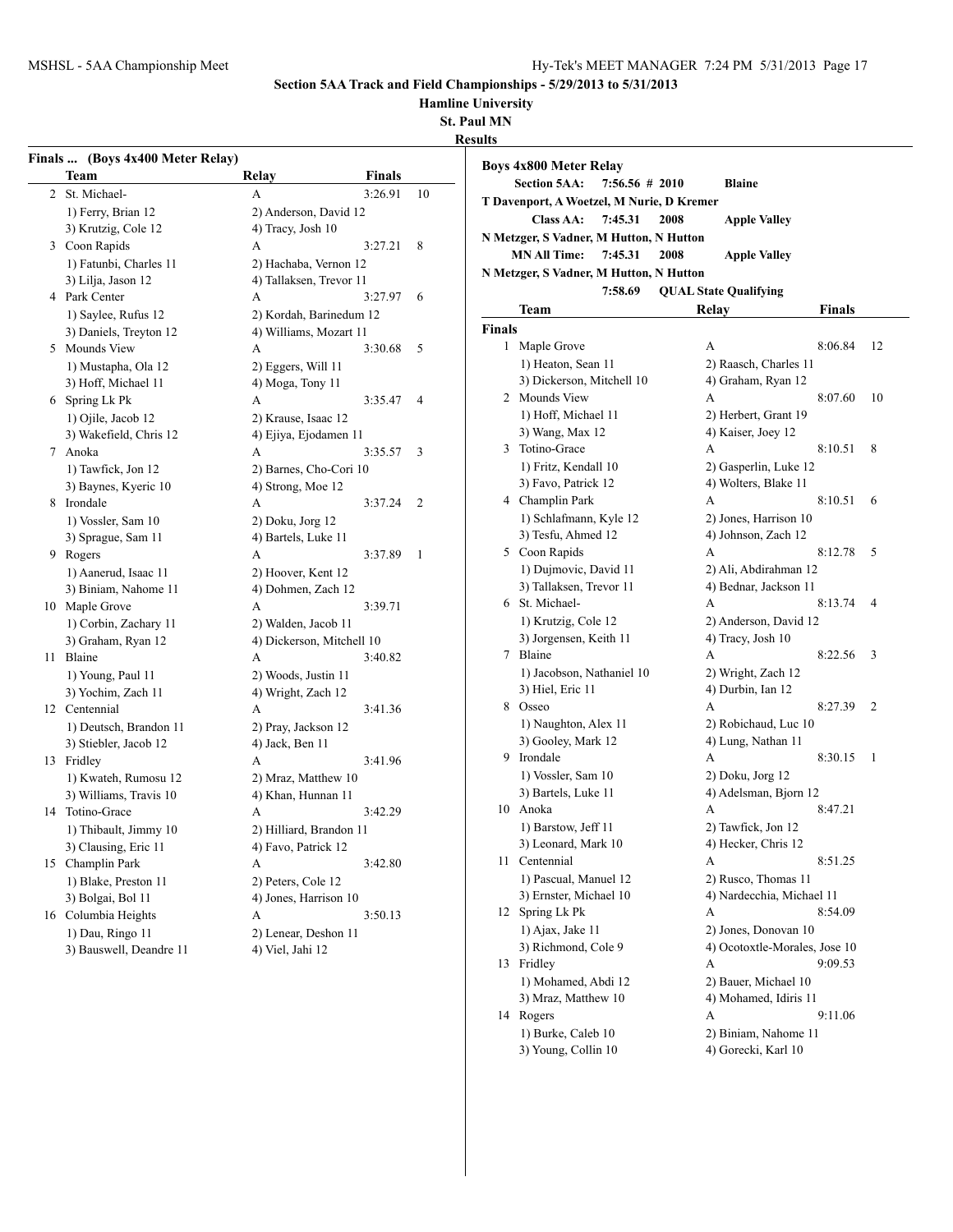**Hamline University**

**St. Paul MN**

|                   |                          |                  |                     | Relay                           | <b>Finals</b> |             |  |  |
|-------------------|--------------------------|------------------|---------------------|---------------------------------|---------------|-------------|--|--|
|                   | 15 Columbia Heights      |                  |                     | A                               | 9:17.51       |             |  |  |
|                   | 1) Zarco Trejo, Angel 12 |                  |                     | 2) Osorto Noriega, Christian 10 |               |             |  |  |
|                   | 3) Turner, Ryan 11       |                  | 4) Ahmed, Ellias 10 |                                 |               |             |  |  |
|                   | <b>Boys High Jump</b>    |                  |                     |                                 |               |             |  |  |
|                   | <b>Section 5AA:</b>      | $6-10.50$ # 1995 |                     | <b>Marcus Westberry</b>         |               |             |  |  |
|                   | Class AA:                | $7 - 01$         | 1973                | <b>Rod Raver</b>                |               |             |  |  |
|                   | <b>MN All Time:</b>      | $7 - 01$         | 1973                | <b>Rod Raver</b>                |               |             |  |  |
|                   |                          | 6-05.00          |                     | <b>QUAL State Qualifying</b>    |               |             |  |  |
|                   | <b>Name</b>              |                  |                     | Yr School                       | <b>Finals</b> |             |  |  |
| <b>Finals</b>     |                          |                  |                     |                                 |               |             |  |  |
| 1                 | Lilja, Jason             |                  |                     | 12 Coon Rapids                  | 6-05.00       | <b>QUAL</b> |  |  |
| 1                 | Johnston, Chris          |                  |                     | 12 Mounds View                  | 6-05.00       | <b>QUAL</b> |  |  |
| 3                 | Rainwater-Walker, Ted    |                  | 11                  | Blaine                          | J6-05.00      | <b>QUAL</b> |  |  |
| 4                 | Johnson, Jeremy          |                  |                     | 10 Champlin Par                 | J6-05.00      | <b>QUAL</b> |  |  |
| 5                 | Ojika, Ben               |                  |                     | 12 Irondale                     | J6-05.00      | <b>QUAL</b> |  |  |
| 5                 | Strong, Moe              |                  | 12                  | Anoka                           | J6-05.00      | <b>QUAL</b> |  |  |
| 7                 | Ayinde, Kunle            |                  |                     | 12 Blaine                       | 6-03.00       | 2.5         |  |  |
| 7                 | Abram, Taylor            |                  |                     | 12 Champlin Par                 | $6 - 03.00$   | 2.5         |  |  |
|                   | 9 Brackett, Mitchell     |                  | 11 -                | Rogers                          | 6-01.00       | 1           |  |  |
|                   | 10 Fatunbi, Charles      |                  | 11                  | Coon Rapids                     | 5-11.00       |             |  |  |
|                   | 10 Gerard, Brady         |                  |                     | 10 Blaine                       | 5-11.00       |             |  |  |
|                   | 10 Weston, Isaiah        |                  |                     | 9 St. Michael-                  | 5-11.00       |             |  |  |
|                   | 10 Kordah, Barinedum     |                  |                     | 12 Park Center                  | 5-11.00       |             |  |  |
|                   | 10 Daniels, Treyton      |                  |                     | 12 Park Center                  | 5-11.00       |             |  |  |
|                   | 10 Blair, Tray           |                  |                     | 12 Irondale                     | 5-11.00       |             |  |  |
|                   | 16 Baker, Matt           |                  |                     | 10 Mounds View                  | 5-09.00       |             |  |  |
| 16                | Sanstad, Deon            |                  |                     | 12 Columbia Hei                 | 5-09.00       |             |  |  |
|                   | 16 Rieck, Riley          |                  |                     | 9 Anoka                         | 5-09.00       |             |  |  |
| 16                | Opare-Addo, Nathan       |                  | 11 -                | Fridley                         | 5-09.00       |             |  |  |
| 16                | McDonald, Thomas         |                  |                     | 10 Totino-Grace                 | 5-09.00       |             |  |  |
| 21                | King, Sam                |                  |                     | 10 Champlin Par                 | 5-07.00       |             |  |  |
| 21                | Sjerven, Matt            |                  | 11 -                | Rogers                          | 5-07.00       |             |  |  |
| 21                | Rudolph, Henry           |                  |                     | 12 Mounds View                  | 5-07.00       |             |  |  |
| 21                | Spears, Lucas            |                  |                     | 10 Fridley                      | 5-07.00       |             |  |  |
| 21                | Obami, Eneji             |                  | 9                   | Anoka                           | 5-07.00       |             |  |  |
|                   | 21 Adeyemi, Adewale      |                  |                     | 12 Park Center                  | 5-07.00       |             |  |  |
|                   | 21 Nornie, Tyrone        |                  | 11.                 | Maple Grove                     | 5-07.00       |             |  |  |
| $---$             | Engen, Joshua            |                  | 11                  | Coon Rapids                     | NΗ            |             |  |  |
| ---               | Baptiste, Jarrett        |                  | 9                   | Columbia Hei                    | NΗ            |             |  |  |
| $\qquad \qquad -$ | Ameyaw, Stephen          |                  | 10                  | Osseo                           | NΗ            |             |  |  |
|                   | --- Hill, Elijah         |                  | 11                  | Osseo                           | NΗ            |             |  |  |
|                   | --- Brewer, Kiante       |                  | 11                  | Osseo                           | NΗ            |             |  |  |
|                   | --- Mock, Daireus        |                  | 10                  | Columbia Hei                    | NΗ            |             |  |  |
|                   | <b>Boys Pole Vault</b>   |                  |                     |                                 |               |             |  |  |
|                   | <b>Section 5AA:</b>      | $15-00$ # 2012   |                     | <b>Jagger Gran</b>              |               |             |  |  |
|                   | <b>Class AA:</b>         | 15-07            | 1997                | <b>Tim Koupal</b>               |               |             |  |  |
|                   | <b>MN All Time:</b>      | 15-07            | 1997                | <b>Tim Koupal</b>               |               |             |  |  |
|                   |                          | 13-11.00         |                     | <b>QUAL State Qualifying</b>    |               |             |  |  |
|                   | Name                     |                  |                     | Yr School                       | <b>Finals</b> |             |  |  |
|                   |                          |                  |                     |                                 |               |             |  |  |
| Finals            |                          |                  |                     |                                 |               |             |  |  |

| uns            |                       |                   |          |                              |           |                         |
|----------------|-----------------------|-------------------|----------|------------------------------|-----------|-------------------------|
|                | 2 Kelner, Joe         |                   | 11       | Irondale                     | 12-11.00  | 10                      |
| 3              | Toninato, Adam        |                   | 12       | Mounds View                  | 12-08.00  | 8                       |
| $\overline{4}$ | Walter, Grant         |                   | 11       | Spring Lk Pk                 | 12-05.00  | 6                       |
|                | 5 Erickson, Tony      |                   | 12       | Anoka                        | 11-11.00  | 5                       |
| 6              | Knopf, John           |                   | 12       | <b>Mounds View</b>           | J11-11.00 | 4                       |
| 7              | Eicher, Luke          |                   | 10       | St. Michael-                 | J11-11.00 | 3                       |
| 8              | Steinhauser, Cullen   |                   | 11       | Totino-Grace                 | J11-11.00 | 2                       |
|                | 9 Schulte, Jason      |                   | 11       | Osseo                        | 11-05.00  | 1                       |
|                | 10 Palmer, Austen     |                   | 10       | Coon Rapids                  | J11-05.00 |                         |
|                | 10 Benson, Noah       |                   | 10       | Centennial                   | J11-05.00 |                         |
|                | 12 Hedstrom, Riley    |                   | 11       | Blaine                       | J11-05.00 |                         |
|                | 12 Pham, Thanh        |                   | 11       | Park Center                  | J11-05.00 |                         |
|                | 12 Enright, Brennan   |                   | 12       | Maple Grove                  | J11-05.00 |                         |
|                | 15 Skon, Brennan      |                   | 12       | St. Michael-                 | 10-05.00  |                         |
|                | 15 Bachler, Jared     |                   | 10       | Anoka                        | 10-05.00  |                         |
| 15             | Swenson, Austin       |                   | 11       | Spring Lk Pk                 | 10-05.00  |                         |
|                | 15 Wallman, DeAngelo  |                   | 11       | Park Center                  | 10-05.00  |                         |
|                | 15 Young, John        |                   | 12       | Mounds View                  | 10-05.00  |                         |
|                | 15 Pharo, Aaron       |                   | 10       | Champlin Par                 | 10-05.00  |                         |
|                | 15 Wetzel, Tanner     |                   | 11       | Osseo                        | 10-05.00  |                         |
|                |                       |                   |          |                              |           |                         |
|                | 15 Weigel, Austin     |                   | 12<br>12 | Maple Grove                  | 10-05.00  |                         |
|                | 15 Hoefer, MIke       |                   |          | Totino-Grace                 | 10-05.00  |                         |
|                | 15 Brening, Levi      |                   | 10       | Coon Rapids                  | 10-05.00  |                         |
|                | 15 Genin, Matt        |                   | 12       | Blaine                       | 10-05.00  |                         |
|                | --- Glumac, Dylan     |                   | 9        | Fridley                      | NΗ        |                         |
|                | --- Hoover, Kent      |                   | 12       | Rogers                       | NH        |                         |
|                | --- Carline, Austin   |                   | 12       | Osseo                        | NH        |                         |
|                | --- White, Justin     |                   | 12       | Maple Grove                  | NH        |                         |
|                | --- Ozanger, Harding  |                   | 11       | Rogers                       | NH        |                         |
|                | --- Waddell, Lee      |                   | 8        | Irondale                     | NH        |                         |
|                | --- Zrust, Sam        |                   | 10       | Blaine                       | ΝH        |                         |
|                | --- Pumarlo, Dustin   |                   | 12       | Park Center                  | NH        |                         |
|                | --- Johnson, Micah    |                   | 11       | Coon Rapids                  | NH        |                         |
|                | --- Follestad, Dave   |                   | 11       | St. Michael-                 | NH        |                         |
|                | --- Oglesby, Logan    |                   | 12       | Champlin Par                 | NH        |                         |
|                | --- Karp, Andrew      |                   | 12       | Champlin Par                 | NH        |                         |
|                | --- Licari, Sam       |                   | 10       | Anoka                        | NH        |                         |
|                | <b>Boys Long Jump</b> |                   |          |                              |           |                         |
|                | <b>Section 5AA:</b>   | $23-00.75$ # 2009 |          | <b>Snonsio Boys-Weah</b>     |           |                         |
|                | <b>Class AA:</b>      | 24-09.25          | 1982     | Von Shepard                  |           |                         |
|                | <b>MN All Time:</b>   | 24-09.25          | 1982     | Von Shepard                  |           |                         |
|                |                       | 21-08.00          |          | <b>QUAL State Qualifying</b> |           |                         |
|                | Name                  |                   |          | Yr School                    | Finals    |                         |
| <b>Finals</b>  |                       |                   |          |                              |           |                         |
| 1              | Strong, Moe           |                   | 12       | Anoka                        | 22-02.50  | <b>QUAL</b>             |
| 2              | Lilja, Jason          |                   | 12       | Coon Rapids                  | 22-01.00  | <b>QUAL</b>             |
| 3              | Kordah, Barinedum     |                   | 12       | Park Center                  | 21-06.50  | 8                       |
| 4              | Daniels, Treyton      |                   | 12       | Park Center                  | 21-05.75  | 6                       |
|                |                       |                   |          |                              |           |                         |
| 5              | Ejiya, Ejodamen       |                   | 11<br>12 | Spring Lk Pk<br>Mounds View  | 20-10.50  | 5<br>4                  |
| 6              | Krause, Riley         |                   |          |                              | J20-10.50 |                         |
| 7              | Kruse, James          |                   | 12       | Irondale                     | 20-10.00  | 3                       |
| 8              | Kalgren, James        |                   | 11       | Centennial                   | 20-08.25  | $\overline{\mathbf{c}}$ |
| 9              | Berhow, Tyler         |                   | 12       | St. Michael-                 | 20-07.75  | 0.5                     |
| 9              | Drewlo, Tyler         |                   | 12       | Blaine                       | J20-06.00 | 0.5                     |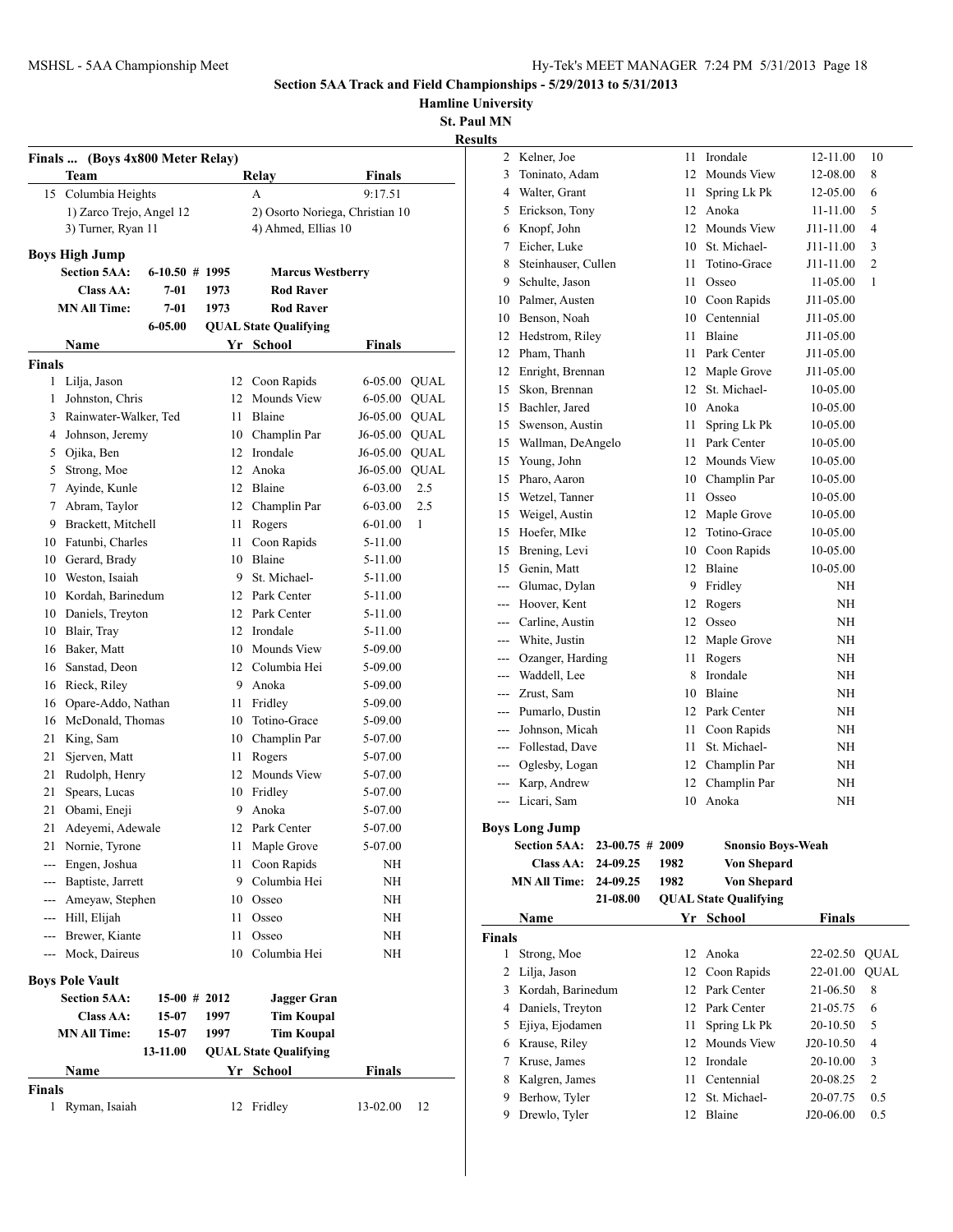**Hamline University**

|                     |                                       |      |                              |               |                | <b>Results</b> |                              |          |              |                              |               |            |
|---------------------|---------------------------------------|------|------------------------------|---------------|----------------|----------------|------------------------------|----------|--------------|------------------------------|---------------|------------|
|                     | Finals  (Boys Long Jump)              |      |                              |               |                |                | 12 Nornie, Tyrone            |          |              | 11 Maple Grove               | 40-08.50 NWI  |            |
|                     | Name                                  |      | Yr School                    | Finals        |                |                | 13 Buirge, Adam              |          |              | 10 Park Center               | 40-05.75 NWI  |            |
|                     | 10 Mendin, Patrick                    | 12   | Blaine                       | 20-07.50 NWI  |                |                | 14 Long, Trevor              |          |              | 10 Champlin Par              | 40-03.00      | NWI        |
|                     | 11 Holth, Chris                       | 10   | Blaine                       | 20-07.00 NWI  |                |                | 15 Hedstrom, Riley           |          | 11           | Blaine                       | 40-00.75      | NWI        |
| 13                  | Burke, Nicholas                       | 12   | Totino-Grace                 | 20-04.50 NWI  |                |                | 16 Gyaase, Jeffrey           |          |              | 12 Osseo                     | 40-00.50 NWI  |            |
| 14                  | Spears, Lucas                         | 10   | Fridley                      | 20-03.75 NWI  |                |                | 17 Grahek, Ryan              |          |              | 12 Blaine                    | 39-09.75 NWI  |            |
|                     | 15 Kormah, Emmanuel                   | 11   | Fridley                      | 20-00.50 NWI  |                |                | 18 Zahler, Tyler             |          | 11           | St. Michael-                 | 39-07.25 NWI  |            |
| 16                  | Opare-Addo, Nathan                    |      | 11 Fridley                   | 20-00.00 NWI  |                |                | 19 Dohmen, Zach              |          |              | 12 Rogers                    | 39-06.50 NWI  |            |
| 17                  | Keefe, Connor                         | 12   | Spring Lk Pk                 | 19-11.00 NWI  |                | 20             | Canfield, Justus             |          | 12           | Irondale                     | 39-05.00      | NWI        |
| 18                  | Russell, Luke                         | 10   | Totino-Grace                 | 19-09.50 NWI  |                | 21             | Johnson, Erik                |          |              | 12 St. Michael-              | 39-04.25      | NWI        |
| 19                  | Li, Denis                             | 10   | Mounds View                  | 19-08.25 NWI  |                |                | 21 King, Sam                 |          |              | 10 Champlin Par              | 39-04.25      | NWI        |
| 20                  | Biah, Mike                            | 10   | Rogers                       | 19-07.75 NWI  |                | 23             | Anderson, Shawn              |          | 11           | Osseo                        | 39-00.75 NWI  |            |
| 21                  | Bauswell, Deandre                     | 11   | Columbia Hei                 | 19-07.50 NWI  |                | 24             | Hachaba, Vernon              |          |              | 12 Coon Rapids               | 38-10.25      | NWI        |
| 21                  | Gyaase, Jeffrey                       | 12   | Osseo                        | 19-07.50 NWI  |                |                | 25 Li, Denis                 |          |              | 10 Mounds View               | 38-09.50      | <b>NWI</b> |
| 23                  | Kabaka, Davis                         | 12   | Champlin Par                 | 19-05.25 NWI  |                | 25             | Dau, Ringo                   |          | 11           | Columbia Hei                 | 38-09.50      | <b>NWI</b> |
| 24                  | Twumasi, Raymond                      | 12   | Coon Rapids                  | 19-01.00 NWI  |                | 27             | Stanley, Cortez              |          | 11           | Osseo                        | 38-05.75      | NWI        |
| 25                  | Brening, Levi                         | 10   | Coon Rapids                  | 18-11.50 NWI  |                | 28             | Rieck, Riley                 |          | 9            | Anoka                        | 38-04.50 NWI  |            |
| 26                  | Horton, John                          | 10   | Champlin Par                 | 18-10.25 NWI  |                | 29             | Kormah, Emmanuel             |          |              | 11 Fridley                   | 38-01.75 NWI  |            |
| 27                  | Long, Trevor                          | 10   | Champlin Par                 | 18-08.75 NWI  |                |                | 30 Churilla, Henry           |          |              | 11 Coon Rapids               | 37-10.75 NWI  |            |
|                     | 28 Nornie, Tyrone                     | 11   | Maple Grove                  | 18-07.50 NWI  |                | 31             | Adeyemi, Adewale             |          |              | 12 Park Center               | 37-08.00      | NWI        |
| 29                  | Anderson, Shawn                       | 11   | Osseo                        | 17-11.75 NWI  |                | 32             | Rudolph, Henry               |          |              | 12 Mounds View               | 37-04.00      | NWI        |
| 30                  | Teasdale, Joshua                      | 11   | Rogers                       | 17-10.00 NWI  |                | 33             | Johnson, Noah                |          | 11           | Centennial                   | 36-06.00      | NWI        |
| 31                  | Nortrom, Riley                        | 12   | Osseo                        | 17-02.00 NWI  |                |                | 34 Follestad, Andrew         |          |              | 12 St. Michael-              | 36-01.25      | NWI        |
| 32                  | Follestad, Andrew                     | 12   | St. Michael-                 | 17-01.50 NWI  |                |                | 35 Yunger, John              |          |              | 12 Maple Grove               | 35-06.25 NWI  |            |
| 33                  | Barry, George                         | 11   | Park Center                  | 16-11.25 NWI  |                |                | 36 Williams, Colton          |          |              | 11 Columbia Hei              | 35-05.00      | <b>NWI</b> |
| 34                  | Engelken, Jacob                       | 11   | Maple Grove                  | 16-08.50 NWI  |                | 37             | Evanson, Cole                |          |              | 10 Maple Grove               | 34-06.75      | NWI        |
| 35                  | Olson, Peder                          | 11   | Maple Grove                  | 16-08.25 NWI  |                | 38             | Pascual, Manuel              |          | 12           | Centennial                   | 34-06.50      | NWI        |
| 36                  | Aycock, Phillip                       | 12   | Spring Lk Pk                 | 16-02.50 NWI  |                | 39             | Wageman, Ian                 |          | 11           | Rogers                       | 34-01.25      | NWI        |
| 37                  | Clark, Jordan                         | 12   | Centennial                   | 16-01.50 NWI  |                | 40             | Heron, Thomas                |          |              | 12 Centennial                | 33-08.25 NWI  |            |
| 38                  | Trinh, Tri                            | 10   | Columbia Hei                 | 15-03.50 NWI  |                | 41             | Turner, Ryan                 |          |              | 11 Columbia Hei              | 33-03.75 NWI  |            |
| 39                  | Baccam, Nathan                        | 11   | Rogers                       | 15-00.00 NWI  |                | 42             | Perego, Alex                 |          |              | 9 Rogers                     | 32-08.00 NWI  |            |
| 40                  | Macias Jr., Oscar                     | 11   | Centennial                   | 12-05.00 NWI  |                |                | --- Beckman, Jacob           |          |              | 11 Totino-Grace              | <b>FOUL</b>   |            |
| ---                 | Olateju, Sola                         | 11   | Mounds View                  |               | ND NWI         |                |                              |          |              |                              |               |            |
| ---                 | Lenear, Deshon                        | 11   | Columbia Hei                 |               | ND NWI         |                | <b>Boys Shot Put</b>         |          |              |                              |               |            |
| ---                 | Erickson, Tony                        | 12   | Anoka                        |               | ND NWI         |                | <b>Section 5AA:</b>          |          | 58-11 # 1978 | <b>Tim Biegert</b>           |               |            |
|                     | --- Miller, Jon                       |      | 12 Anoka                     |               | ND NWI         |                | <b>Class AA:</b>             | 63-05.25 | 2004         | <b>Nate Englin</b>           |               |            |
|                     |                                       |      |                              |               |                |                | <b>MN All Time: 63-05.25</b> |          | 2004         | <b>Nate Englin</b>           |               |            |
|                     | <b>Boys Triple Jump</b>               |      |                              |               |                |                |                              | 54-05.00 |              | <b>QUAL State Qualifying</b> |               |            |
|                     | <b>Section 5AA:</b><br>$46-08$ # 1995 |      | <b>Marcus Westberry</b>      |               |                |                | <b>Name</b>                  |          |              | Yr School                    | <b>Finals</b> |            |
|                     | Class AA: 49-05.50                    | 2010 | <b>Michael Sandle</b>        |               |                | <b>Finals</b>  |                              |          |              |                              |               |            |
|                     | <b>MN All Time:</b><br>49-05.50       | 2010 | <b>Michael Sandle</b>        |               |                |                | 1 Stephens, Joe              |          |              | 12 Champlin Par              | 54-00.25      | 12         |
|                     | 44-09.00                              |      | <b>QUAL State Qualifying</b> |               |                |                | 2 Barber, Kai                |          |              | 11 Totino-Grace              | 52-11.75      | 10         |
|                     | <b>Name</b>                           |      | Yr School                    | <b>Finals</b> |                |                | 3 Butler, Caleb              |          |              | 11 Blaine                    | 52-07.25      | 8          |
|                     |                                       |      |                              |               |                |                | 4 Blair, Tray                |          |              | 12 Irondale                  | 50-08.00      | 6          |
|                     |                                       |      |                              |               |                |                |                              |          |              |                              |               |            |
|                     | 1 Daniels, Treyton                    |      | 12 Park Center               | 45-02.00 QUAL |                |                | 5 Ross, Tim                  |          |              | 12 Champlin Par              | 50-01.75      | 5          |
|                     | 2 Baynes, Kyeric                      |      | 10 Anoka                     | 45-01.75 QUAL |                |                | 6 Ringwelski, Jake           |          |              | 12 Blaine                    | 48-05.25      | 4          |
|                     | 3 Ejiya, Ejodamen                     |      | 11 Spring Lk Pk              | 44-11.00 QUAL |                |                | 7 Malbrue, Derek             |          |              | 12 Spring Lk Pk              | 48-01.75      | 3          |
|                     | 4 Strong, Moe                         |      | 12 Anoka                     | 44-09.50 QUAL |                |                | 8 Ziegler, Andrew            |          |              | 12 Champlin Par              | 48-00.50      | 2          |
|                     | 5 Olateju, Sola                       | 11   | Mounds View                  | 44-05.50      | 5              |                | 9 Olinger, Daulton           |          |              | 12 Spring Lk Pk              | 48-00.00      | 1          |
| 6                   | Abram, Taylor                         | 12   | Champlin Par                 | 43-11.50      | $\overline{4}$ |                | 10 Wilson, Bennie            |          |              | 12 St. Michael-              | 47-10.00      |            |
| 7                   | Ojika, Ben                            | 12   | Irondale                     | 43-04.25      | 3              |                | 11 Martin, Eric              |          | 11           | Mounds View                  | 47-05.75      |            |
| 8                   | Ayinde, Kunle                         | 12   | Blaine                       | 43-00.75      | $\overline{2}$ |                | 12 Lee, Brian                |          |              | 12 Mounds View               | 47-04.75      |            |
| 9                   | Twumasi, Raymond                      | 12   | Coon Rapids                  | 42-09.50      | -1             |                | 13 Peters, Cody              |          |              | 12 Coon Rapids               | 47-01.50      |            |
| <b>Finals</b><br>10 | Keefe, Connor                         | 12   | Spring Lk Pk                 | 42-03.00 0.3  |                |                | 14 Lee, Joey                 |          | 11           | Spring Lk Pk                 | 46-04.00      |            |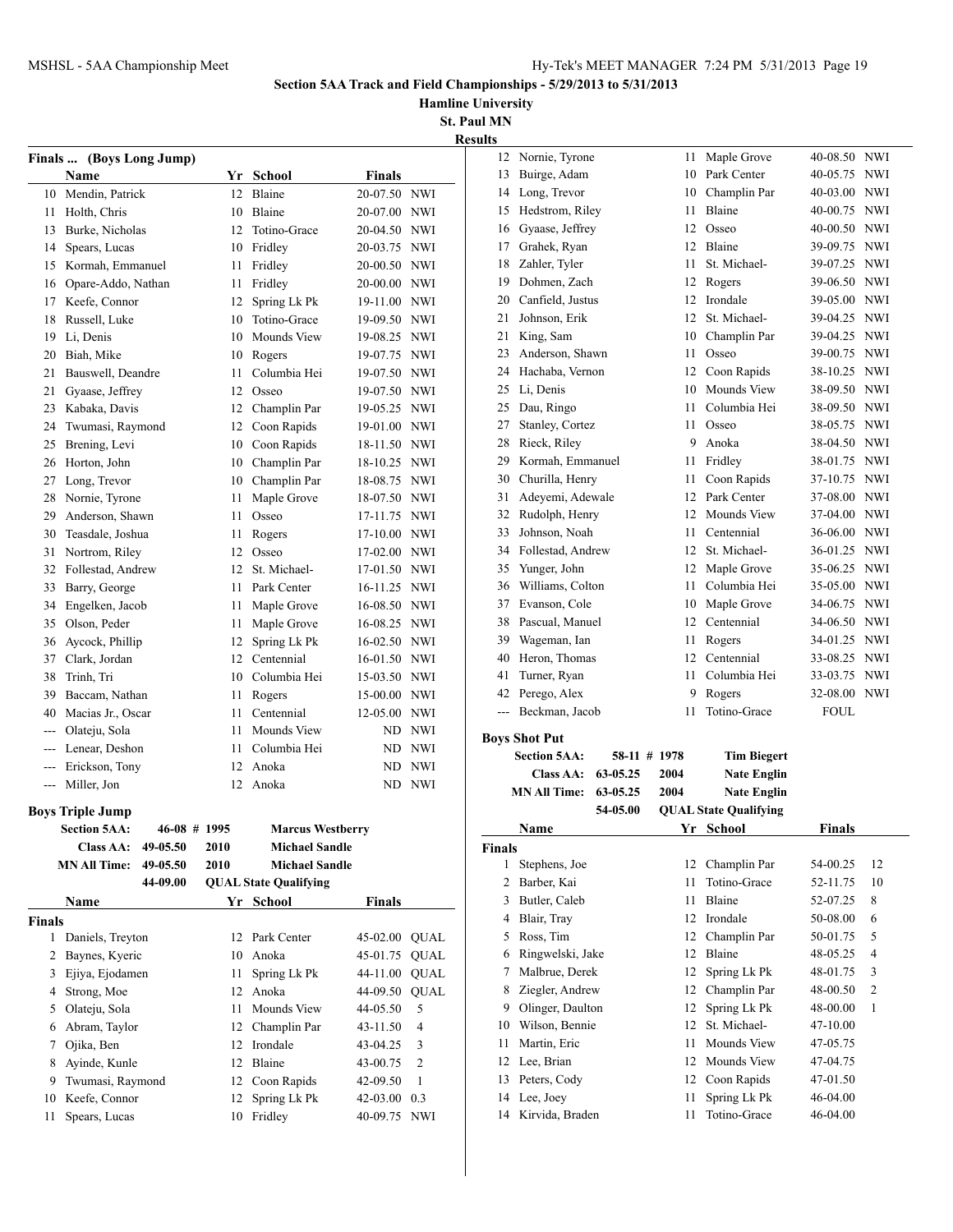**Hamline University**

**St. Paul MN Results**

| <b>Finals</b>  | (Boys Shot Put)          |               |      |                              |                           |                  |
|----------------|--------------------------|---------------|------|------------------------------|---------------------------|------------------|
|                | Name                     |               |      | Yr School                    | Finals                    |                  |
|                | 16 Niece, Dustin         |               | 11   | Irondale                     | 46-03.75                  |                  |
| 17             | Giere, Kyle              |               | 12   | <b>Mounds View</b>           | 45-09.25                  |                  |
| 18             | Engen, Zach              |               | 11   | Anoka                        | 45-06.50                  |                  |
| 19             | Peterson, Jason          |               |      | 12 St. Michael-              | 45-06.00                  |                  |
|                | 20 Olson, Erik           |               |      | 12 Maple Grove               | 45-04.00                  |                  |
| 21             | Grant, Matt              |               | 11 - | Blaine                       | 44-10.75                  |                  |
|                | 22 Scharlau, Sean        |               |      | 12 St. Michael-              | 44-05.75                  |                  |
| 23             | Nelson, Jacob            |               |      | 12 Centennial                | 44-05.25                  |                  |
| 24             | Dixon, David             |               |      | 10 Columbia Hei              | 42-11.25                  |                  |
|                | 25 Vetsch, Derek         |               | 11   | Coon Rapids                  | 42-05.00                  |                  |
| 26             | Thomson, Steven          |               |      | 10 Centennial                | 42-03.00                  |                  |
| 27             | Dehn, AJ                 |               |      | 12 Osseo                     | 42-00.75                  |                  |
|                | 28 Rgnonti, Trent        |               | 11   | Rogers                       | 41-04.25                  |                  |
|                | 29 Olson, Kevin          |               | 12   | Anoka                        | 41-03.00                  |                  |
| 30             | Olson, dan               |               |      | 10 Anoka                     | 41-02.50                  |                  |
| 31             | Kinnan, Andrew           |               | 11   | Totino-Grace                 | 40-06.75                  |                  |
|                | 32 Sorensen, Easton      |               |      | 10 Coon Rapids               | 40-04.00                  |                  |
|                | 33 Flores, Romelo        |               | 11   | Osseo                        | 40-03.25                  |                  |
| 34             | John, Jacob              |               |      | 12 Centennial                | 39-04.50                  |                  |
| 35             | Catterton, Andrew        |               |      | 10 Maple Grove               | 39-03.75                  |                  |
| 36             | Thompson, Luke           |               |      | 10 Osseo                     | 38-04.75                  |                  |
| 37             | Arel, Noah               |               | 11 - | Park Center                  | 38-01.50                  |                  |
|                | 38 Howard, Terrance      |               |      | 10 Park Center               | 38-00.50                  |                  |
|                | 39 Sebald, Hayden        |               |      | 12 Rogers                    | 37-07.50                  |                  |
| 40             | Ihli, Matthew            |               | 12   | Maple Grove                  | 37-04.25                  |                  |
| 41             | Walker, Alonzo           |               |      | 12 Irondale                  | 36-01.00                  |                  |
|                | 42 Seifert, Kyle         |               |      | 12 Rogers                    | 35-06.25                  |                  |
| 43             | Medlock Jr., Quentin     |               |      | 11 Park Center               | 34-11.75                  |                  |
|                | 44 Netland, Brady        |               |      | 10 Columbia Hei              | 34-09.50                  |                  |
| 45             | Griep, Terry             |               |      | 10 Columbia Hei              | 31-04.50                  |                  |
| 46             | Huset, Daniel            |               | 10   | Fridley                      | 29-08.75                  |                  |
|                |                          |               |      |                              |                           |                  |
|                | <b>Boys Discus Throw</b> |               |      |                              |                           |                  |
|                | <b>Section 5AA:</b>      | 173-10 # 1979 |      | <b>Greg Bartlett</b>         |                           |                  |
|                | Class AA:                | 185-06        | 2004 |                              | Karl Erickson/Nate Englin |                  |
|                | <b>MN All Time:</b>      | 58-08         | 2012 | Mark Braun                   |                           |                  |
|                |                          | 155-04        |      | <b>QUAL State Qualifying</b> |                           |                  |
|                | Name                     |               | Yr   | <b>School</b>                | <b>Finals</b>             |                  |
| <b>Finals</b>  |                          |               |      |                              |                           |                  |
| 1              | Stephens, Joe            |               | 12   | Champlin Par                 | 155-07.00                 | <b>QUAL</b>      |
| $\overline{2}$ | Howard, Terrance         |               | 10   | Park Center                  | 155-06.00                 | <b>QUAL</b>      |
| 3              | Butler, Caleb            |               | 11   | Blaine                       | 152-08.00                 | 8                |
| 4              | Delmonico, Ryan          |               | 12   | Spring Lk Pk                 | 148-08.00                 | $\boldsymbol{6}$ |
| 5              | Gillund, Chris           |               | 12   | Blaine                       | 144-00.00                 | 5                |
| 6              | Malbrue, Derek           |               | 12   | Spring Lk Pk                 | 141-03.00                 | $\overline{4}$   |
| 7              | Klaers, Logan            |               | 12   | Mounds View                  | 140-09.00                 | 3                |
| 8              | Blair, Tray              |               | 12   | Irondale                     | 129-10.00                 | 2                |
| 9              | Thomson, Steven          |               | 10   | Centennial                   | 129-02.00                 | 1                |
| 10             | Ross, Tim                |               | 12   | Champlin Par                 | 128-08.00                 |                  |
| 11             | Dixon, David             |               | 10   | Columbia Hei                 | 126-10.00                 |                  |
| 12             | Scharlau, Sean           |               | 12   | St. Michael-                 | 126-08.00                 |                  |
| 13             | Vetsch, Derek            |               | 11   | Coon Rapids                  | 126-05.00                 |                  |
| 14             | Kuehn, Chris             |               | 12   | Mounds View                  | 124-04.00                 |                  |
|                |                          |               |      |                              |                           |                  |

| 15  | Grant, Matt          | 11 | Blaine       | 122-08.00 |
|-----|----------------------|----|--------------|-----------|
| 16  | Barber, Kai          | 11 | Totino-Grace | 122-06.00 |
| 17  | Lee, Joey            | 11 | Spring Lk Pk | 122-00.00 |
| 18  | Ziegler, Andrew      | 12 | Champlin Par | 121-00.00 |
| 19  | Puett, Andrew        | 10 | St. Michael- | 119-10.00 |
| 20  | Ihli, Matthew        | 12 | Maple Grove  | 119-02.00 |
| 21  | Holmes, Jacob        | 11 | Anoka        | 118-09.00 |
| 22  | Kinnan, Andrew       | 11 | Totino-Grace | 116-07.00 |
| 23  | Grainger, Jacob      | 12 | Coon Rapids  | 114-10.00 |
| 24  | Arel, Noah           | 11 | Park Center  | 114-06.00 |
| 25  | Mueller, Michael     | 12 | Anoka        | 114-02.00 |
| 26  | Martin, Chandler     | 11 | Maple Grove  | 114-00.00 |
| 27  | Peterson, Jason      | 12 | St. Michael- | 113-06.00 |
| 28  | Odom, Cory           | 12 | Anoka        | 111-07.00 |
| 29  | Niece, Dustin        | 11 | Irondale     | 111-06.00 |
| 30  | Nortrom, Riley       | 12 | Osseo        | 108-09.00 |
| 31  | Muhammad, Basil      | 10 | Columbia Hei | 108-00.00 |
| 32  | Giere, Kyle          | 12 | Mounds View  | 104-04.00 |
| 33  | Aristidou, Andreas   | 10 | Maple Grove  | 103-06.00 |
| 34  | Voelker, Alex        | 12 | Centennial   | 103-03.00 |
| 35  | Teasdale, Joshua     | 11 | Rogers       | 102-00.00 |
| 36  | Weber, Blake         | 10 | Coon Rapids  | 101-00.00 |
| 37  | Nelson, Jacob        | 12 | Centennial   | 100-08.00 |
| 38  | Walker, Alonzo       | 12 | Irondale     | 98-08.00  |
| 39  | Kirvida, Braden      | 11 | Totino-Grace | 87-08.00  |
| 40  | Workman, Nate        | 9  | Columbia Hei | 85-11.00  |
| 41  | Huset, Daniel        | 10 | Fridley      | 85-07.00  |
| 41  | Lillis, Mike         | 12 | Osseo        | 85-07.00  |
| 43  | Salti, Hamzeh        | 10 | Osseo        | 79-10.00  |
| 44  | Medlock Jr., Quentin | 11 | Park Center  | 68-07.00  |
| 45  | Rgnonti, Trent       | 11 | Rogers       | 1.00      |
| --- | Sebald, Hayden       | 12 | Rogers       | ND        |
|     |                      |    |              |           |

#### Women - Team Rankings - 20 Events Scored 1) Mounds View 167 2) St. Michael-Albertville 133 3) Blaine 131 4) Maple Grove 101 5) Anoka 63 6) Totino-Grace 58.5 7) Osseo 56 8) Centennial 55 8) Coon Rapids 55 10) Champlin Park 30 11) Spring Lk Pk/St. Anthony Villa 28 12) Rogers 23 13.5 Irondale 13.5 14) Columbia Heights 4 15) Fridley 1

| Men - Team Rankings - 18 Events Scored |       |
|----------------------------------------|-------|
| 1) Champlin Park                       | 111.5 |
| 2) St. Michael-Albertville             | 95.5  |
| 3) Spring Lk Pk/St. Anthony Villa      | 91    |
| Mounds View                            | 87    |